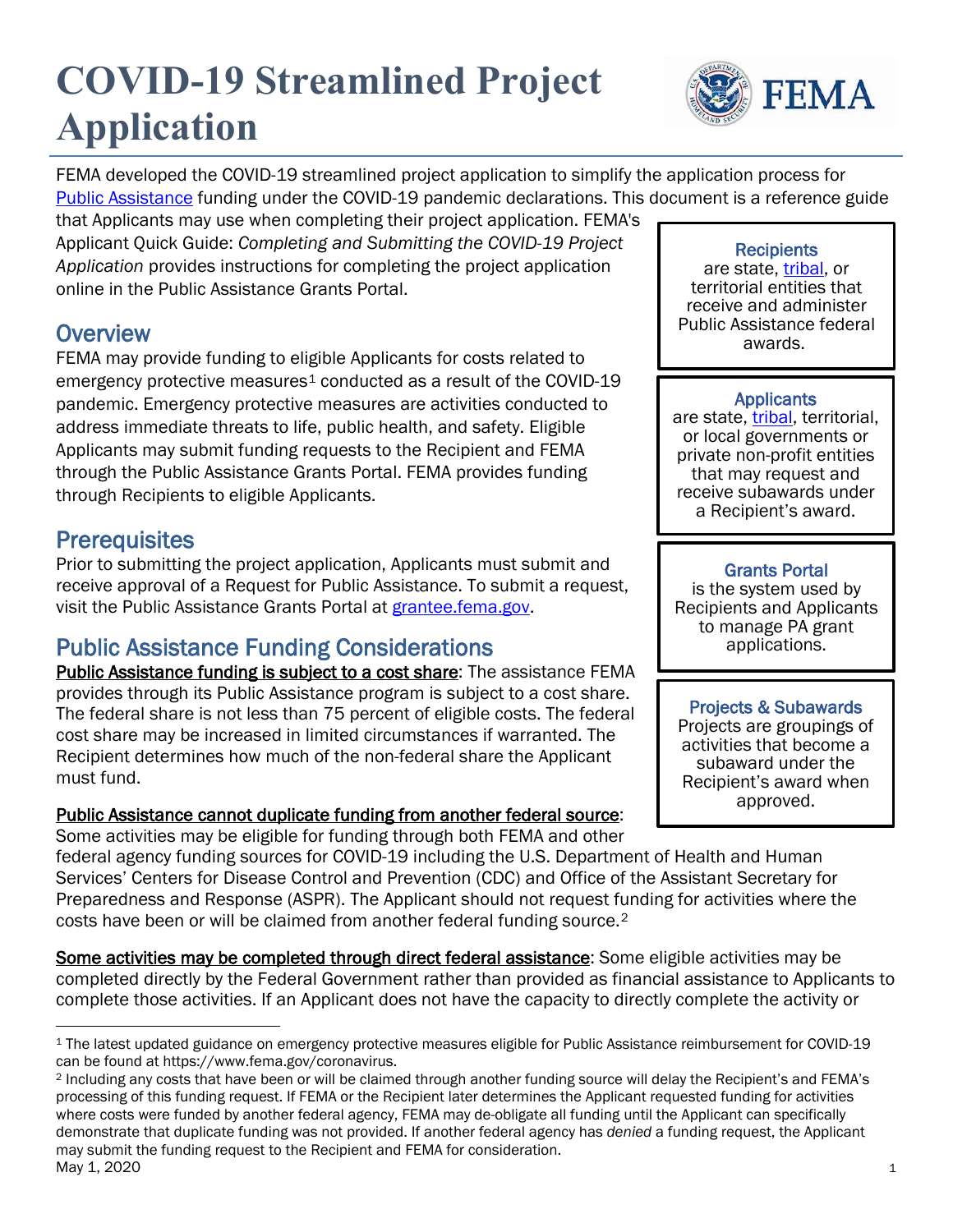oversee activity completion through contract or mutual aid, the Applicant may request that FEMA or another federal agency directly conduct the activity. Applicants seeking direct federal assistance should not use this project application but instead request assistance from the FEMA Regional Administrator through the Recipient's emergency manager.

For more guidance: The following FEMA guidance defines activities and associated costs that are eligible for Public Assistance funding:

- FEMA's *[Public Assistance Program and Policy Guide](https://www.fema.gov/media-library/assets/documents/111781)* (PAPPG)
- FEMA Fact Sheet: *[Coronavirus \(COVID-19\) Pandemic: Eligible Emergency Protective Measures](https://www.fema.gov/news-release/2020/03/19/coronavirus-covid-19-pandemic-eligible-emergency-protective-measures)*
- FEMA Fact Sheet: *[Coronavirus \(COVID-19\) Pandemic: Emergency Medical Care](https://www.fema.gov/news-release/2020/03/31/coronavirus-covid-19-pandemic-emergency-medical-care)*
- FEMA Fact Sheet: *[Public Assistance: Non-Congregate Sheltering Delegation of](https://www.fema.gov/news-release/2020/03/19/public-assistance-non-congregate-sheltering-delegation-authority) Authority*
- FEMA Fact Sheet: *[Coronavirus \(COVID-19\) Pandemic: Non-Congregate Sheltering-](https://www.fema.gov/news-release/2020/03/31/coronavirus-covid-19-pandemic-non-congregate-sheltering) FAQ*
- FEMA Fact Sheet: *[Procurement Under Grants: Under Exigent or Emergency Circumstances](https://www.fema.gov/news-release/2020/03/20/procurement-under-grants-under-exigent-or-emergency-circumstances)*
- FEMA Fact Sheet: *[Coronavirus \(COVID-19\) Pandemic: FEMA Assistance for Tribal Governments](https://www.fema.gov/news-release/2020/03/26/coronavirus-covid-19-fema-assistance-tribal-governments)*
- FEMA Fact Sheet: *[Coronavirus \(COVID-19\) Pandemic: Private Nonprofit Organizations](https://www.fema.gov/news-release/2020/04/02/coronavirus-covid19-pandemic-private-nonprofit-organizations)*

What information is required?<br>Applicants will need the following information about their activities and costs to complete the application:

- A description of the activities including when, where, and by whom the activities were completed or will be completed.
- An itemized summary of how much the activities cost, including costs associated with contract, labor, equipment, supply, material, and other cost types.
- Documentation supporting the activities completed and costs claimed, as detailed below.

How does the Applicant complete the project application?<br>Applicants will complete and submit the project application online in the FEMA Public Assistance Grants [Portal.](https://grantee.fema.gov/) FEMA will not accept paper submissions of this project application. The application is being provided to Applicants and Recipients in paper form here to provide guidance on what information FEMA will require from Applicants if they seek reimbursement for COVID-19 related activities.

FEMA will process each project application submitted as a separate funding request. To reduce funding delays and maximize the Applicant's administrative flexibilities to track costs, Applicants should generally report all activities on one project application. However, submitting a separate project application for distinct activities or time periods is advisable in certain scenarios:

- When an Applicant needs to be reimbursed immediately and cannot wait to gather all information to submit a full claim for all their activities and costs, the Applicant may:
	- $\circ$  Request expedited funding to receive an award of 50% of the total cost based on limited documentation;[3](#page-1-0) or
	- $\circ$  Limit an initial project application to certain activities or an initial time period and follow up later with an additional project application for other activities or time periods.<sup>[4](#page-1-1)</sup>
- Certain activities may require FEMA to complete a more in-depth environmental or historic preservation review, for example: ground disturbance, hazardous materials, modifications to buildings, or new construction. For these activities, the Applicant should submit one project application for activities with environmental or historic preservation considerations and another project application with their remaining activities. For additional information, see the *[COVID-19 Fact](https://www.fema.gov/news-release/2020/04/13/coronavirus-covid-19-pandemic-environmental-and-historic-preservation-and)*

<span id="page-1-0"></span><sup>3</sup> Applicants should use Schedule A of the project application to request expedited funding. FEMA may provide remaining 50% of funds through a project amendment, which will require the Applicant to provide documentation to support expenditures of the entire claimed cost, including the first 50%. Because expedited funding is awarded based on reduced documentation requirements, FEMA will only fund these projects for specific time periods.

<span id="page-1-1"></span>May 1, 2020 2 <sup>4</sup> If the follow-up funding request is for the same activities and time periods, the original project application will be amended. If the follow-up funding request is for distinguishable activities or time periods an additional project application may be submitted.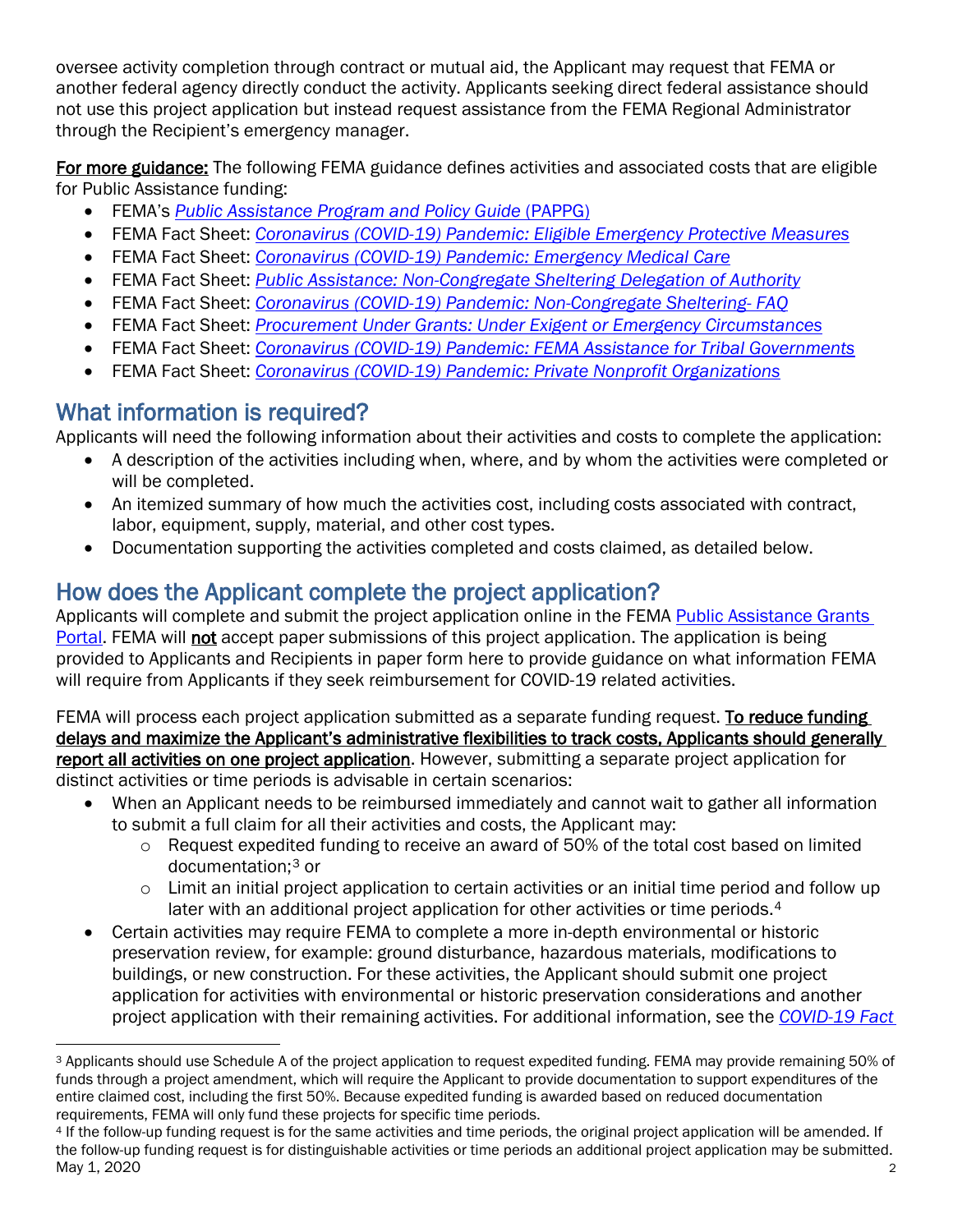*Sheet: [Environmental and Historic Preservation and Emergency Protective Measures for COVID-19](https://www.fema.gov/news-release/2020/04/13/coronavirus-covid-19-pandemic-environmental-and-historic-preservation-and)* and the *[Coronavirus \(COVID-19\) Pandemic: Floodplain Considerations for Temporary Critical](https://www.fema.gov/news-release/2020/04/13/coronavirus-covid-19-pandemic-floodplain-considerations-temporary-critical)  [Facilities Fact Sheet.](https://www.fema.gov/news-release/2020/04/13/coronavirus-covid-19-pandemic-floodplain-considerations-temporary-critical)*

The project application has four sections and six supplemental schedules. All Applicants must complete sections I, II, III, and IV and one or more of the following schedules:

- Schedule A, B, C, or EZ depending on the cost and activity status.
- Schedule D when claiming costs equal to or greater than \$131,100<sup>[5](#page-2-0)</sup> for certain activities.
- Schedule F when claiming costs for activities that may have environmental and historic preservation concerns.

Table 1 illustrates the circumstances under which each schedule should be completed.

| Cost                                       | <b>Funding</b>      | <b>Work</b>     | <b>Cost Basis</b>                                           |   | <b>Schedules Required</b> |        |                           |   |           |
|--------------------------------------------|---------------------|-----------------|-------------------------------------------------------------|---|---------------------------|--------|---------------------------|---|-----------|
|                                            | <b>Request Type</b> | <b>Status</b>   |                                                             | A | В                         | С      | D                         |   | $EZ$ $F*$ |
| <b>Between</b><br>\$3,300 and<br>\$131,100 | Small               | Any             | Any                                                         |   |                           |        |                           | X | Λ         |
|                                            | Large<br>Expedited  | Any             | Applicant-Provided Information                              | X |                           |        |                           |   | v<br>Λ    |
| Equal to or<br>greater                     |                     | Complete        | <b>Actual Costs</b>                                         |   | X                         |        | X                         |   | v<br>л    |
| than<br>\$131,100                          | Large<br>Regular    | In-progress     | <b>Actual Costs &amp;</b><br>Applicant-Provided Information |   |                           | X      | $\boldsymbol{\mathsf{X}}$ |   | v<br>Λ    |
|                                            |                     | Not.<br>started | Applicant-Provided Information                              |   |                           | v<br>Λ | X                         |   | v<br>Λ    |

\*Schedule F may be required based on specific activities.

What happens after submitting the project application?<br>FEMA and the Recipient will review the information in the project application and may follow up with limited requests for additional information as part of the process outlined in the FEMA Fact Sheet *[Coronavirus \(COVID-19\) Pandemic: Public Assistance Simplified Application.](https://www.fema.gov/news-release/2020/03/23/coronavirus-covid-19-pandemic-public-assistance-simplified-application)* After submission:

- 1. FEMA and the Recipient review the project application and validate information and documentation provided to ensure compliance with all federal laws and regulations. If there are additional questions to evaluate the eligibility of the project application, FEMA and the Recipient will contact the Applicant to discuss. This may include contacting the Applicant by phone or through the Public [Assistance Grants Portal.](https://grantee.fema.gov/)
- 2. Upon completion of these reviews, the Applicant will be notified that funding for their project application is ready to be awarded. The Applicant will be required to review, agree to terms and conditions, and sign to accept the subaward in the [Public Assistance Grants Portal.](https://grantee.fema.gov/)
- 3. Once the Applicant signs the subaward, FEMA makes funding available to the Recipient for disbursement to the Applicant.
- 4. Once FEMA obligates and transfers funding for the subaward, the Applicant will become a Subrecipient in the Public Assistance program. The Recipient may request additional information before disbursing funds to the Subrecipient.
- 5. The Recipient will work directly with the Subrecipient to: monitor and report on the status of the activities, comply with federal and Recipient grant requirements, and close the subaward in accordance with 44 C.F.R. § 206.204-209, 2 C.F.R. Part 200, FEMA's *Public Assistance Program and Policy Guide (PAPPG)*, and FEMA's *[Program Management and Grant Closeout](https://www.fema.gov/media-library-data/1386859243772-6d4e5bdf91bda11f51d3a3bd1621243b/Grant_Closeout_SOP_with_December_11_2013.pdf) SOP*.

<span id="page-2-0"></span>May 1, 2020 3 <sup>5</sup> FEMA establishes a threshold to categorize projects as large or small based on the final approved amount of eligible costs after any cost adjustments, including insurance deductions. The threshold is adjusted for each federal fiscal year. For more details, see https://www.fema.gov/public-assistance-indicator-and-project-thresholds.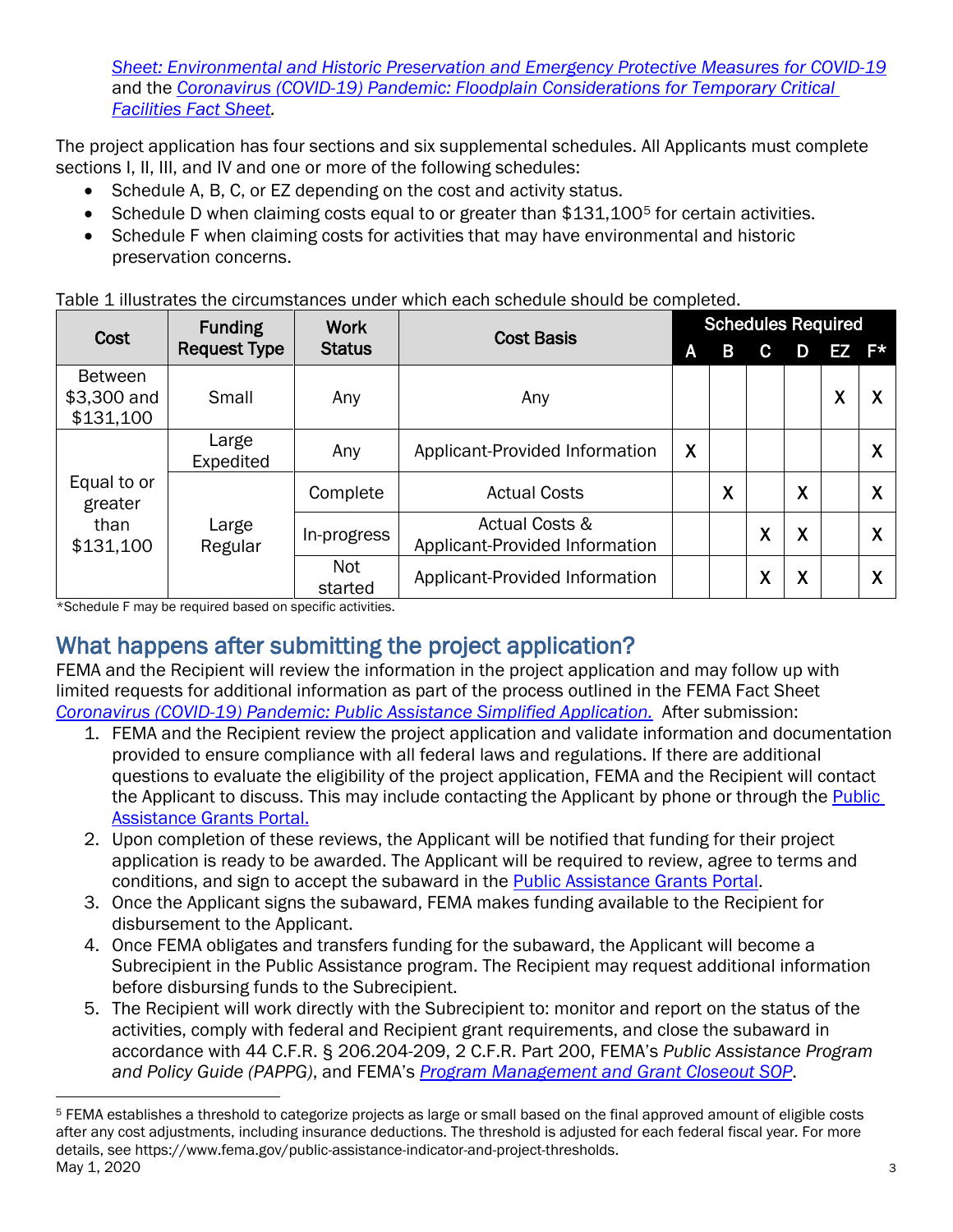# Section I – Project Application Information

|                                   | 00000111 1000001000000111110111100011                                                                                                                                                                                                                              |                                                              |
|-----------------------------------|--------------------------------------------------------------------------------------------------------------------------------------------------------------------------------------------------------------------------------------------------------------------|--------------------------------------------------------------|
|                                   | Instructions: Applicants must complete this section and should refer to the Public Assistance Grants Portal for the declaration #<br>and FEMA PA code. The Applicant must assign a unique title and number for each project application. This title and number can |                                                              |
|                                   | help the Applicant connect this project application to their accounting or other systems. Any documents attached to this project<br>application should include the project application number and title.                                                           |                                                              |
| Declaration #:                    | Name of Organization Applying:                                                                                                                                                                                                                                     | FEMA PA Code:   Applicant-Assigned Project<br>Application #: |
| <b>Project Application Title:</b> |                                                                                                                                                                                                                                                                    |                                                              |
|                                   | Continue to Section II - Scope of Work.                                                                                                                                                                                                                            |                                                              |
|                                   | Section II – Scope of Work                                                                                                                                                                                                                                         |                                                              |
|                                   | Instructions: Applicants must complete this section and describe the activities that the Applicant conducted or will conduct in<br>response to COVID-19. For certain activities Applicants must provide additional information in Schedules D and F.               |                                                              |
|                                   | <b>DESCRIPTION OF ACTIVITIES</b><br>1.                                                                                                                                                                                                                             |                                                              |
|                                   | Please provide a brief description of the activities the Applicant conducted or will conduct:                                                                                                                                                                      |                                                              |
|                                   |                                                                                                                                                                                                                                                                    |                                                              |
|                                   |                                                                                                                                                                                                                                                                    |                                                              |
|                                   |                                                                                                                                                                                                                                                                    |                                                              |
|                                   | Please select all the activities the Applicant conducted or will conduct:                                                                                                                                                                                          |                                                              |
| $\Box$ Training                   | Management, control, and reduction of immediate threats to public health and safety<br>$\Box$ Emergency operations center activities                                                                                                                               |                                                              |
| $\Box$ Facility disinfection      |                                                                                                                                                                                                                                                                    |                                                              |
|                                   | $\Box$ Technical assistance on emergency management<br>$\Box$ Dissemination of information to the public to provide warnings and guidance                                                                                                                          |                                                              |
|                                   | $\Box$ Pre-positioning or movement of supplies, equipment, or other resources                                                                                                                                                                                      |                                                              |
|                                   | $\Box$ Purchase and distribution of food, water, or ice                                                                                                                                                                                                            |                                                              |
|                                   | Purchase and distribution of other commodities                                                                                                                                                                                                                     |                                                              |
|                                   | $\Box$ Security, law enforcement, barricading, and patrolling                                                                                                                                                                                                      |                                                              |
|                                   | $\Box$ Storage of human remains or mass mortuary services                                                                                                                                                                                                          |                                                              |
| $\Box$ Other. Please describe:    |                                                                                                                                                                                                                                                                    |                                                              |
| <b>Emergency Medical Care</b>     |                                                                                                                                                                                                                                                                    |                                                              |
|                                   | $\Box$ Purchase and distribution/use of <b>medical supplies &amp; equipment</b> including:                                                                                                                                                                         |                                                              |
|                                   | $\Box$ In vitro diagnostic supplies<br>$\Box$ Personal protective equipment including:                                                                                                                                                                             |                                                              |
|                                   | $\Box$ Respirators                                                                                                                                                                                                                                                 |                                                              |
|                                   | □ N95 Respirators                                                                                                                                                                                                                                                  |                                                              |
|                                   | □ Medical gloves                                                                                                                                                                                                                                                   |                                                              |
|                                   | □ Surgical masks                                                                                                                                                                                                                                                   |                                                              |
|                                   | □ Medical gowns                                                                                                                                                                                                                                                    |                                                              |
| $\Box$ Coveralls                  |                                                                                                                                                                                                                                                                    |                                                              |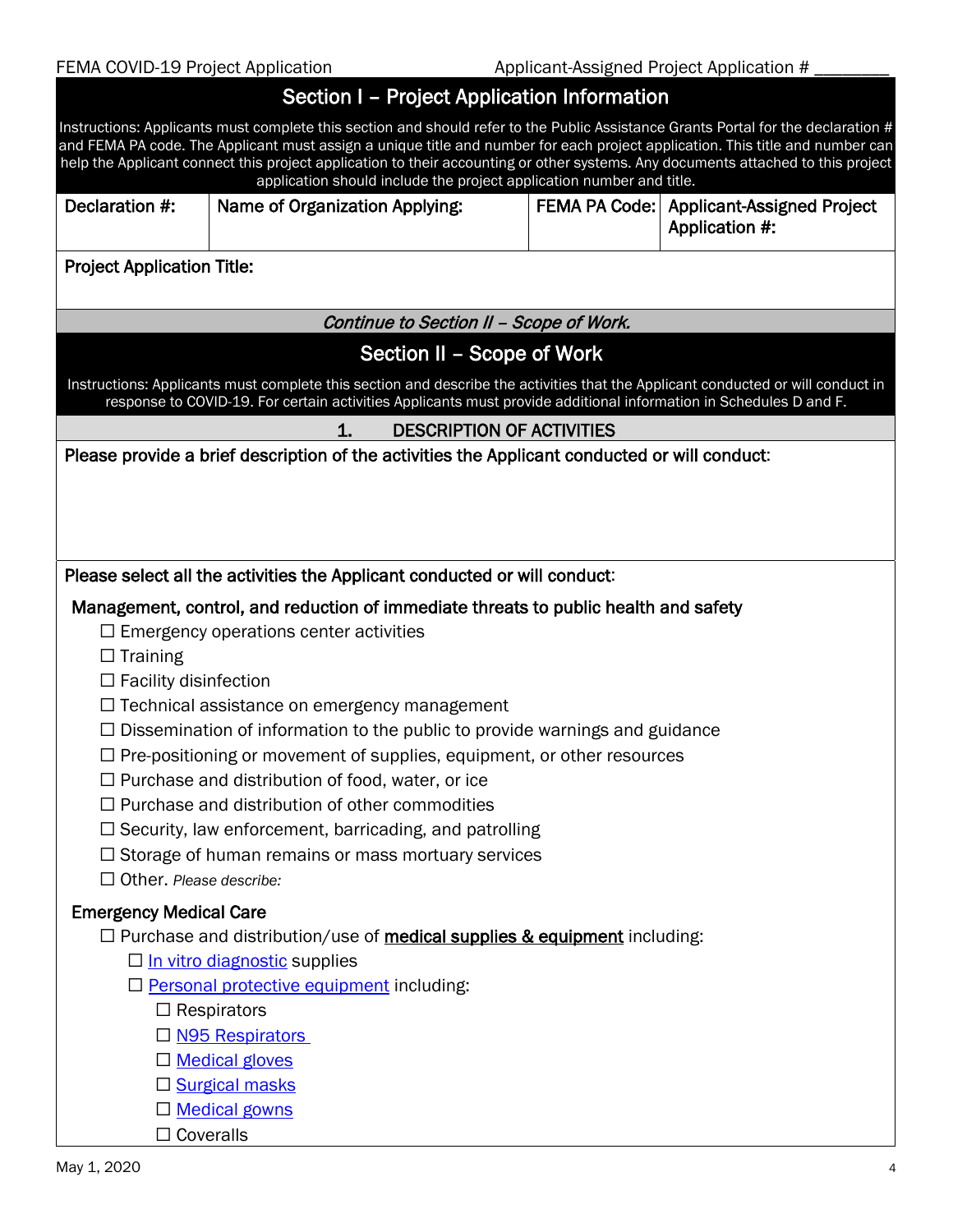$\Box$  Face shields

☐ Other Personal Protective Equipment (PPE). *Please describe*:

 $\Box$  [Decontamination systems](https://www.fda.gov/media/136530/download)

☐ [Ventilators and products modified for use as ventilators](https://www.fda.gov/media/136424/download)

 $\Box$  Therapeutics

☐ Other. *Please describe*:

 $\Box$  Provision of **medical services** including:

□ [Disease testing](https://www.fda.gov/regulatory-information/search-fda-guidance-documents/policy-diagnostic-tests-coronavirus-disease-2019-during-public-health-emergency)

□ Treatment

☐ Diagnosis

- $\Box$  Emergency medical transport
- ☐ Medical waste disposal
- ☐ Other. *Please describe*:
- $\Box$  Enhanced medical facilities including:
	- □ [Alternate Care Sites](https://www.cdc.gov/coronavirus/2019-ncov/hcp/alternative-care-sites.html) or other temporary medical facilities
	- $\Box$  Expansion of capacity within an existing medical facility
	- □ [Community-based testing sites](https://asprtracie.hhs.gov/technical-resources/117/covid-19-drive-through-testing-community-screening-resources/99)
	- ☐ Other. *Please describe*:

#### **Sheltering**

- □ **[Isolation-related](https://www.cdc.gov/quarantine/)** temporary lodging
- $\Box$  [Quarantine-related](https://www.cdc.gov/quarantine/) temporary lodging
- $\Box$  High-risk population sheltering
- $\Box$  Healthcare worker and first responder temporary lodging
- $\Box$  Household pet or assistance animal or service animal sheltering
- ☐ Other. *Please describe*:

### **Other**

☐ Other activity. *Please describe:*

*Complete Schedule F if any of the following activities are reported above: storage of human remains or mass mortuary services, decontamination systems, or medical waste disposal.*

Please select the method(s) of work the Applicant used or will use to complete the activities reported above:

- ☐ Establishment of temporary facilities, including*:*
	- $\Box$  Repurposing, renovating, or reusing existing facilities.
	- $\Box$  Placing prefabricated facilities on a site.
	- $\Box$  Constructing new temporary medical or sheltering facilities.
- $\Box$  Staging resources at an undeveloped site.
- $\Box$  Purchase of meals for emergency workers
- □ Purchase of supplies or equipment
- □ Purchase of land or buildings

*Complete Schedule F if any of the following activities are reported above: establishment of temporary facilities or staging resources at an undeveloped site.*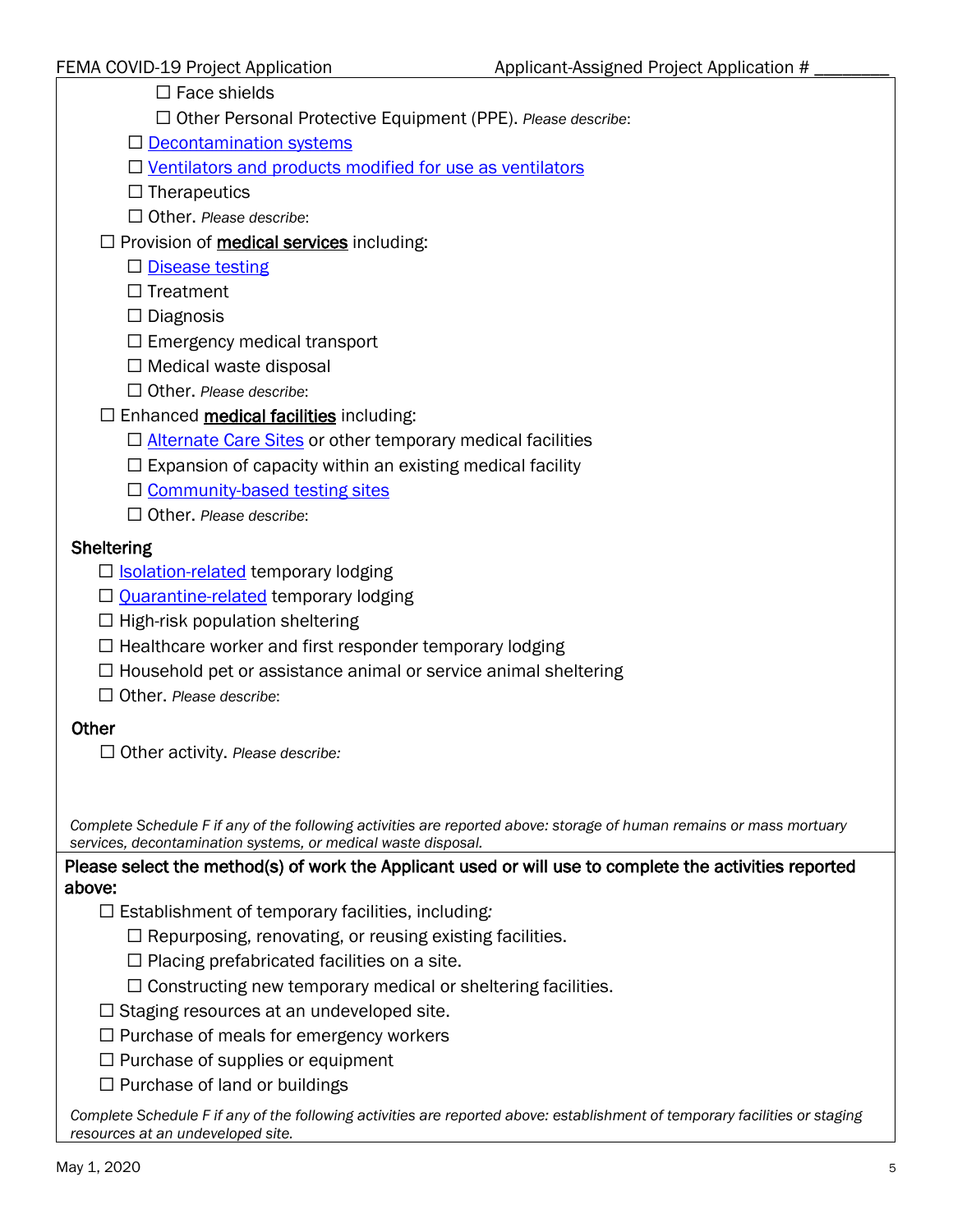|--|

| 2.<br><b>LOCATIONS</b> |  |
|------------------------|--|
|------------------------|--|

| Please select the locations where the activities reported above were or will be conducted:                                                                                                                                                                                                                                                                                                                                                                                                                                                                                                                                                                                                                                                                                                                                                                                                                                                                                                                                                                                                                                                                                                                                                                                                          |    |  |  |  |
|-----------------------------------------------------------------------------------------------------------------------------------------------------------------------------------------------------------------------------------------------------------------------------------------------------------------------------------------------------------------------------------------------------------------------------------------------------------------------------------------------------------------------------------------------------------------------------------------------------------------------------------------------------------------------------------------------------------------------------------------------------------------------------------------------------------------------------------------------------------------------------------------------------------------------------------------------------------------------------------------------------------------------------------------------------------------------------------------------------------------------------------------------------------------------------------------------------------------------------------------------------------------------------------------------------|----|--|--|--|
| $\Box$ Jurisdiction-wide                                                                                                                                                                                                                                                                                                                                                                                                                                                                                                                                                                                                                                                                                                                                                                                                                                                                                                                                                                                                                                                                                                                                                                                                                                                                            |    |  |  |  |
| $\Box$ Geographic area(s). Please attach a list of all areas.                                                                                                                                                                                                                                                                                                                                                                                                                                                                                                                                                                                                                                                                                                                                                                                                                                                                                                                                                                                                                                                                                                                                                                                                                                       |    |  |  |  |
| $\Box$ Specific sites. Please attach a list of all addresses or GPS coordinates.                                                                                                                                                                                                                                                                                                                                                                                                                                                                                                                                                                                                                                                                                                                                                                                                                                                                                                                                                                                                                                                                                                                                                                                                                    |    |  |  |  |
| Continue to Section III - Cost and Work Status Information.                                                                                                                                                                                                                                                                                                                                                                                                                                                                                                                                                                                                                                                                                                                                                                                                                                                                                                                                                                                                                                                                                                                                                                                                                                         |    |  |  |  |
| Section III - Cost and Work Status Information                                                                                                                                                                                                                                                                                                                                                                                                                                                                                                                                                                                                                                                                                                                                                                                                                                                                                                                                                                                                                                                                                                                                                                                                                                                      |    |  |  |  |
| Instructions: Applicants must complete this section and provide the costs of the activities reported in Section II. Applicants<br>must also complete Schedule A, B, C, or EZ as instructed below to estimate a project cost.                                                                                                                                                                                                                                                                                                                                                                                                                                                                                                                                                                                                                                                                                                                                                                                                                                                                                                                                                                                                                                                                        |    |  |  |  |
| 1.<br><b>GENERAL COST &amp; WORK STATUS QUESTIONS</b>                                                                                                                                                                                                                                                                                                                                                                                                                                                                                                                                                                                                                                                                                                                                                                                                                                                                                                                                                                                                                                                                                                                                                                                                                                               |    |  |  |  |
| <b>Optional: Request Expedited Funding</b><br>An Applicant may request approval for expedited funding from the Recipient and FEMA if they have an immediate need<br>for funding to continue life-saving emergency protective measures. If approved, the Applicant will be awarded 50% of the<br>FEMA-confirmed project cost based on initial documentation. However, the Applicant will then be required to provide all<br>information, including all documentation to support actual incurred costs, to support the initial 50% of funding before<br>receiving any additional funding. Applicants will be required to return any funds that were not spent in compliance with<br>the program's terms and conditions. In general, Applicants who have never received FEMA Public Assistance funding and<br>do not have significant experience with federal grant requirements should avoid expedited funding or, at a minimum,<br>discuss expedited funding with their Recipient emergency management office prior to requesting expedited funding.<br>Expedited funding is only available for activities completed during specific time periods.                                                                                                                                                   |    |  |  |  |
| Does the Applicant want to request expedited funding?                                                                                                                                                                                                                                                                                                                                                                                                                                                                                                                                                                                                                                                                                                                                                                                                                                                                                                                                                                                                                                                                                                                                                                                                                                               |    |  |  |  |
| $\Box$ No. Continue to the next question.                                                                                                                                                                                                                                                                                                                                                                                                                                                                                                                                                                                                                                                                                                                                                                                                                                                                                                                                                                                                                                                                                                                                                                                                                                                           |    |  |  |  |
| $\Box$ Yes. Please complete Schedule A to request an expedited project from FEMA and return to Section IV.                                                                                                                                                                                                                                                                                                                                                                                                                                                                                                                                                                                                                                                                                                                                                                                                                                                                                                                                                                                                                                                                                                                                                                                          |    |  |  |  |
| Is the Applicant's estimated cost for activities reported in Section II greater than or equal to \$131,100?                                                                                                                                                                                                                                                                                                                                                                                                                                                                                                                                                                                                                                                                                                                                                                                                                                                                                                                                                                                                                                                                                                                                                                                         |    |  |  |  |
| $\Box$ Yes. Continue to the next question.                                                                                                                                                                                                                                                                                                                                                                                                                                                                                                                                                                                                                                                                                                                                                                                                                                                                                                                                                                                                                                                                                                                                                                                                                                                          |    |  |  |  |
| No. Please complete Schedule EZ to provide a small project estimate and return to Section III Part 2.                                                                                                                                                                                                                                                                                                                                                                                                                                                                                                                                                                                                                                                                                                                                                                                                                                                                                                                                                                                                                                                                                                                                                                                               |    |  |  |  |
| What is the status of the activities reported in Section II?<br>An Applicant may not request funding for activities conducted prior to January 20, 2020, the beginning of the COVID-19<br>incident period. This question should be answered once to describe all the activities reported in Section II (i.e. the earliest<br>start date and the latest end date). If FEMA's eligibility criteria for certain activities are limited to specific time periods,<br>FEMA will ask for the time period that a particular activity was or will be conducted.<br>$\Box$ Activities started ______ (MM/DD/YY) and completed ______ (MM/DD/YY).<br>Please complete Schedule B to provide actual cost documentation and return to Section III Part 2.<br>$\Box$ Activities started ______ (MM/DD/YY), ___% complete, and projected to end _____ (MM/DD/YY).<br>Please complete Schedule C to provide a detailed cost estimate and return to Section III Part 2.<br>$\Box$ Activities started _______ (MM/DD/YY), ___% complete, with no predictable end date.<br>Please complete Schedule C to provide a detailed cost estimate and return to Section III Part 2.<br>$\Box$ Activities have not started.<br>Please complete Schedule C to provide a detailed cost estimate and return to Section III Part 2. |    |  |  |  |
| 2.<br><b>PROJECT COST</b>                                                                                                                                                                                                                                                                                                                                                                                                                                                                                                                                                                                                                                                                                                                                                                                                                                                                                                                                                                                                                                                                                                                                                                                                                                                                           |    |  |  |  |
| What is the total net cost? Please enter the total net cost from Schedule B, C or EZ.                                                                                                                                                                                                                                                                                                                                                                                                                                                                                                                                                                                                                                                                                                                                                                                                                                                                                                                                                                                                                                                                                                                                                                                                               | \$ |  |  |  |
| If the total net cost is greater than or equal to \$131,100 and the Applicant is not requesting expedited<br>funding, please complete Schedule D and return to Section IV - Project Certifications.<br>If the total net cost is less than \$131,100 or the Applicant is requesting expedited funding, please<br>continue to Section IV - Project Certifications.                                                                                                                                                                                                                                                                                                                                                                                                                                                                                                                                                                                                                                                                                                                                                                                                                                                                                                                                    |    |  |  |  |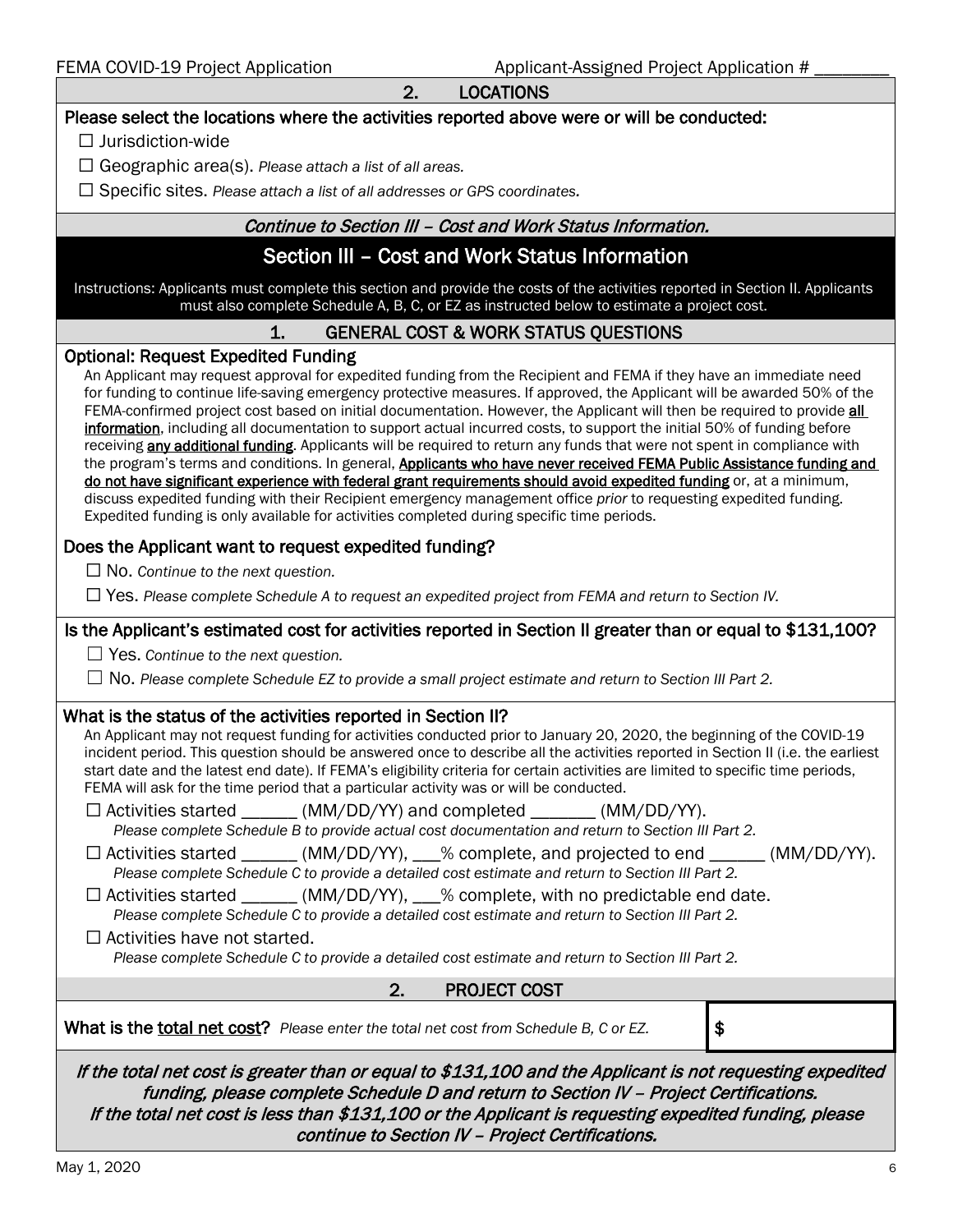### Section IV – Project Certifications

Instructions: Applicants must complete this section to certify that the activities and costs reported in this project application comply with applicable federal, state, tribal, territorial, and local laws and regulations.

#### 1. CERTIFICATION THAT BENEFITS WILL NOT BE DUPLICATED

Has the Applicant applied for any funding for COVID-19 from any other federal program?<br>An Applicant may request funding from other programs but may not receive funding for the same costs from multiple programs.

☐ No.

☐ Yes. *Please list other programs:*

#### If yes, has the Applicant applied for any funding from any other federal program for the activities reported in Section II?

☐ No.

☐ Yes, but the other federal program has not yet approved the funding. *The Applicant must inform FEMA if funding is approved and either (a) withdraw the FEMA project application for any non-obligated subaward or (b) request to close the subaward and return withdrawn funding for any obligated subaward.*

☐ Yes, but the other federal program has conclusively denied the funding. *Please attach denial.*

*I certify that the specific activities and costs in this project application were not requested from another funding source or, if they were requested, that other source has not yet approved the funding. Further, I certify that if the Applicant does receive funding for the specific activities and costs in this project application, I must notify the Recipient and FEMA, and funding will be reconciled to eliminate duplication.*

| <b>Applicant Authorized Representative Title</b> |                              | Signature |
|--------------------------------------------------|------------------------------|-----------|
|                                                  |                              |           |
| 2.                                               | <b>GENERAL CERTIFICATION</b> |           |
| I certify the following:                         |                              |           |

#### Activity Certifications

As required by Title 44 Code of Federal Regulations (C.F.R.) §§ 206.223 and 206.225 and in accordance with the *Public Assistance Program and Policy Guide* (PAPPG), the Emergency Protective Measures described in this projectwere or are:

- The Applicant's legal responsibility;
- Undertaken in response to the COVID-19 threat caused by the declared event; and
- Undertaken because they were necessary to eliminate threats to life, public health, and safety.

Any activity claimed has to have been performed or is being performed at the direction of or pursuant to guidance of state, local, tribal, or territorial public health officials (such as an executive order or other official order signed by a public health official).

*If any activity was or will be occurring on private property:* For each property, the Applicant (A) had or has a legal basis and authority to conduct the activities; and (B) completed or will complete the following actions for each property for which supporting documentation will be maintained: (i) obtained a right-of-entry, (ii) signed an agreement with the property owner to indemnify and hold harmless the Federal Government, and (iii) made efforts to identify any known insurance proceeds for the same activities.

#### Cost Certifications

As required by 44 C.F.R. § 206.228 and 2 C.F.R. Part 200 and in accordance with the PAPPG, the costs for which the Applicant is claiming reimbursement were or are:

- Of a type generally recognized as ordinary and necessary for the type of facility or activities;
- Reduced by applicable credits, such as insurance proceeds and salvage values; and
- Reasonable as demonstrated by the method selected in *Schedule A, B, C or EZ* of this project application.

As required by the Stafford Act § 312, 42 U.S. Code § 5155, and 2 C.F.R. §200.406 and in accordance with the PAPPG, the Applicant has either:

• Informed FEMA of all insurance proceeds; or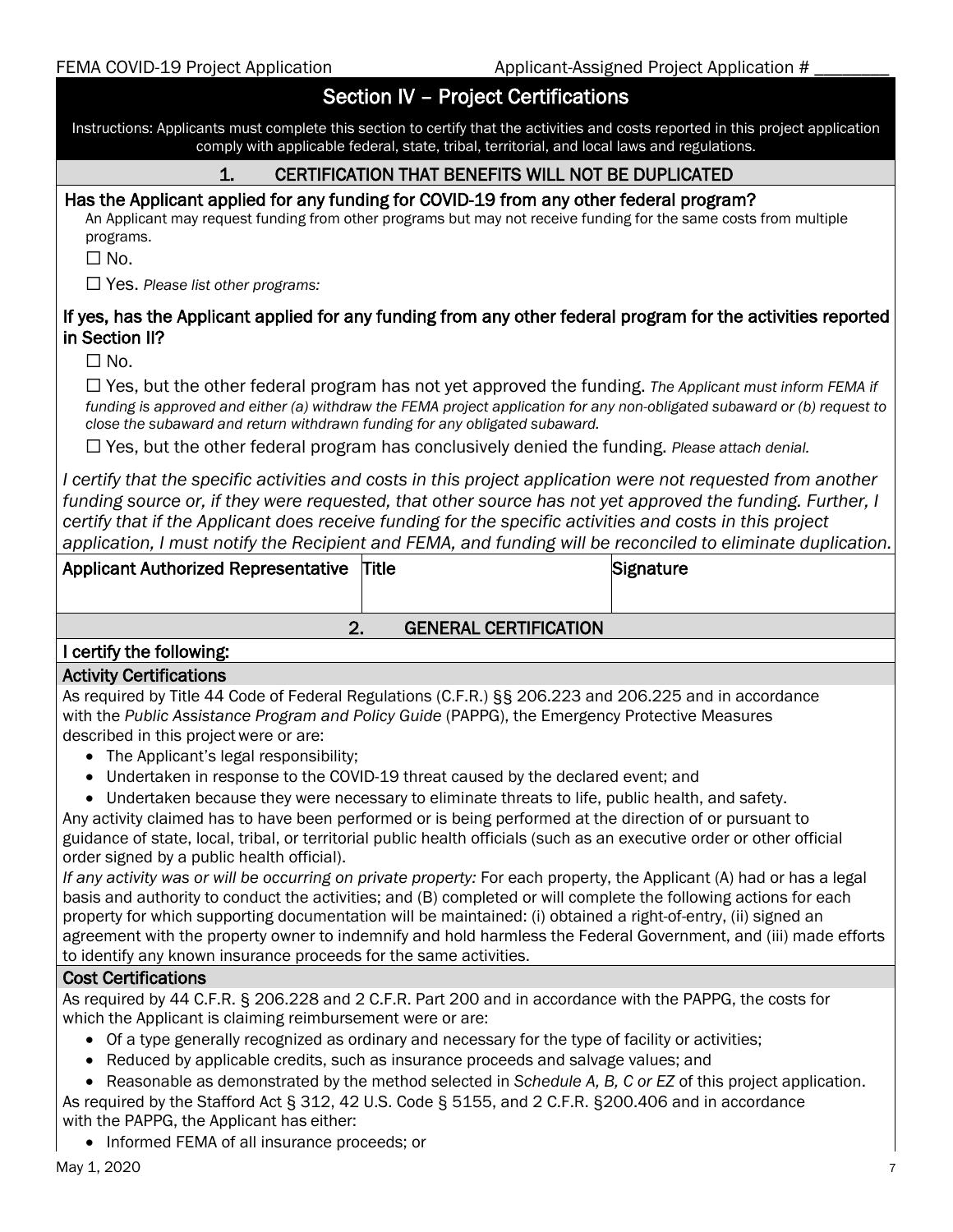Applicant-Assigned Project Application  $#$ 

• Did not have insurance coverage in place for the claimed costs at the time of the declaration.

*If claiming contract costs:* The Applicant complied with federal, Recipient, and Applicant procurement requirements.

*If claiming equipment costs*: The Applicant complied with all FEMA policies regarding equipment rates in accordance with the PAPPG.

*If claiming labor costs*: The Applicant complied with all FEMA policies regarding labor in accordance with the PAPPG.

#### Environmental and Historic Preservation Compliance Certifications

In accordance with the PAPPG, the Applicant will comply with applicable federal, state, and local laws; will provide all documentation requested to allow FEMA to ensure project applications comply with federal Environmental and Historic Preservation (EHP) laws, implementing regulations, and Executive Orders; and will comply with any EHP compliance conditions placed on the grant.

#### Documentation Certifications

In accordance with 2 C.F.R. §200.333 as well as state and local record retention requirements, the Applicant will maintain all documentation that supports this project application in its own files. This documentation will be required if the Applicant submits an appeal for additional funding, as well as in the case of any audits.

It is important to know that upon submittal your project application becomes a legal document. The Recipient or FEMA may use external sources to verify the accuracy of the information you enter. It is a violation of Federal law to intentionally makes false statements or hide information when applying for Public Assistance. This can carry severe criminal and civil penalties including a fine of up to \$250,000, imprisonment, or both. (18 U.S.C. §§ 287, 1001, 1040, and 3571). I certify that all information I have provided regarding the project application is true and correct to the best of my knowledge. I understand that, if I intentionally make false statements or conceal any information in an attempt to obtain Public Assistance, it is a violation of federal laws, which carry severe criminal and civil penalties.

| <b>Applicant Authorized Representative</b>                                                                                                                                                                                                                                                                                                                                                                                                                                                                        | <b>Title</b>                  | Signature                             |  |  |
|-------------------------------------------------------------------------------------------------------------------------------------------------------------------------------------------------------------------------------------------------------------------------------------------------------------------------------------------------------------------------------------------------------------------------------------------------------------------------------------------------------------------|-------------------------------|---------------------------------------|--|--|
| 3.                                                                                                                                                                                                                                                                                                                                                                                                                                                                                                                | <b>PREPARER CERTIFICATION</b> |                                       |  |  |
| Did the Applicant Authorized Representative receive consultant support or technical assistance in<br>preparing this project application from anyone not directly employed by the Applicant?<br>$\Box$ No.<br>$\Box$ Yes. Please provide the following information and obtain the preparer's certification.                                                                                                                                                                                                        |                               |                                       |  |  |
| Preparer's Company or Firm Name                                                                                                                                                                                                                                                                                                                                                                                                                                                                                   |                               | <b>Preparer's Company or Firm EIN</b> |  |  |
| <b>Preparer's Company or Firm Address</b>                                                                                                                                                                                                                                                                                                                                                                                                                                                                         |                               |                                       |  |  |
| By signing below, I certify all information provided in this project application is true and correct based on<br>all information of which I have any knowledge. I understand that causing the Applicant to make false<br>certification or statements or conceal any information in an attempt to obtain disaster aid is a violation<br>of federal laws, which carry severe criminal and civil penalties, including a fine of up to \$250,000,<br>imprisonment, or both (18 U.S.C. Part 287, 1001, 1040 and 3571). |                               |                                       |  |  |
| <b>Preparer's Name</b>                                                                                                                                                                                                                                                                                                                                                                                                                                                                                            | <b>Preparer's Title</b>       | <b>Preparer's Signature</b>           |  |  |
| Please ensure that you have completed all schedules applicable to the activities you performed.                                                                                                                                                                                                                                                                                                                                                                                                                   |                               |                                       |  |  |

You have completed the project application. Thank you.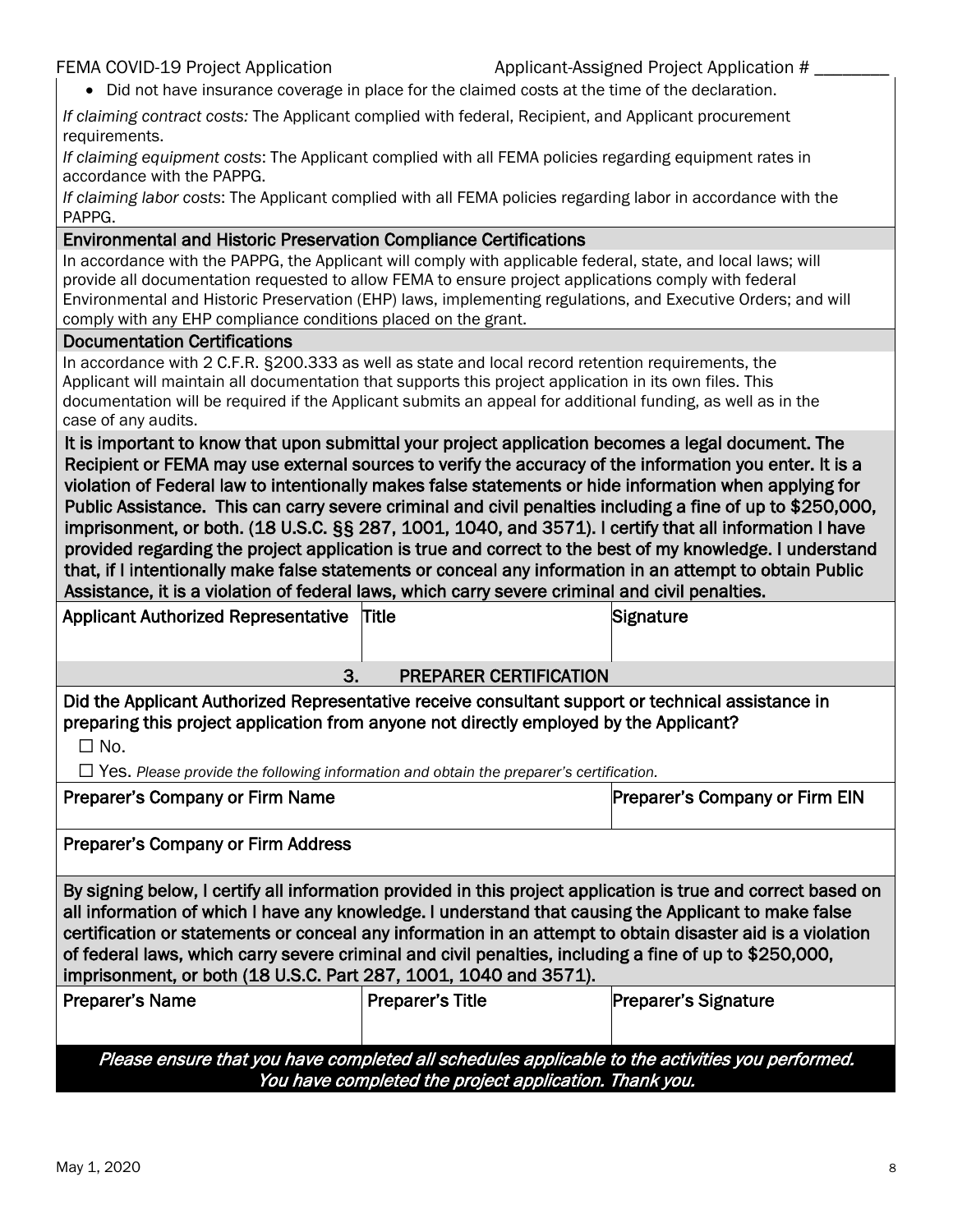| FEMA COVID-19 Project Application                                                                                                                | Applicant-Assigned Project Application #                                                                                                                                                                                                                      |  |  |
|--------------------------------------------------------------------------------------------------------------------------------------------------|---------------------------------------------------------------------------------------------------------------------------------------------------------------------------------------------------------------------------------------------------------------|--|--|
|                                                                                                                                                  | <b>SCHEDULE A - Expedited Funding Estimate</b>                                                                                                                                                                                                                |  |  |
|                                                                                                                                                  | Instructions: The Applicant must complete this section if requesting expedited funding in Section III of the project application.                                                                                                                             |  |  |
|                                                                                                                                                  | Expedited funding is only available if the total net cost for the request is greater than or equal to \$131,100.                                                                                                                                              |  |  |
|                                                                                                                                                  | 1. GENERAL ELIGIBILITY                                                                                                                                                                                                                                        |  |  |
| Please explain why there is an immediate need for funding:                                                                                       |                                                                                                                                                                                                                                                               |  |  |
|                                                                                                                                                  |                                                                                                                                                                                                                                                               |  |  |
|                                                                                                                                                  |                                                                                                                                                                                                                                                               |  |  |
|                                                                                                                                                  |                                                                                                                                                                                                                                                               |  |  |
|                                                                                                                                                  |                                                                                                                                                                                                                                                               |  |  |
|                                                                                                                                                  |                                                                                                                                                                                                                                                               |  |  |
|                                                                                                                                                  | Please select the time-period for which the Applicant is requesting expedited funding for the activities                                                                                                                                                      |  |  |
| reported in Section II:                                                                                                                          |                                                                                                                                                                                                                                                               |  |  |
| specific time periods.                                                                                                                           | Because expedited funding is awarded based on reduced documentation requirements, FEMA funds these projects for                                                                                                                                               |  |  |
| Start Date: _____________(MM/DD/YY) Designated Time-Period:                                                                                      |                                                                                                                                                                                                                                                               |  |  |
|                                                                                                                                                  | $\Box$ 30 days                                                                                                                                                                                                                                                |  |  |
|                                                                                                                                                  | $\Box$ 60 days                                                                                                                                                                                                                                                |  |  |
|                                                                                                                                                  | $\Box$ 90 days                                                                                                                                                                                                                                                |  |  |
|                                                                                                                                                  | □ Another time-period: __________                                                                                                                                                                                                                             |  |  |
|                                                                                                                                                  |                                                                                                                                                                                                                                                               |  |  |
|                                                                                                                                                  | Please describe how the activities reported in Section II address an immediate threat to life, public                                                                                                                                                         |  |  |
| health, or safety:                                                                                                                               |                                                                                                                                                                                                                                                               |  |  |
|                                                                                                                                                  |                                                                                                                                                                                                                                                               |  |  |
|                                                                                                                                                  |                                                                                                                                                                                                                                                               |  |  |
|                                                                                                                                                  |                                                                                                                                                                                                                                                               |  |  |
|                                                                                                                                                  |                                                                                                                                                                                                                                                               |  |  |
|                                                                                                                                                  | If it is not clear that a direct threat to life, public health, or safety exists, or that the activity is necessary to cope with the threat,                                                                                                                  |  |  |
|                                                                                                                                                  | FEMA may request documentation to demonstrate that the Applicant conducted the activities at the direction or guidance of                                                                                                                                     |  |  |
| public health officials. See PAPPG at pp. 19-20, 42-43, and 57.                                                                                  | Please select the reason why the activities reported in Section II are the legal responsibility of the                                                                                                                                                        |  |  |
| Applicant:                                                                                                                                       |                                                                                                                                                                                                                                                               |  |  |
|                                                                                                                                                  | $\Box$ The Applicant is a government organization and the state's, tribe's, or territory's constitution or laws                                                                                                                                               |  |  |
| delegate jurisdictional powers to the Applicant.                                                                                                 |                                                                                                                                                                                                                                                               |  |  |
|                                                                                                                                                  | $\Box$ A statute, order, contract, articles of incorporation, charter, or other legal document makes the                                                                                                                                                      |  |  |
|                                                                                                                                                  | Applicant responsible to conduct the activities for the general public. Please describe:                                                                                                                                                                      |  |  |
|                                                                                                                                                  |                                                                                                                                                                                                                                                               |  |  |
| $\Box$ For other reasons. Please describe:                                                                                                       |                                                                                                                                                                                                                                                               |  |  |
|                                                                                                                                                  |                                                                                                                                                                                                                                                               |  |  |
|                                                                                                                                                  | To determine legal responsibility for Emergency Protective Measures, FEMA evaluates whether the Applicant requesting the<br>assistance either had jurisdiction over the area in which work was performed or the legal authority to conduct the activities. In |  |  |
|                                                                                                                                                  | general, an Applicant only has legal responsibility to conduct Emergency Protective Measures within its jurisdiction. If an                                                                                                                                   |  |  |
|                                                                                                                                                  | Applicant conducts Emergency Protective Measures outside its jurisdiction, it must demonstrate its legal basis and                                                                                                                                            |  |  |
| responsibility to conduct those activities. See PAPPG at pp. 20-21 and 41-42.                                                                    |                                                                                                                                                                                                                                                               |  |  |
| 2. PROJECT COST & COST ELIGIBILITY<br>Please select the resources necessary to complete the activities reported in Section II. For each resource |                                                                                                                                                                                                                                                               |  |  |
|                                                                                                                                                  | selected, please provide the cost or other information FEMA can use to estimate the cost.                                                                                                                                                                     |  |  |
|                                                                                                                                                  |                                                                                                                                                                                                                                                               |  |  |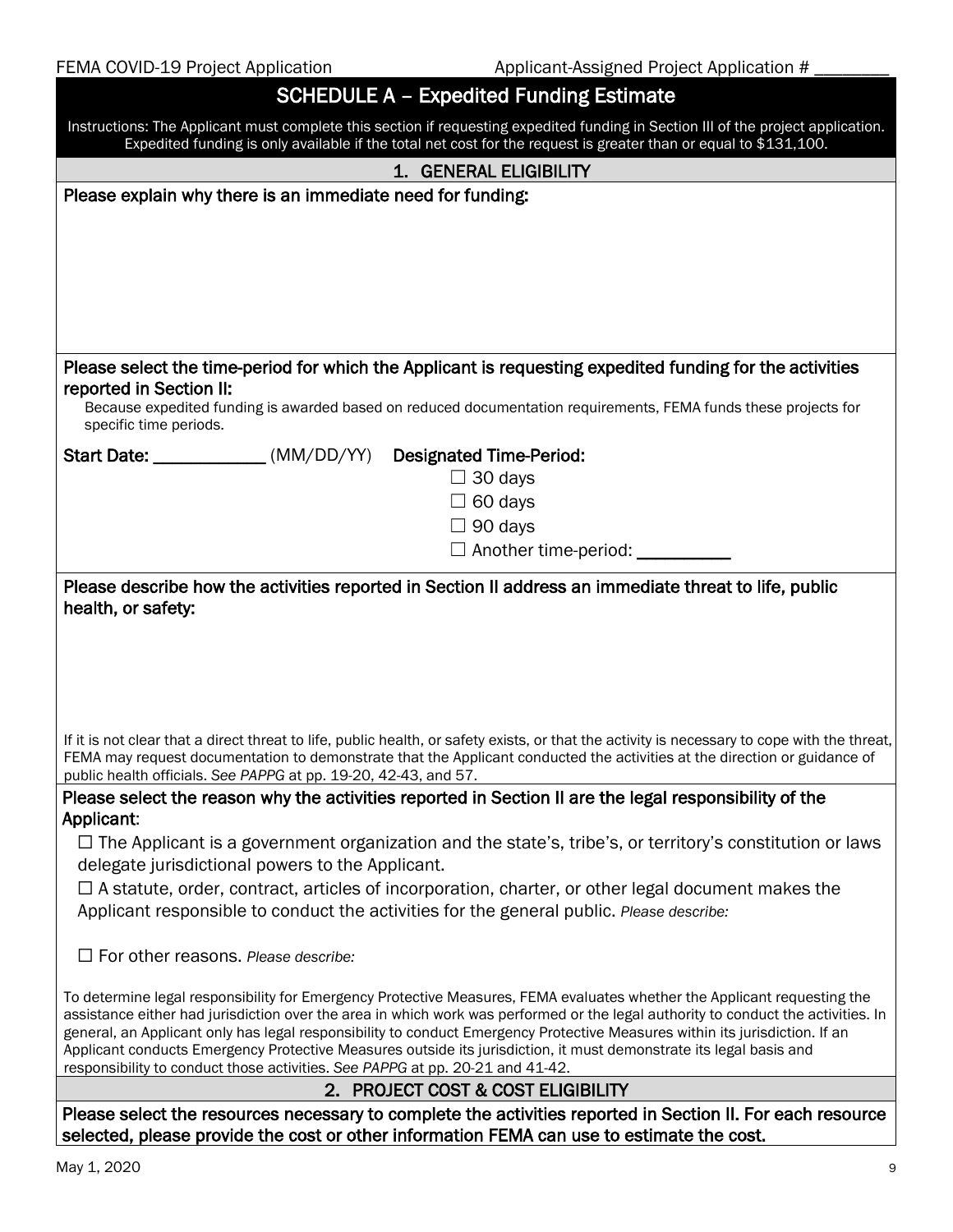#### ☐ Contracts.

\$ *Please enter the total cost of contracts and provide copies of the request for proposals, bid documents or signed contracts. If contracts are not available, please provide a unit price estimate and the basis for the unit prices (for example, historic price documentation, or vendor quotes).*

FEMA provides funding for contract costs based on the terms of the contract if the Applicant meets federal procurement and contracting requirements. *See PAPPG* at pp. 30-33. The federal procurement under grant rules are found at 2 C.F.R. §§ [200.317-200.326.](https://www.ecfr.gov/cgi-bin/text-idx?SID=8fa2890df66fb12d1701cb29979f6231&mc=true&node=sg2.1.200_1316.sg3&rgn=div7) Different sets of procurement rules apply depending on whether you are a state or a nonstate entity. For additional information *see* FEMA's [Procurement Under Grants Public Assistance Policy](https://www.fema.gov/media-library/assets/documents/96773V2) and FEMA Fact Sheet: *[Procurement Under Grants: Under Exigent or Emergency Circumstances](https://www.fema.gov/news-release/2020/03/20/procurement-under-grants-under-exigent-or-emergency-circumstances)*.

# □ Labor. Including the Applicant's own staff, Mutual Aid, prison labor, or National Guard.  $\begin{bmatrix} \cdot & \cdot & \cdot \\ \cdot & \cdot & \cdot \\ \cdot & \cdot & \cdot & \cdot \end{bmatrix}$

Cost

\$ *Please enter the total cost of labor and provide a copy of the calculation. If not available, please provide the following (attach a list if necessary):*

- Number of personnel:
- Average hours per day:
- Average days per week:
- Average pay rate:

*If the personnel were or will be provided through mutual aid, please provide the written mutual aid agreement.*

| FEMA reimburses force account labor costs based on actual hourly rates plus the cost of the employee's actual fringe     |
|--------------------------------------------------------------------------------------------------------------------------|
| benefits. FEMA determines the eligibility of overtime, premium pay, and compensatory time costs based on the Applicant's |
| pre-disaster written labor policy. For Emergency Work activities conducted by budgeted employees, FEMA will only         |
| reimburse overtime salary costs. See PAPPG at pp. 23-26 and 33-35.                                                       |

 $\Box$  Equipment. Including applicant owned, purchased, or rented.

*Please enter the total cost of equipment. If Applicant's own equipment, provide the following (attach a list if necessary):*

- Number and types of equipment used:
- Average hours used per day:
- Average days per week:
- Average hourly rate:

*If purchased, enter the purchase price.*

*If rented, provide the rental agreement and enter the rental price.*

FEMA provides funding for the use of Applicant-owned equipment based on hourly rates. If an Applicant does not have sufficient equipment to effectively respond to an incident, FEMA may provide funding for purchased or leased equipment. Costs are eligible if the Applicant performed an analysis of the cost of leasing versus purchasing the equipment. FEMA funds the least costly option. *See PAPPG* at pp. 26-28.

# $\Box$  Materials and Supplies.  $\Box$ *Please enter the total cost of materials and supplies and provide the following (attach a list if necessary):*  • Amount of materials and supplies, by type: • Purchase or stock replenishment cost: The cost of materials and supplies is eligible if (1) the materials or supplies were purchased and justifiably needed to effectively address threats caused by COVID-19 or (2) the materials or supplies were taken from an Applicant's stock and used to address threats caused by COVID-19. The Applicant needs to track items taken from stock with inventory withdrawal and usage records. FEMA will also consider escalation of costs (such as due to shortages) or exigent circumstances in evaluating cost reasonableness. *See PAPPG* at p. 22 and p. 28.  $\Box$  Other costs. Including travel costs, utilities and any other expenses not listed above.  $\Box$  Cost *Please enter the total cost and provide high-level information which can substantiate costs:* Other costs may include travel costs, utilities and other expenses directly tied to the performance of eligible work. Not all costs incurred as a result of the incident are eligible. *See PAPPG* at pp. 21-22, and 41-42.

Subtotal *Please add together costs of contracts, labor, equipment, materials and other costs.* \$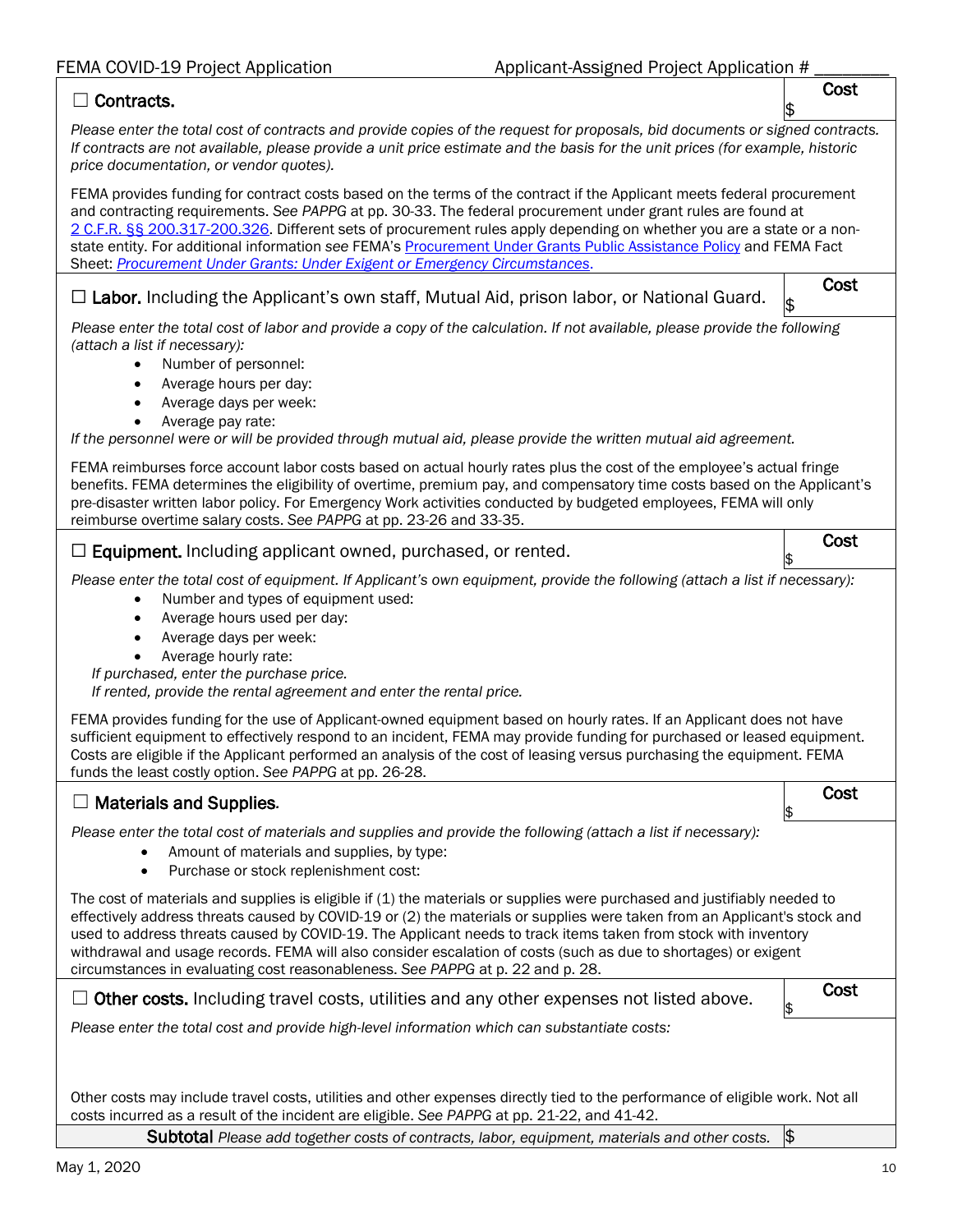| May 1, 2020 | 11 |
|-------------|----|
|-------------|----|

| או ∟                                                                                                                                                                                                                                                                                                                                                                                                                                                                                       |                  |
|--------------------------------------------------------------------------------------------------------------------------------------------------------------------------------------------------------------------------------------------------------------------------------------------------------------------------------------------------------------------------------------------------------------------------------------------------------------------------------------------|------------------|
| $\Box$ Yes, the Applicant anticipates receiving a payment from its insurance carrier.<br>$\Box$ Yes, the Applicants has actually received a payment from its insurance carrier.                                                                                                                                                                                                                                                                                                            |                  |
| If yes, please enter the total amount of insurance proceeds and provide copy of insurance documentation.                                                                                                                                                                                                                                                                                                                                                                                   |                  |
| FEMA cannot provide funding that duplicates insurance proceeds. FEMA requires the Applicant to take reasonable efforts to<br>pursue claims to recover insurance proceeds that the Applicant is entitled to receive from its insurer(s). See FEMA's Public<br><b>Assistance Policy on Insurance</b> .                                                                                                                                                                                       |                  |
| Disposition.                                                                                                                                                                                                                                                                                                                                                                                                                                                                               | <b>Deduction</b> |
| Please enter the total salvage value of purchased equipment and supplies (if greater than \$5,000).                                                                                                                                                                                                                                                                                                                                                                                        |                  |
| When purchased equipment, supplies, or materials are no longer needed for federally funded projects, FEMA reduces<br>eligible funding by the fair market value of each piece of equipment valued at \$5,000 or more and unused residual<br>supplies and materials that total \$5,000 or more. If the Applicant acquires or improves real property with funds, disposition<br>and reporting requirements apply. See PAPPG at pp. 29-30.                                                     |                  |
| $\Box$ Medical Payments.                                                                                                                                                                                                                                                                                                                                                                                                                                                                   | Deduction        |
| Please enter the total amount of medical payments received or expected from for-profit entities, Medicare, Medicaid, or a<br>pre-existing private payment agreement.                                                                                                                                                                                                                                                                                                                       |                  |
| FEMA cannot provide funding for emergency medical care costs if they are covered by another source, including private<br>insurance, Medicare, Medicaid, or a pre-existing private payment agreement. See PAPPG at pp. 63-64 and FEMA Fact<br>Sheet: Coronavirus (COVID-19) Pandemic: Emergency Medical Care. It is extremely important that Private Non-Profit and<br>government medical care providers, as well as any other Applicant completing Emergency Medical Care activities, take |                  |
| caution to capture and document these cost deductions. If clear documentation is not available to show how medical<br>payments are deducted and not duplicated, the Applicant may not receive funding for otherwise eligible activities.                                                                                                                                                                                                                                                   |                  |
| <b>Other Deductions.</b>                                                                                                                                                                                                                                                                                                                                                                                                                                                                   | <b>Deduction</b> |
| Please enter the total amount of other goods and services provided to for-profit entities or any other proceeds or payments<br>received or expected.                                                                                                                                                                                                                                                                                                                                       |                  |
| NET TOTAL Please subtract all proceed deductions from the subtotal. \$                                                                                                                                                                                                                                                                                                                                                                                                                     |                  |
| You have completed this schedule. Return to Section IV to certify and sign this project application.                                                                                                                                                                                                                                                                                                                                                                                       |                  |

3. DEDUCTIONS Please select the credits available to offset costs of activities reported in Section II. For each selected,

Does the Applicant have insurance coverage that might cover any activities reported in Section II?

please provide the deduction or other information FEMA can use to estimate the deduction.

*This does not include payment from patient insurance; for that, continue to medical payments below.* 

☐ Insurance Proceeds.

 $\Box$  No.

**Deduction**<br>\$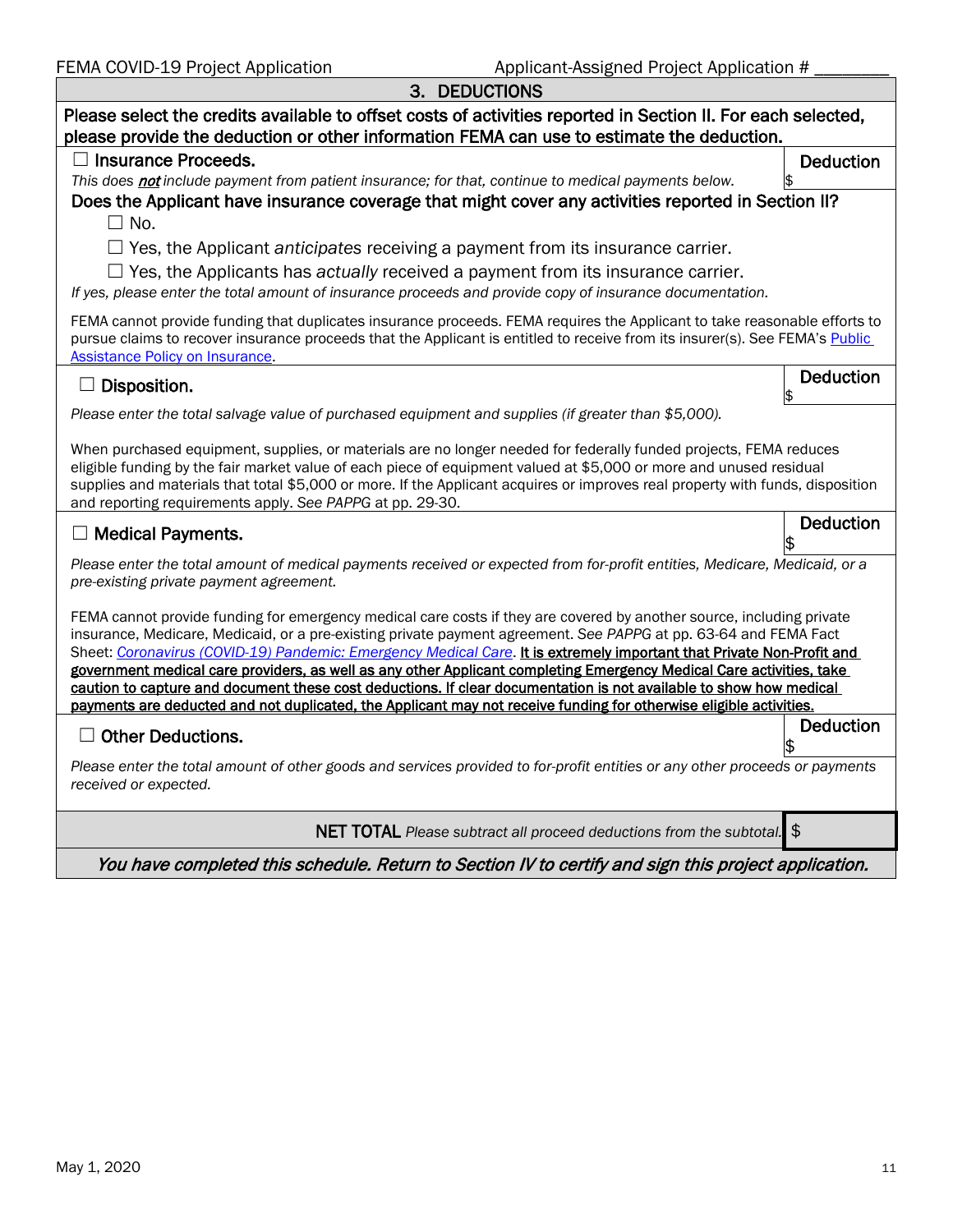| FEMA COVID-19 Project Application |  |
|-----------------------------------|--|
|-----------------------------------|--|

# SCHEDULE B – Completed Work Estimate

Instructions: Applicants must complete this schedule if the Applicant (1) has completed the activities reported in Section II, (2) has documentation available to support the actual costs, and (3) the cost of the activities is over \$131,100. 1. PROJECT COST & COST ELIGIBILITY

### Please select the resources necessary to complete the activities reported in Section II. For each resource selected, please provide the cost and requested information.

# $\Box$  Contracts.

\$ *Please enter the total cost of contracts.* To calculate the total cost, complete *FEMA Public Assistance COVID-19 Contracts Report* (attached) or provide all information contained therein.

*Please also provide:*

- $\Box$  Contracts, change orders, and summary of invoices
- $\Box$  Cost or price analysis (for contracts above \$250,000, the federal simplified acquisition threshold)
- $\Box$  The Applicant's procurement policy
- $\Box$  Other procurement documents that support the that the cost was reasonable (for example, requests for proposals, bids, selection process, or justification for non-competitive procurement)
- $\Box$  Documentation that substantiates a high degree of contractor oversight, such as daily or weekly logs, records of performance meetings (required for time and materials contracts)

FEMA provides funding for contract costs based on the terms of the contract if the Applicant meets federal procurement and contracting requirements. *See PAPPG* at pp. 30-33. The federal procurement under grant rules are found at 2 C.F.R. §§ [200.317-200.326.](https://www.ecfr.gov/cgi-bin/text-idx?SID=8fa2890df66fb12d1701cb29979f6231&mc=true&node=sg2.1.200_1316.sg3&rgn=div7) Different sets of procurement rules apply depending on whether the Applicant is a state or a non-state entity. For additional information *see* FEMA's [Procurement Under Grants Public Assistance Policy](https://www.fema.gov/media-library/assets/documents/96773V2) and FEMA Fact Sheet: *[Procurement Under Grants: Under Exigent or Emergency Circumstances](https://www.fema.gov/media-library/assets/documents/186350)*.

 $\Box$  Labor. Including the Applicant's own staff, mutual aid, prison labor, and National Guard. Cost \$

*Please enter the total cost of labor. To calculate the total cost, complete [FEMA Form 009-0-123 Force Account Labor](https://www.fema.gov/media-library/assets/documents/10588)  [Summary](https://www.fema.gov/media-library/assets/documents/10588)* and *FEMA Form [009-0-128 Applicants Benefit Calculation Worksheet](https://www.fema.gov/media-library/assets/documents/10611)* or provide all information contained therein.

*Please also provide:*

- $\Box$  Justification for any standby time claimed
- $\Box$  Labor pay policy (must cover each employee type used, for example part time, full time, and temporary)
- $\Box$  National Guard pay policy (required for National Guard)
- $\Box$  Mutual aid agreement (required for mutual aid labor)
- $\Box$  Timesheets (please provide either (1) a summary list of all your timesheets, which FEMA will sample and request copies of a limited number of time sheets; or (2) a sample set of timesheets and a detailed explanation of the sampling methodology you used to select the representative sample)
- $\Box$  Daily logs or activity reports (please provide either (1) a summary list of all your logs or reports, which FEMA will sample and request copies of a limited number of logs or reports; or (2) a sample set of logs or reports and a detailed explanation of the sampling methodology you used to select the representative sample)

*Please describe any labor that was not Applicant's own staff, mutual aid, prison labor, or National Guard:*

FEMA reimburses force account labor costs based on actual hourly rates plus the cost of the employee's actual fringe benefits. FEMA determines the eligibility of overtime, premium pay, and compensatory time costs based on the Applicant's pre-disaster written labor policy. For Emergency Work activities conducted by budgeted employees, FEMA will only reimburse overtime salary costs. *See PAPPG* at pp. 23-26 and 33-35.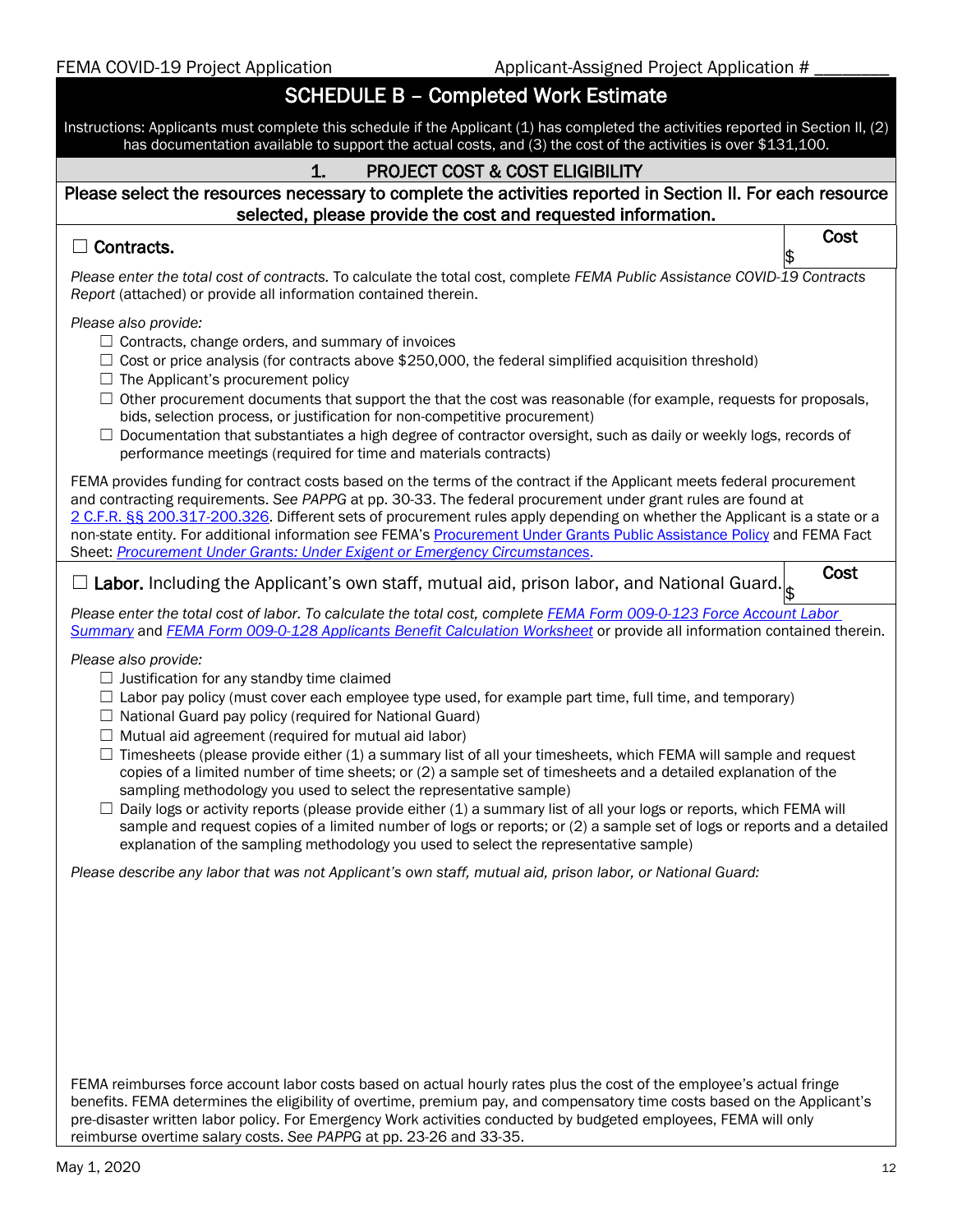| Equipment. Including applicant owned, purchased, or rented.                                                                                                                                                                                                                                                                                                                                                                                                                                                | Cost |
|------------------------------------------------------------------------------------------------------------------------------------------------------------------------------------------------------------------------------------------------------------------------------------------------------------------------------------------------------------------------------------------------------------------------------------------------------------------------------------------------------------|------|
| Please enter the total cost of equipment. To calculate the total cost, complete FEMA Form 009-0-127 Force Account<br>Equipment Summary and FEMA Form 009-0-125 Rented Equipment Summary Record or provide all information contained<br>therein. Please also answer the following questions:<br>How did the Applicant acquire the equipment?                                                                                                                                                                |      |
| $\Box$ Owned prior to January 20, 2020.                                                                                                                                                                                                                                                                                                                                                                                                                                                                    |      |
| $\Box$ Purchased. Please provide invoices or receipts, and a rental vs. purchase cost comparison.                                                                                                                                                                                                                                                                                                                                                                                                          |      |
| $\Box$ Rented. Please provide rental agreement, invoices or receipts, and a rental vs. purchase cost comparison.<br>What was the basis of the rate used in the summary? Please select all that apply.<br>$\Box$ FEMA Equipment Rates.                                                                                                                                                                                                                                                                      |      |
| $\Box$ Applicant's Equipment Rates. Note, If the Applicant is not a state- or territory-level entity, they typically must<br>use the lesser of their own rate or FEMA's rate.                                                                                                                                                                                                                                                                                                                              |      |
| $\Box$ No rate is available, and the Applicant would like FEMA to calculate an Equipment Rate. For all<br>equipment where a rate is requested, please provide the original purchase price and documentation, the year<br>purchased, and the total useful lifetime hours.                                                                                                                                                                                                                                   |      |
| $\Box$ Other. Please describe:                                                                                                                                                                                                                                                                                                                                                                                                                                                                             |      |
|                                                                                                                                                                                                                                                                                                                                                                                                                                                                                                            |      |
| If purchase or rental was over \$250,000, the federal simplified acquisition threshold, please also provide all information<br>requested of contracts above.                                                                                                                                                                                                                                                                                                                                               |      |
| FEMA provides funding for the use of Applicant-owned equipment based on hourly rates. If an Applicant does not have<br>sufficient equipment to effectively respond to an incident, FEMA may provide funding for purchased or leased equipment.<br>Costs are eligible if the Applicant performed an analysis of the cost of leasing versus purchasing the equipment. FEMA<br>funds the least costly option. See PAPPG at pp. 26-28.                                                                         |      |
|                                                                                                                                                                                                                                                                                                                                                                                                                                                                                                            |      |
| $\Box$ Materials and supplies.                                                                                                                                                                                                                                                                                                                                                                                                                                                                             | Cost |
| Please enter the total cost of materials and supplies. To calculate the total cost, complete FEMA Form 009-0-124 Materials<br><b>Summary Record</b> or provide all information contained therein.                                                                                                                                                                                                                                                                                                          |      |
| How did the Applicant acquire the materials or supplies?                                                                                                                                                                                                                                                                                                                                                                                                                                                   |      |
| $\Box$ From stock. Please provide cost documentation such as original invoices or other historical cost records,<br>inventory records, and-if available-supporting documentation such as daily logs.                                                                                                                                                                                                                                                                                                       |      |
| $\Box$ Purchased. Please provide invoices or receipts, and justification if purchased materials or supplies were not<br>used. If purchase was over \$250,000, the federal simplified acquisition threshold, please also provide all information<br>requested of contracts above.                                                                                                                                                                                                                           |      |
| The cost of materials and supplies is eligible if (1) the materials or supplies were purchased and justifiably needed to<br>effectively address threats caused by COVID-19 or (2) the materials or supplies were taken from an Applicant's stock and<br>used to address threats caused by COVID-19. The Applicant needs to track items taken from stock with inventory withdrawal<br>and usage records. FEMA will also consider escalation of costs (such as due to shortages) or exigent circumstances in |      |
| evaluating cost reasonableness. See PAPPG at pp. 22 and 28.<br>$\Box$ Other costs. Including travel costs, utilities and any other expenses not listed above.                                                                                                                                                                                                                                                                                                                                              | Cost |
| Please enter the total cost. Please also describe the costs:                                                                                                                                                                                                                                                                                                                                                                                                                                               | \$   |
|                                                                                                                                                                                                                                                                                                                                                                                                                                                                                                            |      |
| Please also provide invoices or receipts. If claiming travel expenses, please provide a travel policy.                                                                                                                                                                                                                                                                                                                                                                                                     |      |
| Other costs may include travel costs, utilities and other expenses directly tied to the performance of eligible work. Not all<br>costs incurred as a result of the incident are eligible. See PAPPG at pp. 21-22, and 41-42.                                                                                                                                                                                                                                                                               |      |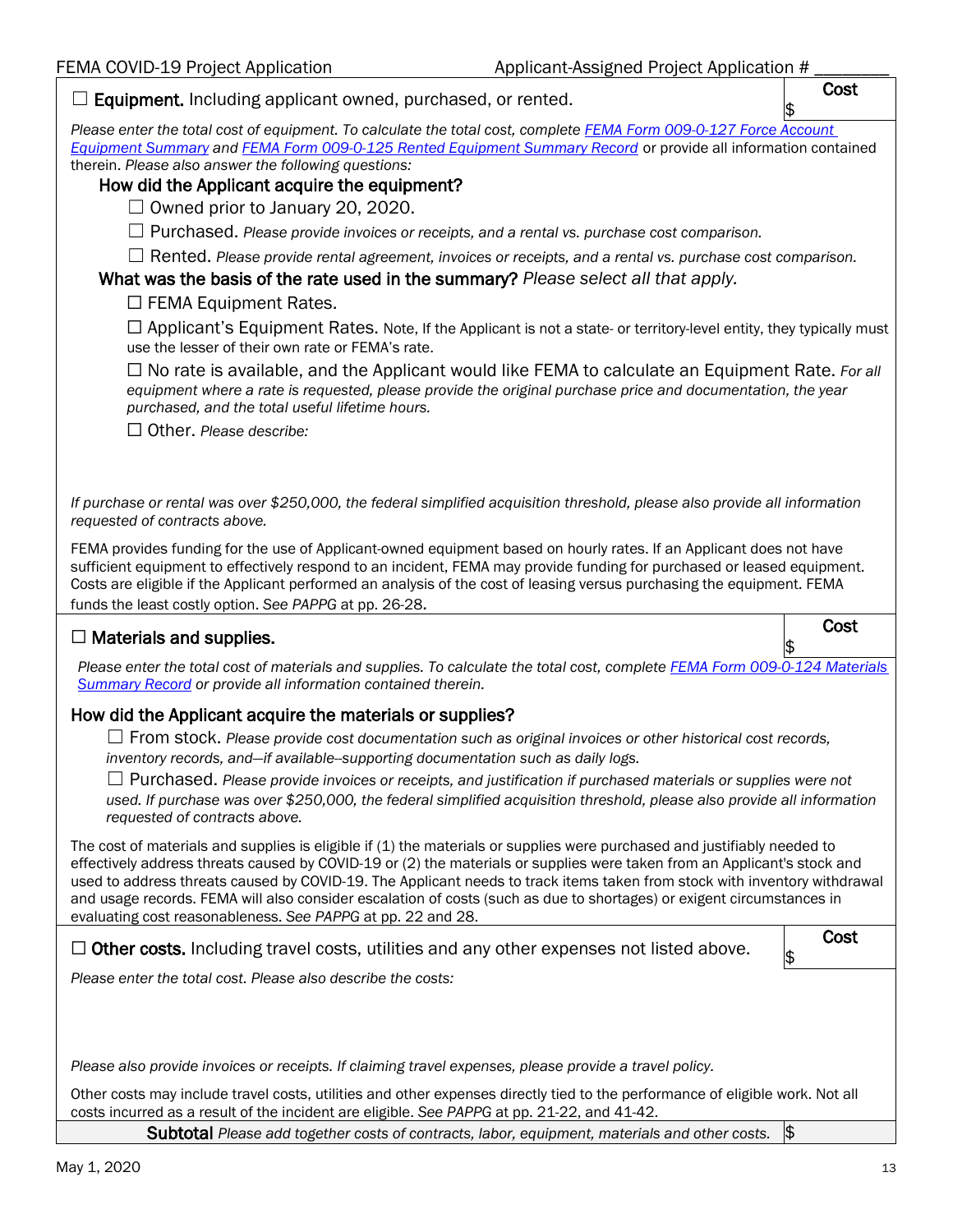| FEMA COVID-19 Project Application<br>Applicant-Assigned Project Application #                                                                                                                                                                                                                                                                                                                                                                                                                                                                                                                                                          |                  |
|----------------------------------------------------------------------------------------------------------------------------------------------------------------------------------------------------------------------------------------------------------------------------------------------------------------------------------------------------------------------------------------------------------------------------------------------------------------------------------------------------------------------------------------------------------------------------------------------------------------------------------------|------------------|
| 2.<br><b>DEDUCTIONS</b>                                                                                                                                                                                                                                                                                                                                                                                                                                                                                                                                                                                                                |                  |
| Please select the credits available to offset costs of activities reported in Section II. For each selected,<br>please provide the deduction or other information FEMA can use to estimate the deduction.                                                                                                                                                                                                                                                                                                                                                                                                                              |                  |
| <b>Insurance Proceeds.</b>                                                                                                                                                                                                                                                                                                                                                                                                                                                                                                                                                                                                             | <b>Deduction</b> |
| This does not include payment from patient insurance; for that, continue to medical payments below.                                                                                                                                                                                                                                                                                                                                                                                                                                                                                                                                    |                  |
| Does the Applicant have insurance coverage that might cover any activities reported in Section II?<br>$\Box$ No.                                                                                                                                                                                                                                                                                                                                                                                                                                                                                                                       |                  |
| $\Box$ Yes, but the Applicant has not filed a claim yet.                                                                                                                                                                                                                                                                                                                                                                                                                                                                                                                                                                               |                  |
| $\Box$ Yes, the Applicant anticipates receiving a payment from its insurance carrier.                                                                                                                                                                                                                                                                                                                                                                                                                                                                                                                                                  |                  |
| $\Box$ Yes, the Applicants has actually received a payment from its insurance carrier.<br>If yes, please enter the total amount of insurance proceeds and provide copy of insurance documentation.                                                                                                                                                                                                                                                                                                                                                                                                                                     |                  |
| FEMA cannot provide funding that duplicates insurance proceeds. FEMA requires the Applicant to take reasonable efforts to<br>pursue claims to recover insurance proceeds that the Applicant is entitled to receive from its insurer(s). See FEMA's Public<br><b>Assistance Policy on Insurance.</b>                                                                                                                                                                                                                                                                                                                                    |                  |
| Disposition.                                                                                                                                                                                                                                                                                                                                                                                                                                                                                                                                                                                                                           | <b>Deduction</b> |
| Please enter the total salvage value of purchased equipment and supplies (if greater than \$5,000) and answer additional<br>questions in Schedule D.                                                                                                                                                                                                                                                                                                                                                                                                                                                                                   |                  |
| When purchased equipment, supplies, or materials are no longer needed for federally funded projects, FEMA reduces<br>eligible funding by the fair market value of each piece of equipment valued at \$5,000 or more and unused residual<br>supplies and materials that total \$5,000 or more. If the Applicant acquires or improves real property with funds, disposition<br>and reporting requirements apply. See PAPPG at pp. 29-30.                                                                                                                                                                                                 |                  |
| <b>Medical Payments.</b>                                                                                                                                                                                                                                                                                                                                                                                                                                                                                                                                                                                                               | Deduction        |
| Please enter the total amount of medical payments received or expected from for-profit entities, Medicare, Medicaid, or a<br>pre-existing private payment agreement.                                                                                                                                                                                                                                                                                                                                                                                                                                                                   |                  |
| FEMA cannot provide funding for emergency medical care costs if they are covered by another source, including private<br>insurance, Medicare, Medicaid, or a pre-existing private payment agreement. See PAPPG at pp. 63-64 and FEMA Fact Sheet:<br>Coronavirus (COVID-19) Pandemic: Emergency Medical Care. It is extremely important that Private Non-Profit and government<br>medical care providers, as well as any other Applicant completing Emergency Medical Care activities, take caution to capture<br>and document these cost deductions. If clear documentation is not available to show how medical payments are deducted |                  |
| and not duplicated, the Applicant may not receive funding for otherwise eligible activities.                                                                                                                                                                                                                                                                                                                                                                                                                                                                                                                                           |                  |
| $\Box$ Other Deductions.                                                                                                                                                                                                                                                                                                                                                                                                                                                                                                                                                                                                               | <b>Deduction</b> |
| Please enter the total amount of other goods and services provided to for-profit entities or any other proceeds or payments<br>received or expected.                                                                                                                                                                                                                                                                                                                                                                                                                                                                                   |                  |

NET TOTAL *Please subtract all proceed deductions from the subtotal.* \$

You have completed this schedule. Return to Section III.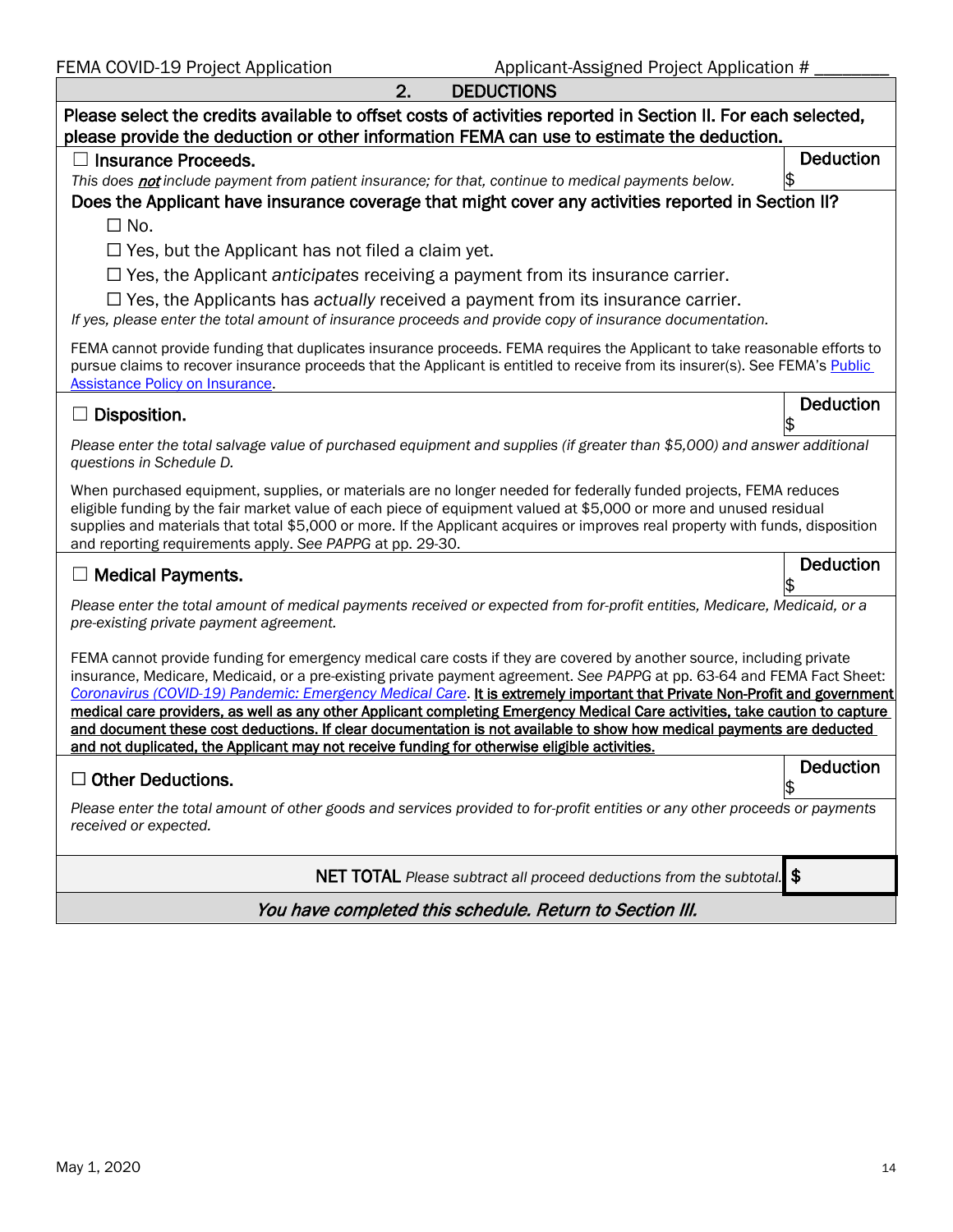## SCHEDULE C – In Progress Work Estimate

Instructions: Applicants must complete this schedule if the Applicant (1) has not started or is in the process of completing the activities reported in Section II and (2) the cost of the activities reported in Section II is over \$131,100.

### 1. BUDGET ESTIMATE

# Please attach an itemized budget estimate created using standard procedures the Applicant would use absent federal funding.<br>The itemized estimate needs to be a unit price estimate broken down by the type and number of resources necessary to

complete the work (contracts, labor, equipment, materials & supplies, and other costs) and within those areas broken down further by the costs completed and future costs.

#### What is the basis for the Applicant's cost estimate? (select all that apply)

☐ Extrapolation of completed costs.

□ Historical unit costs.

 $\Box$  Average costs for similar work in the area.

 $\Box$  Published unit costs from national cost estimating database.

□ Contractor or vendor quotes.

☐ Other. *Please describe:*

 $\overline{\phantom{a}}$ 

#### 2. PROJECT COST & COST ELIGIBILITY

Please select the resources necessary to complete the activities reported in Section II. For each resource selected, please provide the cost incurred to date and estimated future costs. Please also provide the other requested information.

| ─<br>' Contracts. | Completed<br>Cost | <b>Future</b><br>Cost | - | Total Cost |
|-------------------|-------------------|-----------------------|---|------------|
|                   | ۰D                | 1\$                   |   | I⊅         |

*Please enter the completed cost of contracts. If no contracts-related costs are complete enter 0.* To calculate the completed cost, complete *FEMA Public Assistance COVID-19 Contracts Report* (attached) or provide all information contained therein. *For completed costs, please also provide:*

- $\Box$  Contracts, change orders, and summary of invoices
- $\Box$  Cost or price analysis (for contracts above \$250,000, the federal simplified acquisition threshold)
- $\Box$  The Applicant's procurement policy
- $\Box$  Other procurement documents that support that the cost was reasonable (for example, requests for proposals, bids, selection process, or justification for non-competitive procurement)
- $\Box$  Documentation that substantiates a high degree of contractor oversight, such as daily or weekly logs, records of performance meetings (required for time and materials contracts)

*Please enter the estimated future cost of contracts.* To calculate the future cost, please use the procedures the Applicant would normally use to create a budget estimate and answer the following questions:

#### Is the estimate based on awarded contracts?

☐ Yes. *Please complete the FEMA Public Assistance COVID-19 Contracts Report (attached) and provide:*

- $\Box$  Cost or price analysis (for contracts above \$250,000, the federal simplified acquisition threshold)
- $\Box$  The Applicant's procurement policy
- $\Box$  Other procurement documents that support the that the cost will be reasonable (for example, requests for proposals, bids, selection process, or justification for non-competitive procurement)

☐ No. *Please provide:*

- $\Box$  Cost or price analysis (for projected contracts above \$250,000, the federal simplified acquisition threshold)
- $\Box$  The Applicant's procurement policy

*Please add the completed to the future costs and enter result as the total cost.* 

FEMA provides funding for contract costs based on the terms of the contract if the Applicant meets federal procurement and contracting requirements. *See PAPPG* at pp. 30-33. The federal procurement under grant rules are found at 2 C.F.R. §§ [200.317-200.326.](https://www.ecfr.gov/cgi-bin/text-idx?SID=8fa2890df66fb12d1701cb29979f6231&mc=true&node=sg2.1.200_1316.sg3&rgn=div7) Different sets of procurement rules that apply depending on whether you are a state or a non-state entity. For additional information *see* FEMA'[s Procurement Under Grants Public Assistance Policy](https://www.fema.gov/media-library/assets/documents/96773V2) and FEMA Fact Sheet: *[Procurement Under Grants: Under Exigent or Emergency Circumstances](https://www.fema.gov/media-library/assets/documents/186350)*.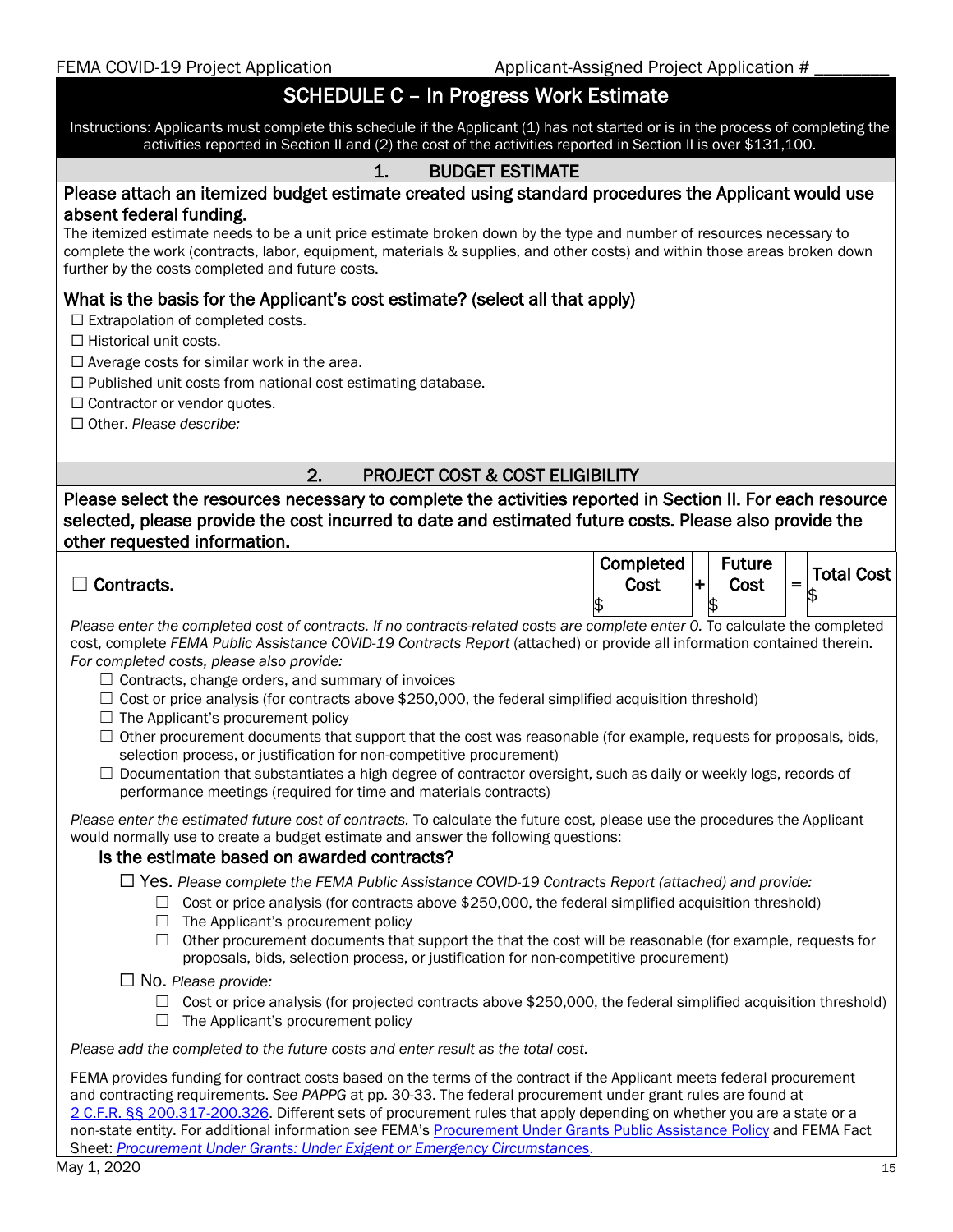| FEMA COVID-19 Project Application |  |
|-----------------------------------|--|
|-----------------------------------|--|

Applicant-Assigned Project Application #

| $\Box$ www.oo wib $\Box$ b i roject/spplications                                                                                                                                                                                                                                                                                                                                                                                                                                                                                                                                                                                                                                                                                                                                                                                                                                                                                                                                                                                                                                                                                                                                                                                                                                                                                                                                                                  |  | pphoant / looking it is in reject / lipping them |   |                       |     |                   |
|-------------------------------------------------------------------------------------------------------------------------------------------------------------------------------------------------------------------------------------------------------------------------------------------------------------------------------------------------------------------------------------------------------------------------------------------------------------------------------------------------------------------------------------------------------------------------------------------------------------------------------------------------------------------------------------------------------------------------------------------------------------------------------------------------------------------------------------------------------------------------------------------------------------------------------------------------------------------------------------------------------------------------------------------------------------------------------------------------------------------------------------------------------------------------------------------------------------------------------------------------------------------------------------------------------------------------------------------------------------------------------------------------------------------|--|--------------------------------------------------|---|-----------------------|-----|-------------------|
| $\Box$ Labor. Including the Applicant's own staff, mutual aid, prison<br>labor, and National Guard.                                                                                                                                                                                                                                                                                                                                                                                                                                                                                                                                                                                                                                                                                                                                                                                                                                                                                                                                                                                                                                                                                                                                                                                                                                                                                                               |  | Completed<br>Cost                                | ٠ | <b>Future</b><br>Cost | $=$ | <b>Total Cost</b> |
| Please enter the completed cost of labor. If no labor-related costs are complete enter 0. To calculate the completed cost,<br>complete FEMA Form 009-0-123 Force Account Labor Summary and FEMA Form 009-0-128 Applicants Benefit Calculation<br>Worksheet or provide all information contained therein. Please also provide:<br>$\Box$ Justification for any standby time claimed<br>$\Box$ Labor pay policy (must cover each employee type used, for example part time, full time, and temporary)<br>$\Box$ National Guard pay policy (required for National Guard)<br>$\Box$ Mutual aid agreement (required for mutual aid labor)<br>Timesheets (please provide either (1) a summary list of all your timesheets, which FEMA will sample and request<br>copies of a limited number of time sheets; or (2) a sample set of timesheets and a detailed explanation of the<br>sampling methodology you used to select the representative sample)<br>$\Box$ Daily logs or activity reports (please provide either (1) a summary list of all your logs or reports, which FEMA will<br>sample and request copies of a limited number of logs or reports; or (2) a sample set of logs or reports and a detailed<br>explanation of the sampling methodology you used to select the representative sample)<br>Please describe any labor that was not Applicant's own staff, mutual aid, prison labor, or National Guard: |  | \$                                               |   |                       |     |                   |
| Please enter the estimated future cost of labor. To calculate the future cost, please use the procedures the Applicant would<br>normally use to create a budget estimate and provide the following information:<br>$\Box$ Labor pay policy (must cover each employee type used, for example part time, full time, and temporary)<br>$\Box$ National Guard pay policy (required for National Guard)<br>$\Box$ Mutual aid agreement (required for mutual aid labor)                                                                                                                                                                                                                                                                                                                                                                                                                                                                                                                                                                                                                                                                                                                                                                                                                                                                                                                                                 |  |                                                  |   |                       |     |                   |
| Please add the completed costs to the future costs and enter result as the total cost.                                                                                                                                                                                                                                                                                                                                                                                                                                                                                                                                                                                                                                                                                                                                                                                                                                                                                                                                                                                                                                                                                                                                                                                                                                                                                                                            |  |                                                  |   |                       |     |                   |
| FEMA reimburses force account labor costs based on actual hourly rates plus the cost of the employee's actual fringe<br>benefits. FEMA determines the eligibility of overtime, premium pay, and compensatory time costs based on the Applicant's<br>pre-disaster written labor policy. For Emergency Work activities conducted by budgeted employees, FEMA will only<br>reimburse overtime salary costs. See PAPPG at pp. 23-26 and 33-35.                                                                                                                                                                                                                                                                                                                                                                                                                                                                                                                                                                                                                                                                                                                                                                                                                                                                                                                                                                        |  |                                                  |   |                       |     |                   |
|                                                                                                                                                                                                                                                                                                                                                                                                                                                                                                                                                                                                                                                                                                                                                                                                                                                                                                                                                                                                                                                                                                                                                                                                                                                                                                                                                                                                                   |  | Completed                                        |   | <b>Future</b>         |     |                   |
| Equipment. Including applicant owned, purchased, or rented.                                                                                                                                                                                                                                                                                                                                                                                                                                                                                                                                                                                                                                                                                                                                                                                                                                                                                                                                                                                                                                                                                                                                                                                                                                                                                                                                                       |  | Cost                                             | ┿ | Cost                  | $=$ | <b>Total Cost</b> |
| Please enter the completed cost of equipment. If no equipment-related costs are complete enter 0. To calculate the<br>completed cost, complete FEMA Form 009-0-127 Force Account Equipment Summary and FEMA Form 009-0-125 Rented<br>Equipment Summary Record or provide all information contained therein. Please also answer the following questions:<br>How did the Applicant acquire the equipment?<br>$\Box$ Owned prior to January 20, 2020.<br>$\Box$ Purchased. Please provide invoices or receipts, and a rental vs. purchase cost comparison.<br>$\Box$ Rented. Please provide rental agreement, invoices or receipts, and a rental vs. purchase cost comparison.                                                                                                                                                                                                                                                                                                                                                                                                                                                                                                                                                                                                                                                                                                                                       |  |                                                  |   |                       |     |                   |
| What was the basis of the rate used in the summary? Please select all that apply.<br>$\Box$ FEMA Equipment Rates.                                                                                                                                                                                                                                                                                                                                                                                                                                                                                                                                                                                                                                                                                                                                                                                                                                                                                                                                                                                                                                                                                                                                                                                                                                                                                                 |  |                                                  |   |                       |     |                   |
| $\Box$ Applicant's Equipment Rates. If the Applicant is not a State-level entity, they typically must use the lesser of<br>their own rate or FEMA's rate.                                                                                                                                                                                                                                                                                                                                                                                                                                                                                                                                                                                                                                                                                                                                                                                                                                                                                                                                                                                                                                                                                                                                                                                                                                                         |  |                                                  |   |                       |     |                   |
| $\Box$ No rate is available, but the Applicant would like FEMA to calculate an Equipment Rate. For all<br>equipment where a rate is requested, please provide the original purchase price and<br>documentation, the year purchased, and the total useful lifetime hours.<br>$\Box$ Other. Please describe:                                                                                                                                                                                                                                                                                                                                                                                                                                                                                                                                                                                                                                                                                                                                                                                                                                                                                                                                                                                                                                                                                                        |  |                                                  |   |                       |     |                   |
| If purchase or rental was over \$250,000, the federal simplified acquisition threshold, please also provide all information<br>requested of contracts above.                                                                                                                                                                                                                                                                                                                                                                                                                                                                                                                                                                                                                                                                                                                                                                                                                                                                                                                                                                                                                                                                                                                                                                                                                                                      |  |                                                  |   |                       |     |                   |
| Please enter the estimated future cost of equipment. To calculate the future cost, please use the procedures the Applicant<br>would normally use to create a budget estimate.                                                                                                                                                                                                                                                                                                                                                                                                                                                                                                                                                                                                                                                                                                                                                                                                                                                                                                                                                                                                                                                                                                                                                                                                                                     |  |                                                  |   |                       |     |                   |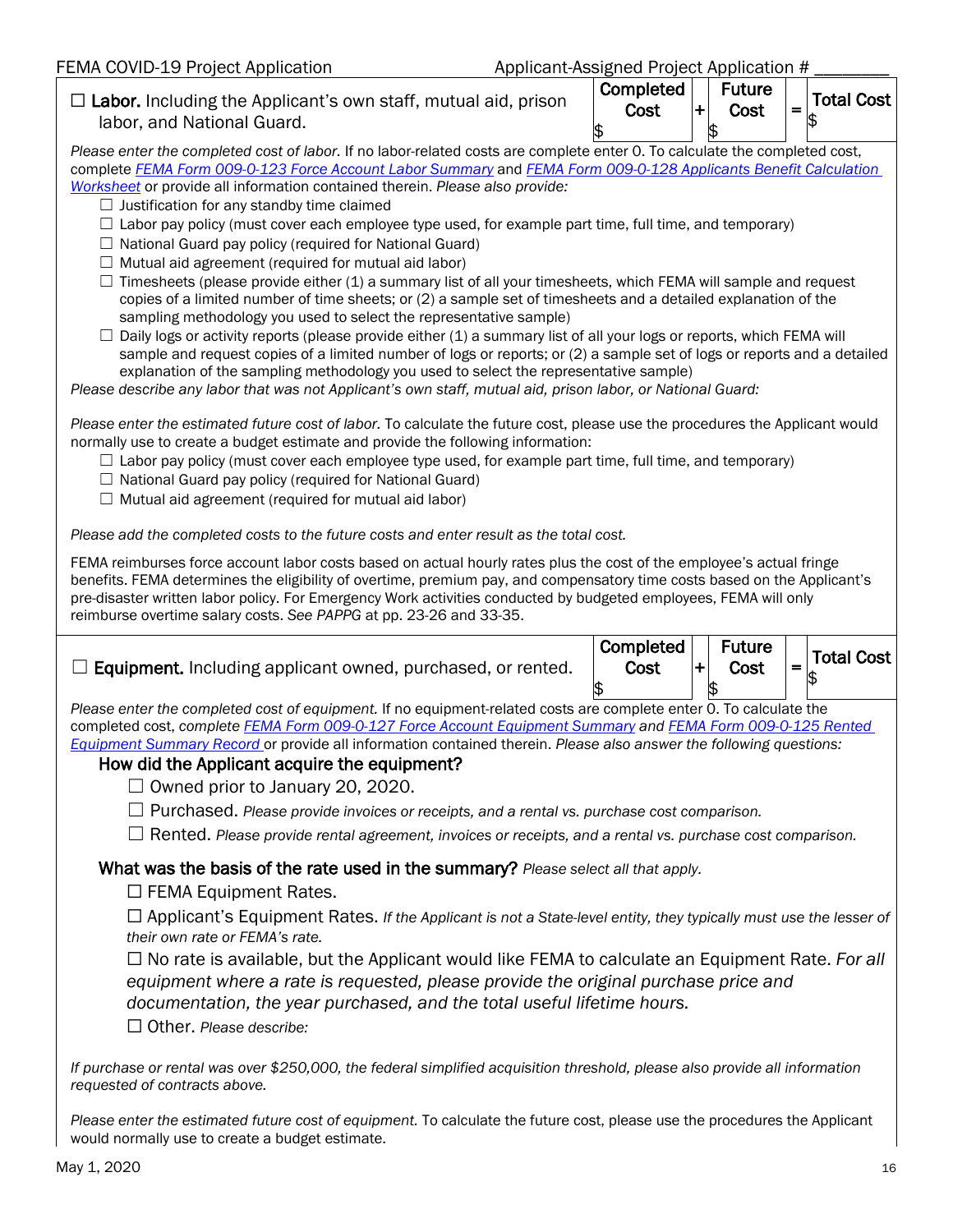*Please add the completed to the future costs and enter result as the total cost.* 

FEMA provides funding for the use of Applicant-owned equipment based on hourly rates. If an Applicant does not have sufficient equipment to effectively respond to an incident, FEMA may provide funding for purchased or leased equipment. Costs are eligible if the Applicant performed an analysis of the cost of leasing versus purchasing the equipment. FEMA funds the least costly option. *See PAPPG* at pp. 26-28.

### $\Box$  Materials and supplies.

| Completed<br>Cost | <b>Future</b><br>Cost | Total Cost |
|-------------------|-----------------------|------------|
|                   |                       |            |

*Please enter the completed cost of materials and supplies.* If no materials- or supplies-related costs are complete enter 0. To calculate the completed cost, *complet[e FEMA Form 009-0-124 Materials Summary Record](https://www.fema.gov/media-library/assets/documents/10592) or provide all information contained therein. Please also answer the following questions:*

#### How did the Applicant acquire the materials or supplies?

- ☐ From stock. *Please provide cost documentation such as original invoices or other historical cost record, inventory records, and—if available—support documentation such as daily logs.*
- ☐ Purchased. *Please provide invoices or receipts, and justification if purchased materials or supplies were not*  used. If purchase was over \$250,000, the federal simplified acquisition threshold, please also provide all *information requested of contracts above.*

*Please enter the estimated future cost of materials and supplies.* To calculate the future cost, please use the Applicants standard procedures the Applicant would use to create a budget estimate and provide the following information:

*Please add the completed costs to the future costs and enter result as the total cost.* 

The cost of materials and supplies is eligible if (1) the materials or supplies were purchased and justifiably needed to effectively address threats caused by COVID-19 or (2) the materials or supplies were taken from an Applicant's stock and used to address threats caused by COVID-19. The Applicant needs to track items taken from stock with inventory withdrawal and usage records. FEMA will also consider escalation of costs (such as due to shortages) or exigent circumstances in evaluating cost reasonableness. *See PAPPG* at p. 22 and p. 28.

 $\Box$  Other costs. Including travel costs, utilities and any other expenses not listed above.

| Completed<br>Cost | <b>Future</b><br>Cost | <b>Total Cost</b> |
|-------------------|-----------------------|-------------------|
|                   |                       |                   |

*Please enter the completed other costs.* If no other costs are complete enter 0. To calculate the other costs, please use the cost incurred and describe why it is reasonable:

*Please also provide invoices or receipts. If claiming travel costs provide a travel policy.*

*Please enter the estimated future other costs.* To calculate the future cost, please use the procedures the Applicant would normally use to create a budget estimate.

*Please add the completed costs to the future costs and enter result as the total cost.*

Other costs may include travel costs, utilities and other expenses directly tied to the performance of eligible work. Not all costs incurred as a result of the incident are eligible. *See PAPPG* at pp. 21-22, and 41-42.

Subtotal Please add together costs of contracts, labor, equipment, materials and other costs.

#### 3. DEDUCTIONS

| Please select the credits available to offset costs of activities reported in Section II. For each selected, |  |
|--------------------------------------------------------------------------------------------------------------|--|
| please provide the deduction.                                                                                |  |

|  |  | $\Box$ Insurance Proceeds. |
|--|--|----------------------------|
|--|--|----------------------------|

*This does* not *include payment from patient insurance; for that, continue to medical payments below.*

Does the Applicant have insurance coverage that might cover any activities reported in Section II?

 $\square$  No.

 $\Box$  Yes, but has not filed a claim yet.

☐ Yes, the Applicant *anticipates* receiving a payment from its insurance carrier.

☐ Yes, the Applicants has *actually* received a payment from its insurance carrier.

Deduction

 $\frac{1}{2}$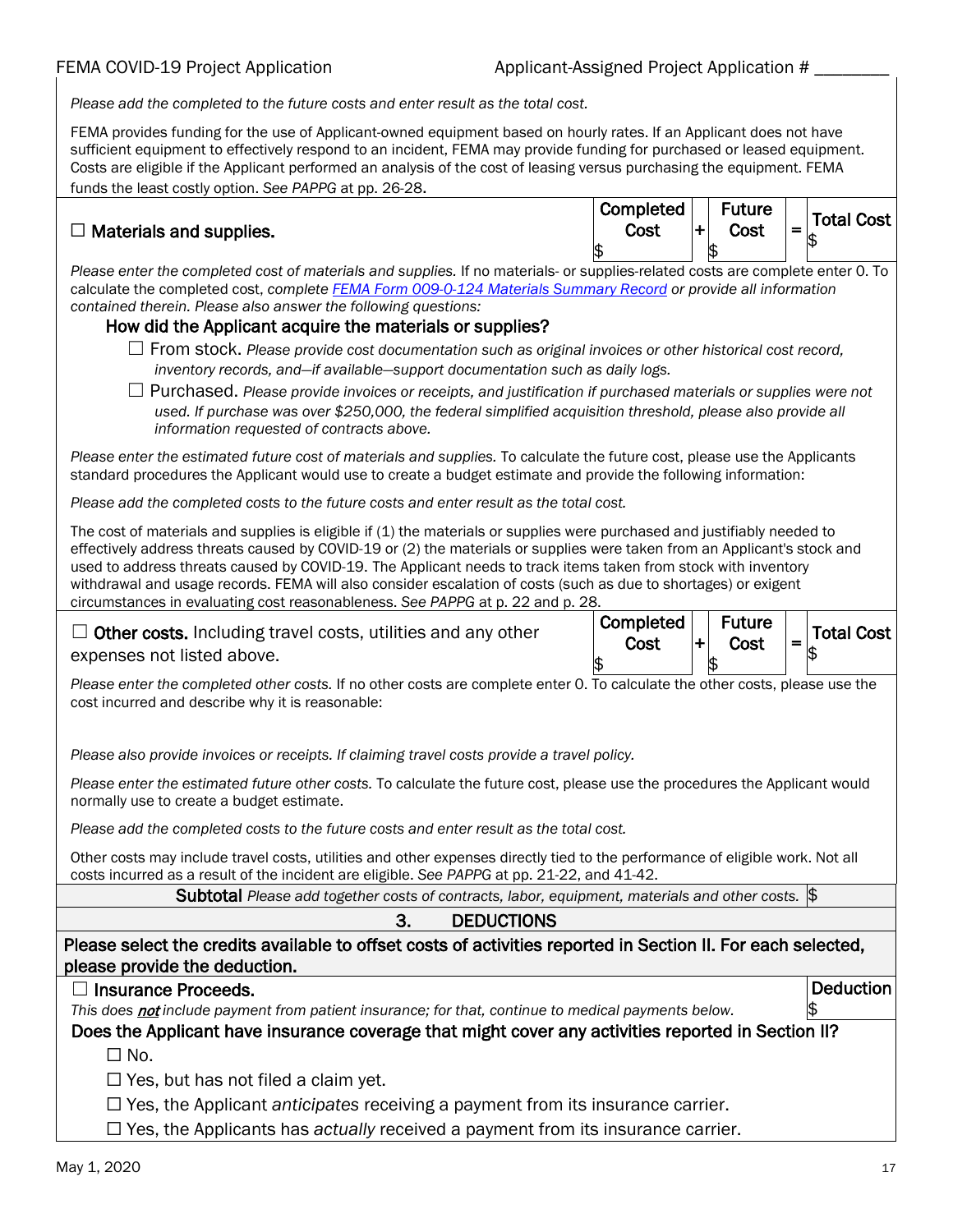#### FEMA COVID-19 Project Application

|  | Applicant-Assigned Project Application # |  |  |
|--|------------------------------------------|--|--|
|  |                                          |  |  |

*If yes, please enter the total amount of insurance proceeds and provide copy of insurance documentation.*

FEMA cannot provide funding that duplicates insurance proceeds. FEMA requires the Applicant to take reasonable efforts to pursue claims to recover insurance proceeds that the Applicant is entitled to receive from its insurer(s). See FEMA's Public [Assistance Policy on Insurance.](https://www.fema.gov/media-library-data/1558538632295-d4165531878c8c8795551d3a7665d03e/Public_Assistance_Insurance_Policy_FP_206-086-1_6-29-2015.pdf)

| <u>ASSIStance Folicy on insurance</u><br><b>Deduction</b><br>Disposition.                                                                                                                                                                                                                                                                                                                                                                                                                                                                                                                                                                                                                                                              |
|----------------------------------------------------------------------------------------------------------------------------------------------------------------------------------------------------------------------------------------------------------------------------------------------------------------------------------------------------------------------------------------------------------------------------------------------------------------------------------------------------------------------------------------------------------------------------------------------------------------------------------------------------------------------------------------------------------------------------------------|
| Please enter the total salvage value of purchased equipment and supplies (if greater than \$5,000) and answer additional<br>questions in Schedule D.                                                                                                                                                                                                                                                                                                                                                                                                                                                                                                                                                                                   |
| When purchased equipment, supplies, or materials are no longer needed for federally funded projects, FEMA reduces<br>eligible funding by the fair market value of each piece of equipment valued at \$5,000 or more and unused residual<br>supplies and materials that total \$5,000 or more. If the Applicant acquires or improves real property with funds, disposition<br>and reporting requirements apply. See PAPPG at pp. 29-30.                                                                                                                                                                                                                                                                                                 |
| <b>Deduction</b><br>$\Box$ Medical Payments.                                                                                                                                                                                                                                                                                                                                                                                                                                                                                                                                                                                                                                                                                           |
| Please enter the total amount of medical payments received or expected from for-profit entities, Medicare, Medicaid, or a<br>pre-existing private payment agreement.                                                                                                                                                                                                                                                                                                                                                                                                                                                                                                                                                                   |
| FEMA cannot provide funding for emergency medical care costs if they are covered by another source, including private<br>insurance, Medicare, Medicaid, or a pre-existing private payment agreement. See PAPPG at pp. 63-64 and FEMA Fact Sheet:<br>Coronavirus (COVID-19) Pandemic: Emergency Medical Care. It is extremely important that Private Non-Profit and government<br>medical care providers, as well as any other Applicant completing Emergency Medical Care activities, take caution to capture<br>and document these cost deductions. If clear documentation is not available to show how medical payments are deducted<br>and not duplicated, the Applicant may not receive funding for otherwise eligible activities. |
| <b>Deduction</b><br><b>Other Deductions.</b>                                                                                                                                                                                                                                                                                                                                                                                                                                                                                                                                                                                                                                                                                           |
| Please enter the total amount of other goods and services provided to for-profit entities or any other proceeds or payments<br>received or expected.                                                                                                                                                                                                                                                                                                                                                                                                                                                                                                                                                                                   |
| $\mathsf{I}$<br><b>NET TOTAL</b> Please subtract all proceed deductions from the subtotal.                                                                                                                                                                                                                                                                                                                                                                                                                                                                                                                                                                                                                                             |
| You have completed this schedule. Return to Section III.                                                                                                                                                                                                                                                                                                                                                                                                                                                                                                                                                                                                                                                                               |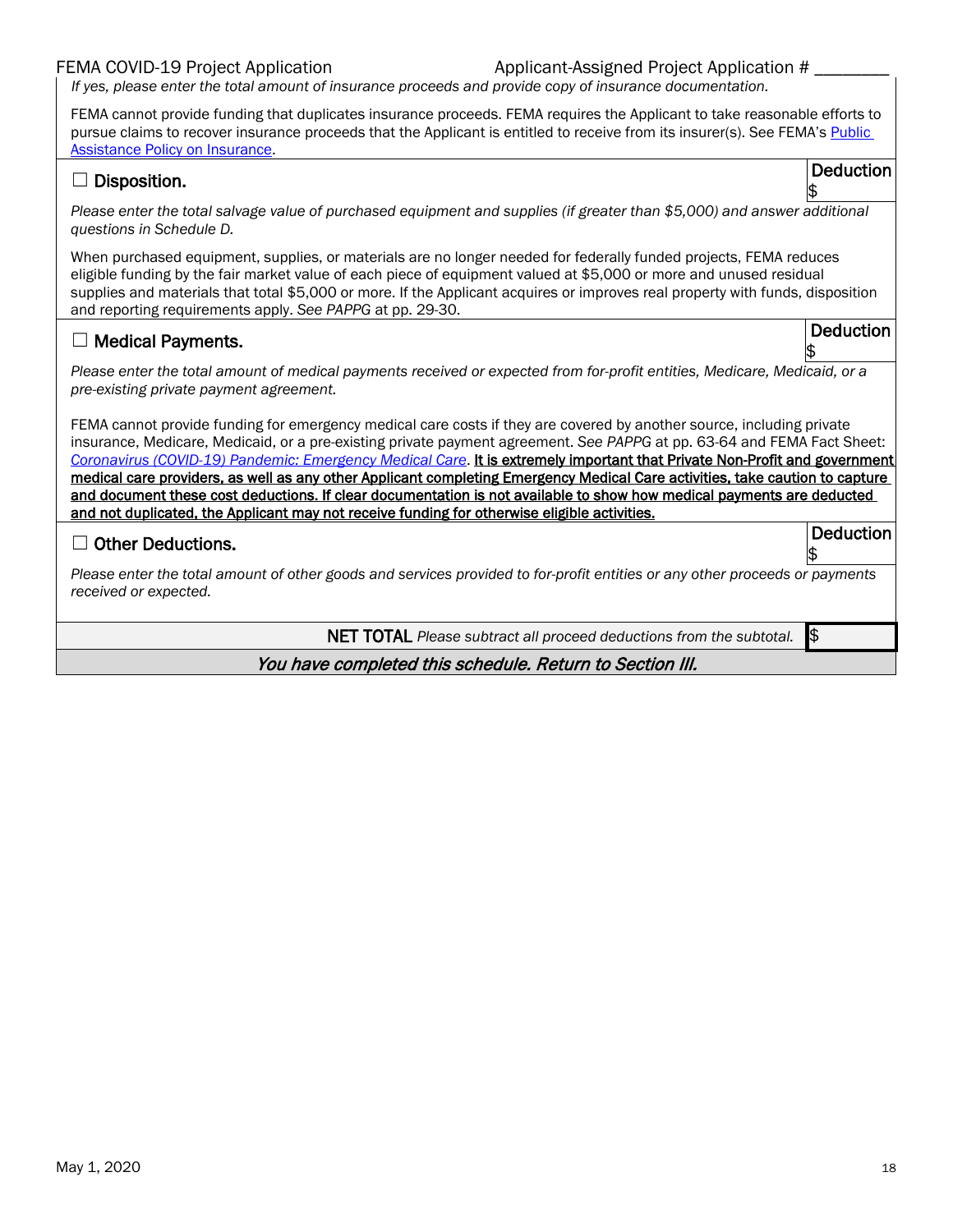| FEMA COVID-19 Project Application                                                                                                                                                                                                                                                                                                                                                                                                                                                                                                                                                                    | Applicant-Assigned Project Application #                                             |
|------------------------------------------------------------------------------------------------------------------------------------------------------------------------------------------------------------------------------------------------------------------------------------------------------------------------------------------------------------------------------------------------------------------------------------------------------------------------------------------------------------------------------------------------------------------------------------------------------|--------------------------------------------------------------------------------------|
| <b>SCHEDULE D - Large Project Eligibility Questions</b>                                                                                                                                                                                                                                                                                                                                                                                                                                                                                                                                              |                                                                                      |
| Instructions: Applicants must complete part 1 of this schedule if the total net cost reported in Section III is greater than or equal<br>to \$131,100. Additionally, if any of the following activities were reported in Section II, Applicants must answer the<br>corresponding question:                                                                                                                                                                                                                                                                                                           |                                                                                      |
| Purchase of supplies or equipment-Complete part 2.<br>$\bullet$<br>$\bullet$<br>Purchase of land or buildings-Complete part 3.<br>$\bullet$                                                                                                                                                                                                                                                                                                                                                                                                                                                          | Pre-positioning or movement of supplies, equipment,                                  |
| Purchase and distribution of food, water, ice, or other<br>$\bullet$<br>$\bullet$                                                                                                                                                                                                                                                                                                                                                                                                                                                                                                                    | or other resources-Complete part 6.<br>Emergency medical care-Complete part 7 and 8. |
| commodities-Complete part 4<br>$\bullet$<br>Purchase of meals for emergency workers-Complete part 5.<br>$\bullet$                                                                                                                                                                                                                                                                                                                                                                                                                                                                                    | Sheltering-Complete part 9.                                                          |
| 1. GENERAL ELIGIBILITY                                                                                                                                                                                                                                                                                                                                                                                                                                                                                                                                                                               |                                                                                      |
| Are all activities reported in Section II only being performed by the Applicant as a result of COVID-19?                                                                                                                                                                                                                                                                                                                                                                                                                                                                                             |                                                                                      |
| $\Box$ Yes.                                                                                                                                                                                                                                                                                                                                                                                                                                                                                                                                                                                          |                                                                                      |
| $\Box$ No. Please explain:                                                                                                                                                                                                                                                                                                                                                                                                                                                                                                                                                                           |                                                                                      |
|                                                                                                                                                                                                                                                                                                                                                                                                                                                                                                                                                                                                      |                                                                                      |
| FEMA can only provide funding for costs that are a result of COVID-19 and above and beyond what the Applicant usually<br>incurs during its normal course of business. See PAPPG at pp. 21-22, and 41-42.                                                                                                                                                                                                                                                                                                                                                                                             |                                                                                      |
| Is the Applicant legally responsible for performing the activities reported in Section II?                                                                                                                                                                                                                                                                                                                                                                                                                                                                                                           |                                                                                      |
| $\Box$ Yes, the Applicant is a government organization and the state's, tribe's, or territory's constitution or<br>laws delegate jurisdictional powers to the Applicant.                                                                                                                                                                                                                                                                                                                                                                                                                             |                                                                                      |
| $\Box$ Yes, a statute, order, contract, articles of incorporation, charter, or other legal document makes the<br>Applicant responsible to conduct the activities for the general public. Please attach and describe:                                                                                                                                                                                                                                                                                                                                                                                 |                                                                                      |
| $\Box$ Yes, for other reasons. Please attach supporting documentation and describe:                                                                                                                                                                                                                                                                                                                                                                                                                                                                                                                  |                                                                                      |
| $\Box$ No. Please describe how the Applicant is eligible for funding:                                                                                                                                                                                                                                                                                                                                                                                                                                                                                                                                |                                                                                      |
| To determine legal responsibility for Emergency Protective Measures, FEMA evaluates whether the Applicant requesting the<br>assistance either had jurisdiction over the area in which work was performed or the legal authority to conduct the activities. In<br>general, an Applicant only has legal responsibility to conduct Emergency Protective Measures within its jurisdiction. If an<br>Applicant conducts Emergency Protective Measures outside its jurisdiction, it must demonstrate its legal basis and<br>responsibility to conduct those activities. See PAPPG at pp. 20-21, and 41-42. |                                                                                      |
| Please describe how the activities reported in Section II address an immediate threat to life, public<br>health, or safety:                                                                                                                                                                                                                                                                                                                                                                                                                                                                          |                                                                                      |
| If it is not clear that a direct threat to life, public health or safety exists, or that the activity is necessary to cope with the threat,<br>FEMA may request documentation to demonstrate that the Applicant conducted the activities at the direction or guidance of<br>public health officials.                                                                                                                                                                                                                                                                                                 |                                                                                      |
| Did or will any of the activities reported in Section II require access to residential private property?<br>Leasing a private facility is not considered accessing a residential private property.<br>$\square$ No.                                                                                                                                                                                                                                                                                                                                                                                  |                                                                                      |
| $\Box$ Yes. Please identify and describe the activities taking place on private property:                                                                                                                                                                                                                                                                                                                                                                                                                                                                                                            |                                                                                      |
| FEMA may request additional information to demonstrate the Applicant's legal authority and responsibility to enter private<br>property, the basis for the determination that a threat exists to the general public in that community, and copies of the rights-<br>of-entry and agreements to indemnify and hold harmless the Federal Government.                                                                                                                                                                                                                                                    |                                                                                      |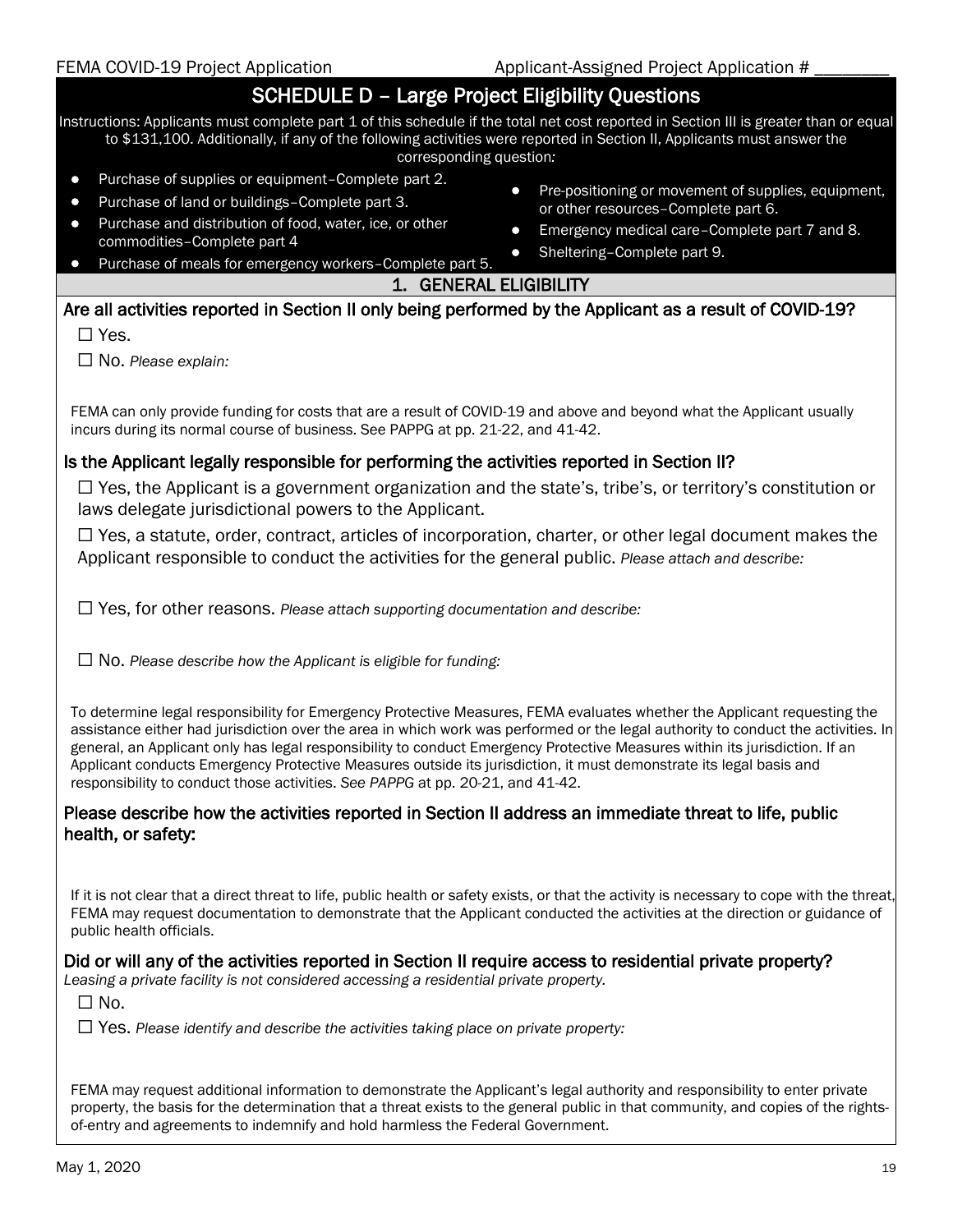For activities that involve the creation of a new program, please describe or attach the internal control plan the Applicant executed or will execute to ensure costs incurred remain reasonable in accordance with 2 C.F.R. Part 200, the FEMA Public Assistance Program and Policy Guide, and applicable Recipient and Applicant requirements:

#### 2. PURCHASE OF SUPPLIES OR EQUIPMENT

Please provide approximate quantities and unit costs for each type of supply or equipment reported in Section II:

| <b>Supply or Equipment</b>                               | Quantity | <b>Unit Cost</b> | <b>Total Cost</b> |
|----------------------------------------------------------|----------|------------------|-------------------|
| In vitro diagnostic supplies                             |          | \$               | S                 |
| Respirators                                              |          | \$               | \$                |
| <b>N95 Respirators</b>                                   |          | \$               |                   |
| <b>Medical gloves</b>                                    |          | \$               | \$                |
| <b>Surgical masks</b>                                    |          | \$               |                   |
| <b>Medical gowns</b>                                     |          | \$               |                   |
| Coveralls                                                |          | \$               |                   |
| Face shields                                             |          | \$               | \$                |
| Other Personal Protective Equipment (PPE)                |          | \$               |                   |
| <b>Decontamination systems</b>                           |          | \$               |                   |
| Ventilators and products modified for use as ventilators |          | \$               |                   |
| <b>Therapeutics</b>                                      |          | \$               | S                 |
| Other                                                    |          | \$               | \$                |
|                                                          |          |                  |                   |

#### Did or will the Applicant purchase equipment or supplies with a total cost of greater than \$5,000?

☐ No. *Please skip the remaining questions in this part.*

☐ Yes. *Please proceed to the next question.*

If yes to the previous question, is the aggregate value or will the aggregate value of unused supplies be greater than \$5,000 after use for federal projects concludes?

☐ Unsure. *Please skip the remaining question in this part. Please ensure you keep accurate records of unused supplies as the Recipient or FEMA may request this information during an audit or when closing the Applicant's subaward(s).*

☐ No. *Please skip the remaining questions in this part.*

☐ Yes. *Please ensure the Applicant included disposition proceeds in Schedule B or C as applicable.*

If the aggregate total of unused supplies is less than \$5,000, FEMA does not reduce funding. *See PAPPG* at pp. 29-30.

(Tribal, local, and non-profit entities only) Does the Applicant anticipate any piece of equipment they purchased will have fair market value of greater than \$5,000 after its use for federal projects concludes?

 $\Box$  No.

☐ Yes. *Please ensure the Applicant included disposition proceeds in Schedule B or C as applicable.*

(State- and Territory Applicants only) Did the Applicant dispose of equipment in accordance with state or territorial laws and procedures?

 $\Box$  No.

☐ Yes. *Please ensure the Applicant included disposition proceeds in Schedule B or C as applicable.*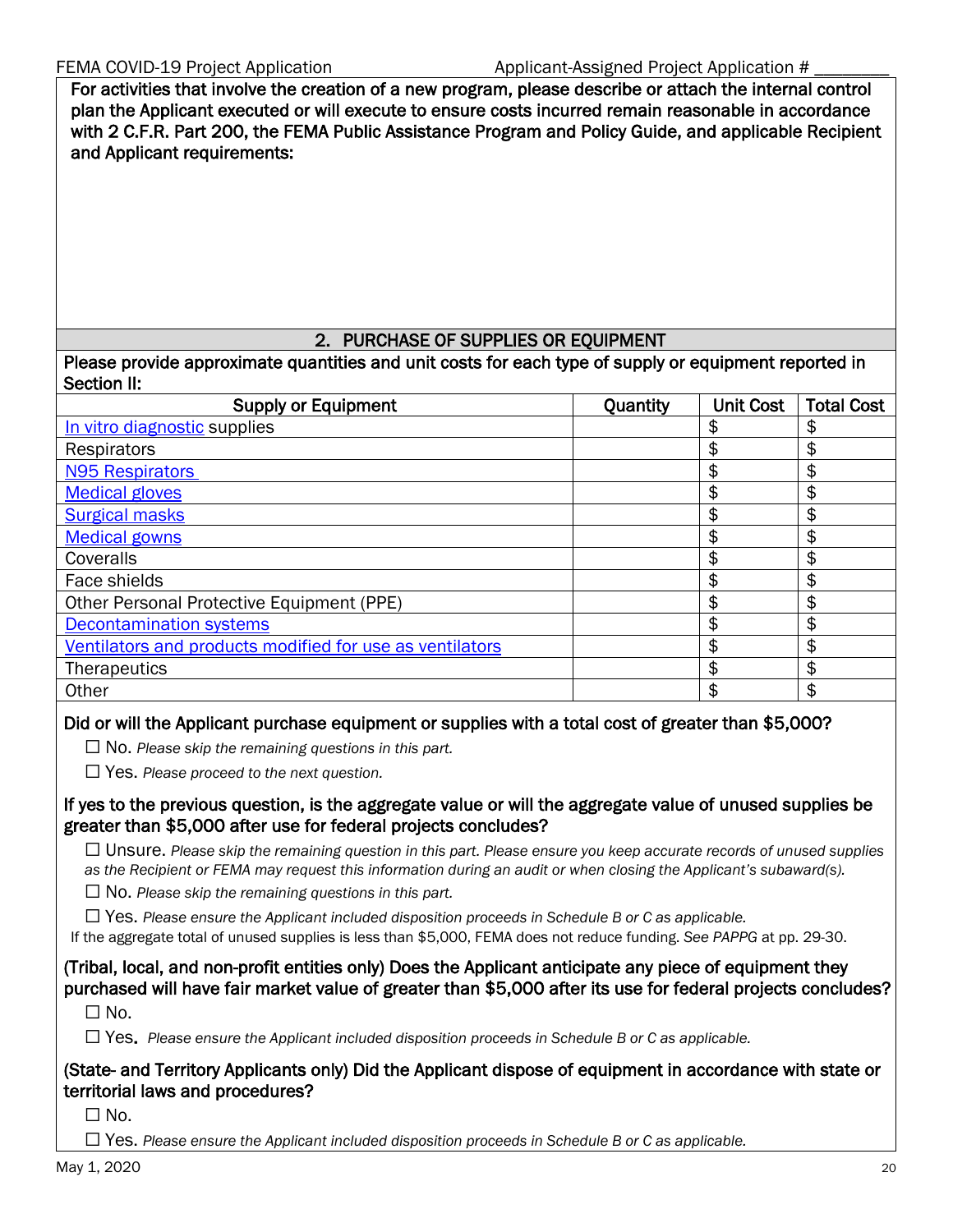| FEMA COVID-19 Project Application                                                                                                                                                                                                                                      | Applicant-Assigned Project Application #                                                                                                                                                                                                            |
|------------------------------------------------------------------------------------------------------------------------------------------------------------------------------------------------------------------------------------------------------------------------|-----------------------------------------------------------------------------------------------------------------------------------------------------------------------------------------------------------------------------------------------------|
| Did or will the Applicant distribute supplies or equipment to for-profit entities?<br>$\Box$ No.                                                                                                                                                                       |                                                                                                                                                                                                                                                     |
|                                                                                                                                                                                                                                                                        | $\Box$ Yes. Please describe how the Applicant will seek reimbursement for the fair market value of the supplies or equipment:                                                                                                                       |
| no longer needed for federally funded projects. When equipment or supplies (including materials) purchased with PA<br>funding are no longer needed for response to or recovery from the incident, the Applicant may use the items for other<br>see PAPPG at pp. 29-30. | In certain cases, FEMA requires that funding be reduced by the remaining value of supplies and equipment after they are<br>federally funded programs or projects, provided the Applicant informs FEMA. For more information on these requirements,  |
|                                                                                                                                                                                                                                                                        | 3. PURCHASE OF LAND OR BUILDINGS                                                                                                                                                                                                                    |
| Did or will the Applicant acquire or improve any real property?<br>acquired with FEMA funds is subject to specific disposition and reporting requirements.<br>$\square$ No.                                                                                            | FEMA defines real property as "Land, including land improvements, structures, and appurtenances thereto." Real property                                                                                                                             |
| authorized purpose.                                                                                                                                                                                                                                                    | $\Box$ Yes. The Applicant must obtain specific disposition instructions from FEMA. The Applicant should work through their<br>Recipient to obtain specific instructions when the acquired or improved property is no longer needed for the original |
|                                                                                                                                                                                                                                                                        | 4. PURCHASE AND DISTRIBUTION OF FOOD, WATER, ICE, OR OTHER COMMODITIES                                                                                                                                                                              |
| When did or will purchase and distribution of food, water, ice or other commodities start and end?<br>Activities started ______ (MM/DD/YY) and completed _______ (MM/DD/YY).                                                                                           | Please attach any written requests and approvals for the activity given by the FEMA Regional Administrator or Recipient.                                                                                                                            |
| Please select and describe the work necessary to purchase and distribute food, water, ice or other<br>commodities:                                                                                                                                                     |                                                                                                                                                                                                                                                     |
| $\Box$ Purchasing and packaging. Please describe:                                                                                                                                                                                                                      |                                                                                                                                                                                                                                                     |
| $\Box$ Acquiring distribution and storage space. Please describe:                                                                                                                                                                                                      |                                                                                                                                                                                                                                                     |
| $\Box$ Delivery and distribution. Please describe:                                                                                                                                                                                                                     |                                                                                                                                                                                                                                                     |
| $\Box$ Other, Please describe:                                                                                                                                                                                                                                         |                                                                                                                                                                                                                                                     |
|                                                                                                                                                                                                                                                                        |                                                                                                                                                                                                                                                     |

### Did or will the Applicant distribute food, water, ice or other commodities to for-profit entities?

 $\Box$  No.

☐ Yes. *Please describe how the Applicant will seek reimbursement for the fair market value of the food, water, ice or other commodity:*

#### Did or will the Applicant enter into a formal agreement or contract for the provision of food, water, ice or other commodities through a private organization?

 $\Box$  No.

☐ Yes. *Please ensure contract costs are captured and associated questions answered in Schedule B or C as applicable.*

#### If the purchase and distribution involved food, how is food security negatively impacted, making food distribution necessary to protect public health and safety? *Please select all that apply.*

- ☐ Reduced mobility of those in need due to government-imposed restrictions.
- ☐ Marked increase or atypical demand for feeding resources.
- $\Box$  Disruptions to the typical food supply chain within the relevant jurisdiction.
- ☐ Other. *Please describe:*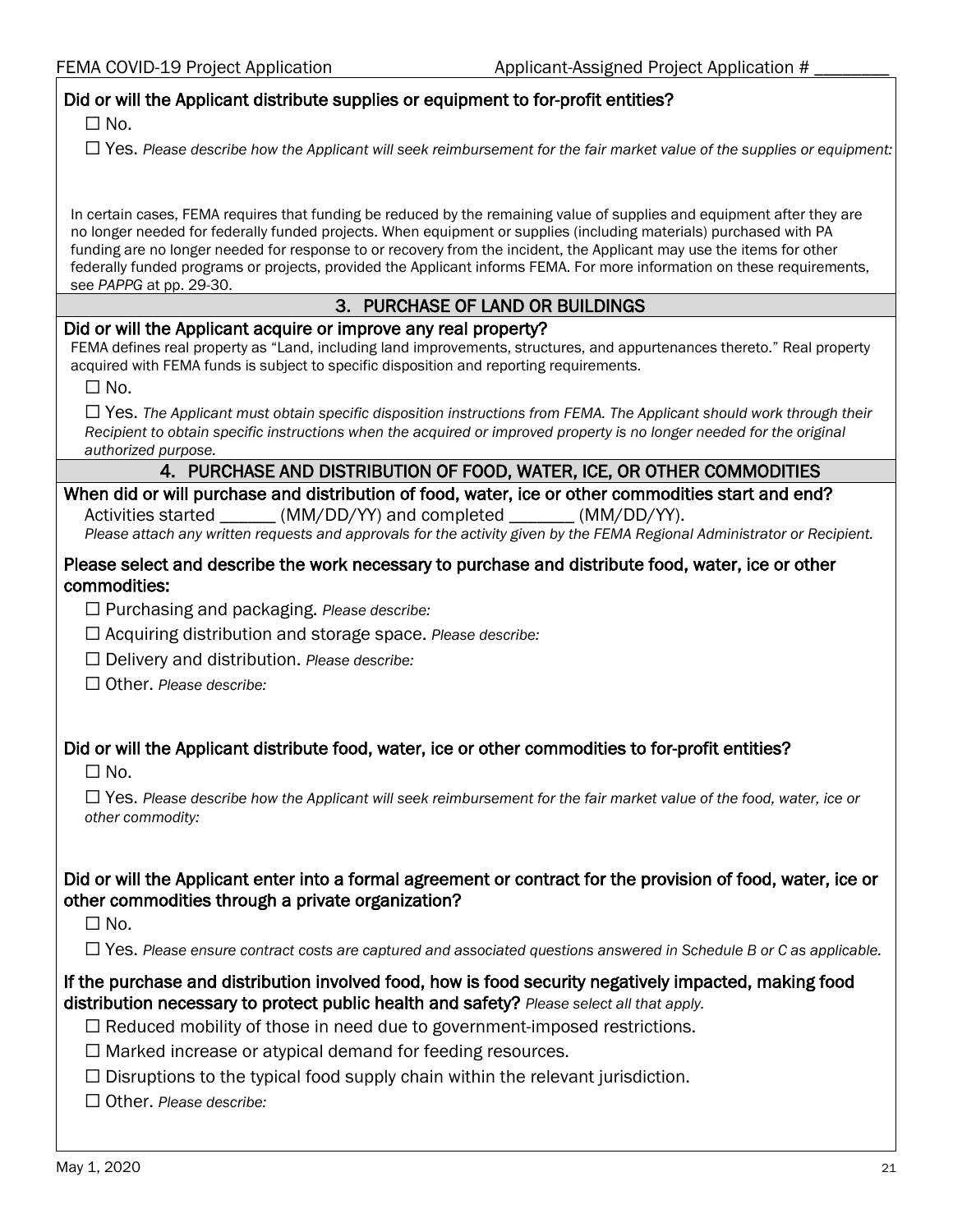| FEMA COVID-19 Project Application<br>Applicant-Assigned Project Application #                                                                                                                                                                       |
|-----------------------------------------------------------------------------------------------------------------------------------------------------------------------------------------------------------------------------------------------------|
| 5. PURCHASE OF MEALS FOR EMERGENCY WORKERS                                                                                                                                                                                                          |
| Why are meals for emergency workers being claimed? Please select all that apply.                                                                                                                                                                    |
| $\Box$ A labor policy or written agreement requires the provision of meals. Please attach.                                                                                                                                                          |
| $\Box$ Conditions constituted a level of severity that requires employees to work abnormal, extended work                                                                                                                                           |
| hours without a reasonable amount of time to provide for their own meals. Please describe:                                                                                                                                                          |
|                                                                                                                                                                                                                                                     |
| $\Box$ Food or water was or is not reasonably available for employees to purchase. Please describe:                                                                                                                                                 |
| $\Box$ Other. Please describe:                                                                                                                                                                                                                      |
|                                                                                                                                                                                                                                                     |
|                                                                                                                                                                                                                                                     |
| Please check here to confirm that meals were provided in accordance with the following FEMA policy. $\Box$                                                                                                                                          |
| No meals claimed for reimbursement were provided:                                                                                                                                                                                                   |
| • To individuals receiving a per diem                                                                                                                                                                                                               |
| • At a restaurant                                                                                                                                                                                                                                   |
| • For individual meals                                                                                                                                                                                                                              |
| For more information on these requirements, see PAPPG at p. 63.                                                                                                                                                                                     |
| 6. PRE-POSITIONING OR MOVEMENT OF SUPPLIES, EQUIPMENT, OR OTHER RESOURCES                                                                                                                                                                           |
| Please describe the resources the Applicant pre-positioned or will pre-position:                                                                                                                                                                    |
|                                                                                                                                                                                                                                                     |
|                                                                                                                                                                                                                                                     |
|                                                                                                                                                                                                                                                     |
| Please describe the activities that were or will be conducted using the pre-positioned resources:                                                                                                                                                   |
|                                                                                                                                                                                                                                                     |
|                                                                                                                                                                                                                                                     |
|                                                                                                                                                                                                                                                     |
| For more information on these requirements, see PAPPG at p. 60.                                                                                                                                                                                     |
| 7. EMERGENCY MEDICAL CARE - GENERAL ELIGIBILITY                                                                                                                                                                                                     |
| Please describe how the emergency medical care activities in Section II directly relate to the COVID-19:                                                                                                                                            |
|                                                                                                                                                                                                                                                     |
|                                                                                                                                                                                                                                                     |
|                                                                                                                                                                                                                                                     |
| Did or will the Applicant contract for the provision of emergency medical care?                                                                                                                                                                     |
| $\Box$ No, the Applicant directly provided the care.                                                                                                                                                                                                |
| $\Box$ Yes. Please ensure contract costs are captured and associated questions answered in Schedule B or C as applicable.                                                                                                                           |
|                                                                                                                                                                                                                                                     |
| Were the medical supplies & equipment, services, or facilities provided to or used by for-profit entities?                                                                                                                                          |
| $\square$ No.                                                                                                                                                                                                                                       |
| $\Box$ Yes. Please describe how the Applicant will seek reimbursement for the fair market value of the emergency medical                                                                                                                            |
| care:                                                                                                                                                                                                                                               |
|                                                                                                                                                                                                                                                     |
| Please describe how the Applicant has, and will continue to pursue payment from patients' private                                                                                                                                                   |
| insurance, Medicaid, Medicare, or any other source of funding:                                                                                                                                                                                      |
|                                                                                                                                                                                                                                                     |
|                                                                                                                                                                                                                                                     |
|                                                                                                                                                                                                                                                     |
|                                                                                                                                                                                                                                                     |
| It is extremely important that Private Non-Profit and government medical care providers, as well as any other Applicant                                                                                                                             |
| completing Emergency Medical Care activities, take caution to capture and document these cost deductions in Schedule B<br>or C. If clear documentation is not available to show how medical payments are deducted and not duplicated, the Applicant |

may not receive funding for otherwise eligible activities.

 $\overline{\phantom{0}}$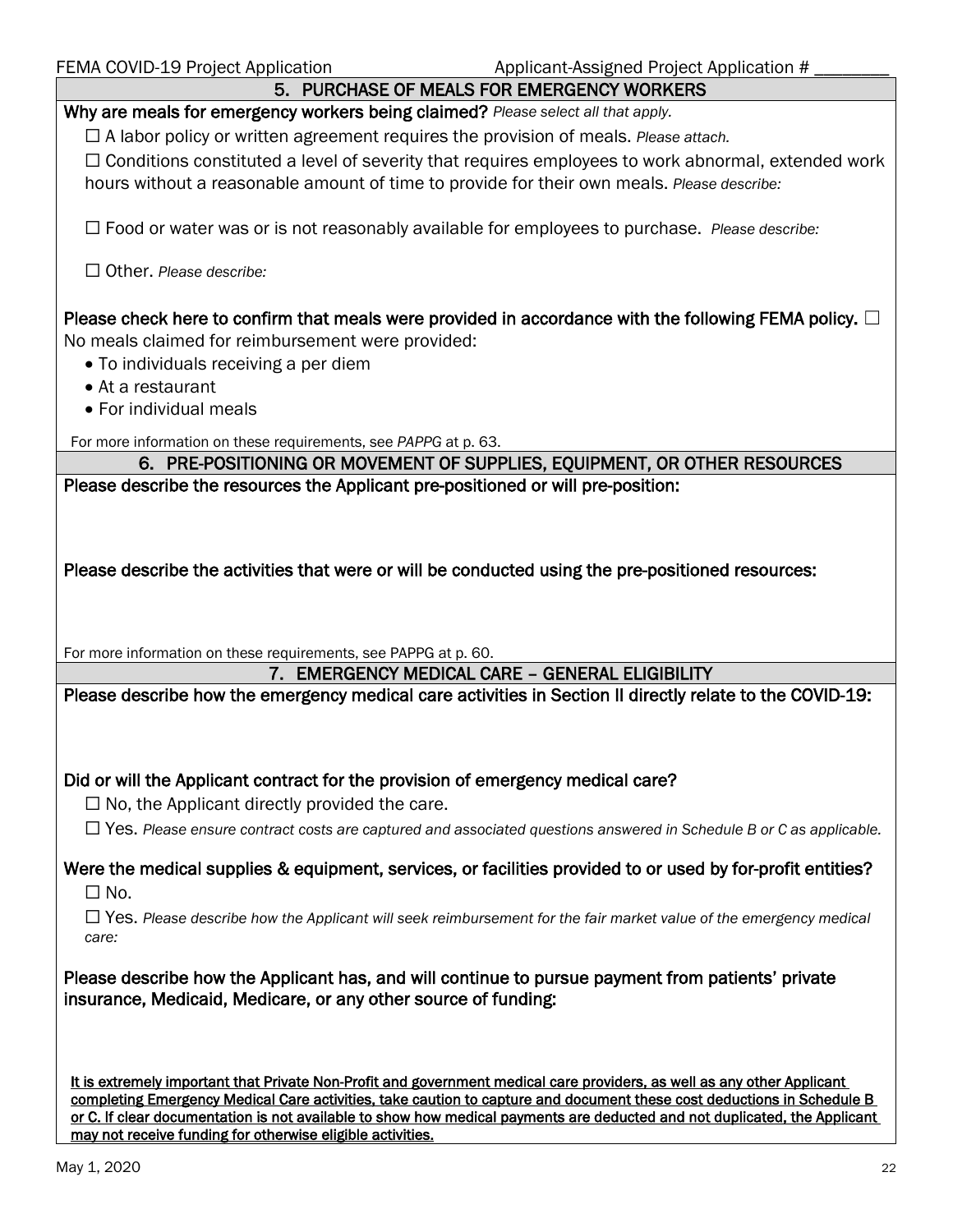| 8. EMERGENCY MEDICAL CARE - MEDICAL SERVICES                                                                                                                                                                                                                                                                                                                                                                                                                                                                                                                                                                                                                                                                                                                                                                                                                                                                                                                                                                                                                                                                                                                                                                                                                                                                                             |
|------------------------------------------------------------------------------------------------------------------------------------------------------------------------------------------------------------------------------------------------------------------------------------------------------------------------------------------------------------------------------------------------------------------------------------------------------------------------------------------------------------------------------------------------------------------------------------------------------------------------------------------------------------------------------------------------------------------------------------------------------------------------------------------------------------------------------------------------------------------------------------------------------------------------------------------------------------------------------------------------------------------------------------------------------------------------------------------------------------------------------------------------------------------------------------------------------------------------------------------------------------------------------------------------------------------------------------------|
| Is the Applicant requesting funding to expand existing medical care capacity in response to COVID-19?<br>This does not include set-up costs for alternate care sites, other temporary medical facilities, or expansion of existing medical<br>facilities, which are covered under "Establishment of Temporary Facilities."<br>$\square$ No.                                                                                                                                                                                                                                                                                                                                                                                                                                                                                                                                                                                                                                                                                                                                                                                                                                                                                                                                                                                              |
| Yes. If yes, when did or will the medical service activities start and end?<br>$\Box$<br>Activities started _______ (MM/DD/YY) and completed _______ (MM/DD/YY).<br>Please attach any written requests and approvals for the activity given by the FEMA Regional Administrator or Recipient.                                                                                                                                                                                                                                                                                                                                                                                                                                                                                                                                                                                                                                                                                                                                                                                                                                                                                                                                                                                                                                             |
| If yes, please describe how the emergency medical delivery system within a declared area was<br>or is overwhelmed, severely compromised, or destroyed:                                                                                                                                                                                                                                                                                                                                                                                                                                                                                                                                                                                                                                                                                                                                                                                                                                                                                                                                                                                                                                                                                                                                                                                   |
| When the emergency medical delivery system within a declared area is destroyed, severely compromised, or overwhelmed,                                                                                                                                                                                                                                                                                                                                                                                                                                                                                                                                                                                                                                                                                                                                                                                                                                                                                                                                                                                                                                                                                                                                                                                                                    |
| FEMA may fund extraordinary costs associated with providing temporary facilities for emergency medical care or expanding<br>existing medical care capacity in response to the declared incident. Temporary facilities and expansions may be used to treat<br>COVID-19 patients or non-COVID-19 patients, as appropriate. For COVID-19 declarations where temporary facilities and<br>expansions require additional health care workers, state, tribal, territorial, and local governments may contract with medical<br>providers to provide medical services in these facilities. FEMA may provide assistance and approve funding for an initial 30<br>days, from the date that the facility is operational, as an immediate need notwithstanding that the services may be covered by<br>another source. If additional time is needed, the Applicant should request FEMA re-assess before the end of the 30 days and<br>FEMA may grant another 30-day extension as warranted. FEMA cannot duplicate funding provided by another source and will<br>reconcile final funding based on any funding provided by another agency or covered by insurance. Applicable requirements for<br>labor and contracting under federal grants apply. For more information on these requirements, see fema.gov/coronavirus and<br>the PAPPG at pp. 63-64. |
| 9. SHELTERING                                                                                                                                                                                                                                                                                                                                                                                                                                                                                                                                                                                                                                                                                                                                                                                                                                                                                                                                                                                                                                                                                                                                                                                                                                                                                                                            |
| When did or will the sheltering activities start and end?<br>Activities started ______ (MM/DD/YY) and completed ______ (MM/DD/YY).                                                                                                                                                                                                                                                                                                                                                                                                                                                                                                                                                                                                                                                                                                                                                                                                                                                                                                                                                                                                                                                                                                                                                                                                       |
| Please describe how the sheltering was or is directly related to COVID-19:                                                                                                                                                                                                                                                                                                                                                                                                                                                                                                                                                                                                                                                                                                                                                                                                                                                                                                                                                                                                                                                                                                                                                                                                                                                               |
|                                                                                                                                                                                                                                                                                                                                                                                                                                                                                                                                                                                                                                                                                                                                                                                                                                                                                                                                                                                                                                                                                                                                                                                                                                                                                                                                          |
| Please describe how sheltering was or is being conducted in accordance with standards and guidance<br>approved by public health officials including social distancing measures:                                                                                                                                                                                                                                                                                                                                                                                                                                                                                                                                                                                                                                                                                                                                                                                                                                                                                                                                                                                                                                                                                                                                                          |
| Was the sheltering conducted in a non-congregate environment?<br>Congregate sheltering is sheltering in facilities with large open spaces. Non-congregate sheltering is sheltering in which each<br>individual or household has living space that offers some level of privacy. For more information, see PAPPG at pp. 66-67.                                                                                                                                                                                                                                                                                                                                                                                                                                                                                                                                                                                                                                                                                                                                                                                                                                                                                                                                                                                                            |
| $\Box$ Yes. Please proceed to the next question.                                                                                                                                                                                                                                                                                                                                                                                                                                                                                                                                                                                                                                                                                                                                                                                                                                                                                                                                                                                                                                                                                                                                                                                                                                                                                         |
| $\Box$ No. Please skip the remaining questions in this part.                                                                                                                                                                                                                                                                                                                                                                                                                                                                                                                                                                                                                                                                                                                                                                                                                                                                                                                                                                                                                                                                                                                                                                                                                                                                             |
| Did the Applicant receive prior approval for non-congregate sheltering from FEMA?                                                                                                                                                                                                                                                                                                                                                                                                                                                                                                                                                                                                                                                                                                                                                                                                                                                                                                                                                                                                                                                                                                                                                                                                                                                        |
| $\Box$ Yes. Please attach your request, all supporting documentation, and a copy of the FEMA approval.                                                                                                                                                                                                                                                                                                                                                                                                                                                                                                                                                                                                                                                                                                                                                                                                                                                                                                                                                                                                                                                                                                                                                                                                                                   |
| $\Box$ No. This activity requires the FEMA approval. Please submit a request through the Recipient directly to the FEMA<br>Regional Administrator.<br>For more information on these requirements, see fema.gov/coronavirus.                                                                                                                                                                                                                                                                                                                                                                                                                                                                                                                                                                                                                                                                                                                                                                                                                                                                                                                                                                                                                                                                                                              |
| May 1, 2020<br>23                                                                                                                                                                                                                                                                                                                                                                                                                                                                                                                                                                                                                                                                                                                                                                                                                                                                                                                                                                                                                                                                                                                                                                                                                                                                                                                        |
|                                                                                                                                                                                                                                                                                                                                                                                                                                                                                                                                                                                                                                                                                                                                                                                                                                                                                                                                                                                                                                                                                                                                                                                                                                                                                                                                          |

FEMA COVID-19 Project Application Applicant-Assigned Project Application # \_\_\_\_\_\_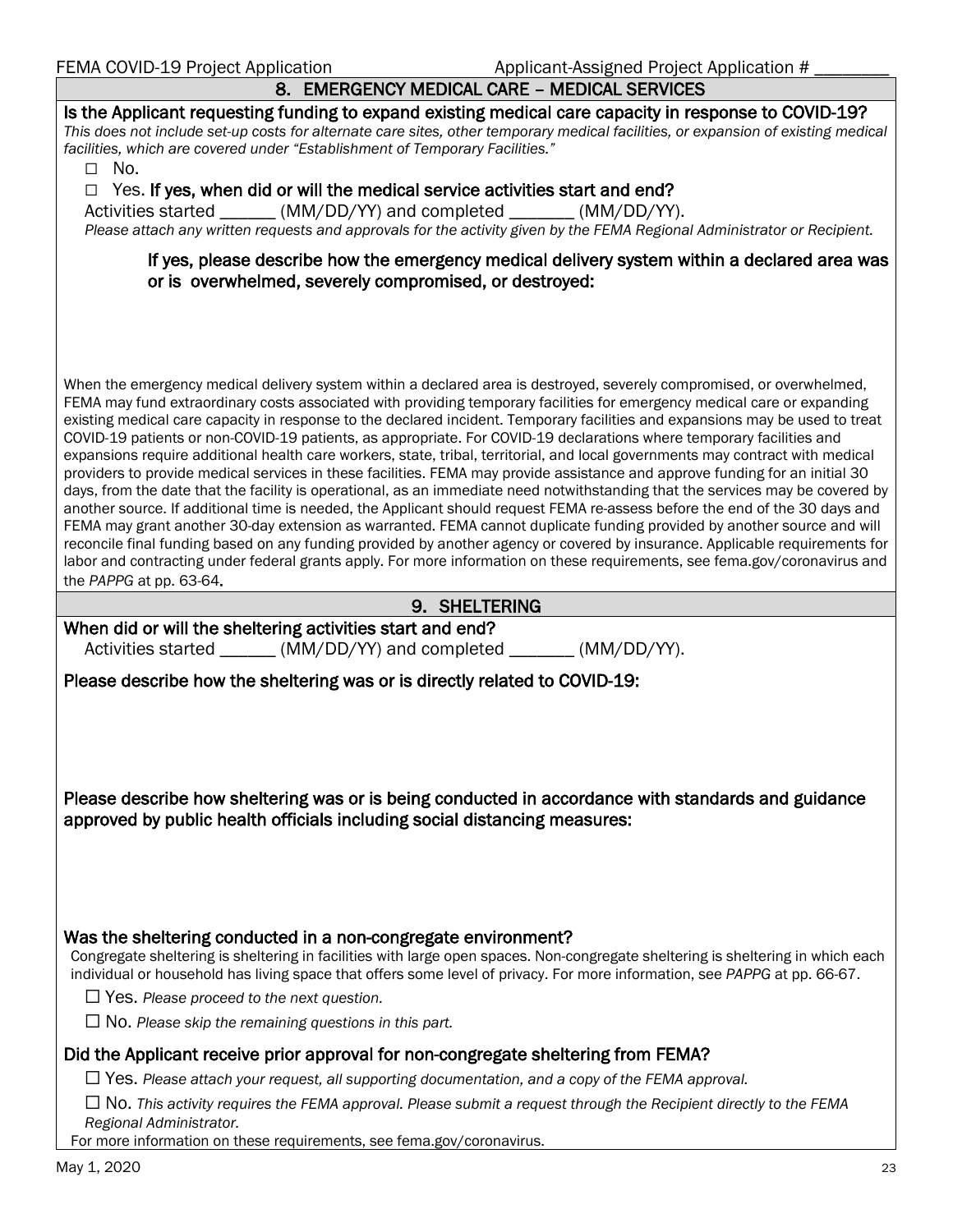#### Are the non-congregate sheltering activities completed?

 $\square$  No.

- ☐ Yes. The Applicant needs to provide sufficient documentation to establish eligibility, including the following information:
	- Specific need for each individual sheltered
	- Length of stay for each individual sheltered
	- Age of each individual sheltered
	- If applicable, number of meals provided for each individual sheltered. *Please also answer questions in part 4 related to the purchase and distribution of food, water, ice, or other commodities*
	- If applicable, number of individuals with access or functional needs sheltered
	- If applicable, number of household pets sheltered
	- If applicable, number of assistance and service animals sheltered
	- If applicable, type of shelter provided for animals as stand-alone, co-located, co-habitational
	- Description of services provided to sheltered individuals

For more information on these requirements, see PAPPG at p. 67 and FEMA Fact Sheet: *[Coronavirus \(COVID-19\) Pandemic:](https://www.fema.gov/news-release/2020/03/31/coronavirus-covid-19-pandemic-non-congregate-sheltering) [Non-Congregate Sheltering-](https://www.fema.gov/news-release/2020/03/31/coronavirus-covid-19-pandemic-non-congregate-sheltering) FAQ.*

You have completed this schedule. Return to Section II.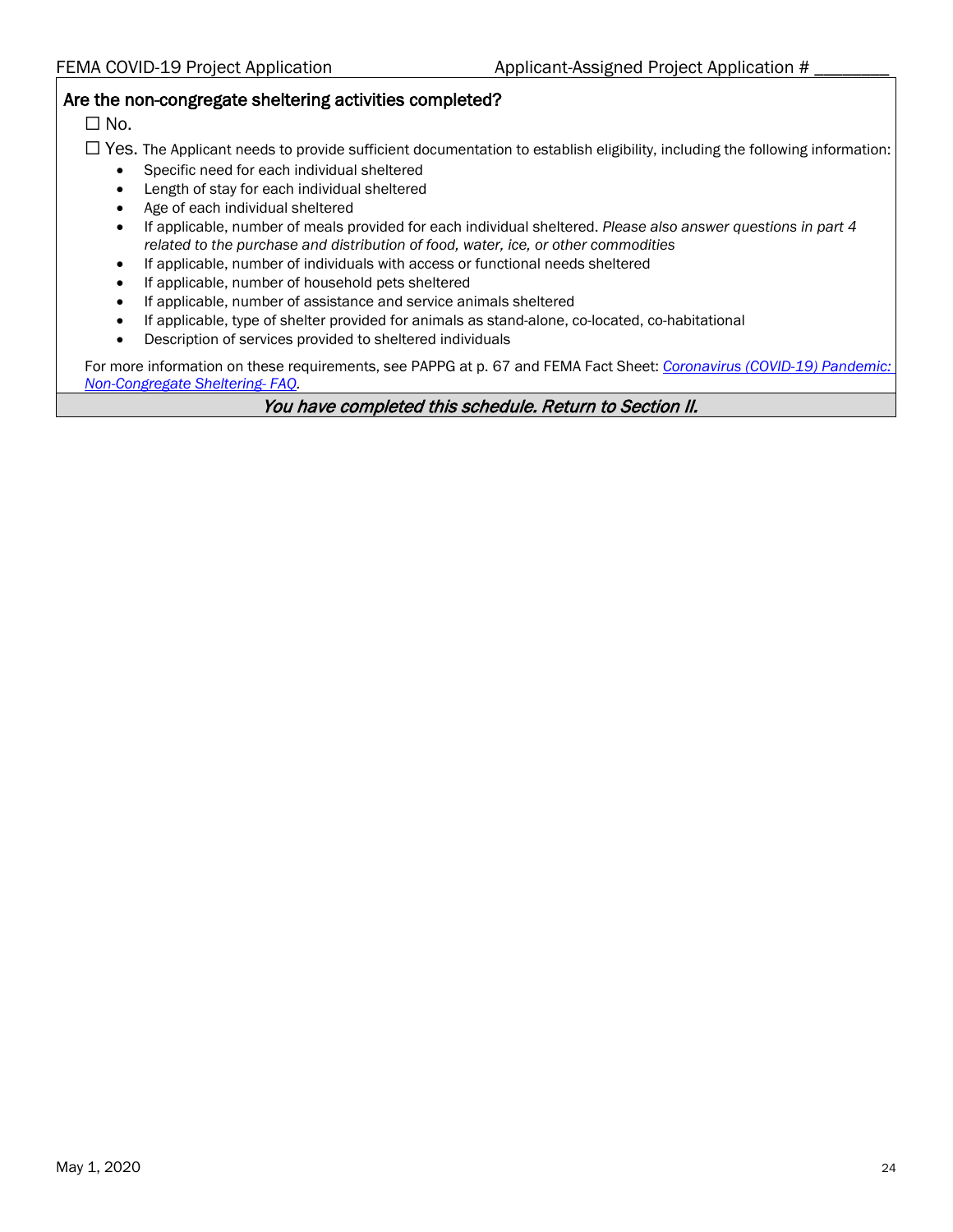FEMA COVID-19 Project Application Applicant-Assigned Project Application #

### Schedule EZ – Small Project Estimate

Instructions: Applicants must complete this schedule if the total project cost is less than \$131,100 and provide the costs of the activities reported in Section II.

#### 1. BUDGET ESTIMATE

#### Please attach an itemized budget estimate created using standard procedures the Applicant would use

absent federal funding. The itemized estimate needs to be broken down by the type and number of resources necessary to complete the work (contracts, labor, equipment, materials & supplies, and other costs).

#### If the activities are complete, please attach the corresponding summary records:

☐ *FEMA Public Assistance COVID-19 Contracts Report* (attached)

- ☐ *[FEMA Form 009-0-123 Force Account Labor Summary](https://www.fema.gov/media-library/assets/documents/10588)*
- ☐ *[FEMA Form 009-0-128 Applicants Benefit Calculation Worksheet](https://www.fema.gov/media-library/assets/documents/10611)*
- ☐ *[FEMA Form 009-0-127 Force Account Equipment Summary](https://www.fema.gov/media-library-data/1525884967567-10c6cbc7410ae830e2635c8214b686a0/FEMAForm009_0_127_FAE.pdf)*
- ☐ *[FEMA Form 009-0-125 Rented Equipment Summary Record](https://www.fema.gov/media-library/assets/documents/10597)*
- ☐ *[FEMA Form 009-0-124 Materials Summary Record](https://www.fema.gov/media-library/assets/documents/10592)*

#### If the activities are not yet complete, what is the basis for the estimate? (select all that apply)

 $\Box$  Extrapolation of completed costs.

□ Historical unit costs.

 $\Box$  Average costs for similar work in the area.

- $\Box$  Published unit costs from national cost estimating database.
- $\Box$  Contractor or vendor quotes.
- ☐ Other. *Please describe:*

#### 2. PROJECT COST

#### Please select the resources necessary to complete the activities reported in Section II. For each resource selected, please provide the cost.

#### ☐ Contracts.

*Please enter the total cost of contracts from your estimate.*

FEMA provides funding for contract costs based on the terms of the contract if the Applicant meets federal procurement and contracting requirements. *See PAPPG* at pp. 30-33. The federal procurement under grant rules are found at 2 C.F.R. §§ [200.317-200.326.](https://www.ecfr.gov/cgi-bin/text-idx?SID=8fa2890df66fb12d1701cb29979f6231&mc=true&node=sg2.1.200_1316.sg3&rgn=div7) Different sets of procurement rules that apply depending on whether you are a state or a non-state entity. For additional information *see* FEMA's [Procurement Under Grants Public Assistance Policy](https://www.fema.gov/media-library/assets/documents/96773V2) and FEMA Fact Sheet: *[Procurement Under Grants: Under Exigent or Emergency Circumstances](https://www.fema.gov/media-library/assets/documents/186350)*.

☐ Labor. Including the Applicant's own staff, Mutual Aid, prison labor, National Guard. Cost

*Please enter the total cost of labor from your estimate.*

FEMA reimburses force account labor costs based on actual hourly rates plus the cost of the employee's actual fringe benefits. FEMA determines the eligibility of overtime, premium pay, and compensatory time costs based on the Applicant's pre-disaster written labor policy. For Emergency Work activities conducted by budgeted employees, FEMA will only reimburse overtime salary costs. *See PAPPG* at pp. 23-26 and 33-35.

 $\Box$  Equipment. Including applicant owned, purchased, or rented.

**Cost** 

\$

\$

*Please enter the total cost of equipment from your estimate.*

FEMA provides funding for the use of Applicant-owned equipment based on hourly rates. If an Applicant does not have sufficient equipment to effectively respond to an incident, FEMA may provide funding for purchased or leased equipment. Costs are eligible if the Applicant performed an analysis of the cost of leasing versus purchasing the equipment. FEMA funds the least costly option. *See PAPPG* at pp. 26-28.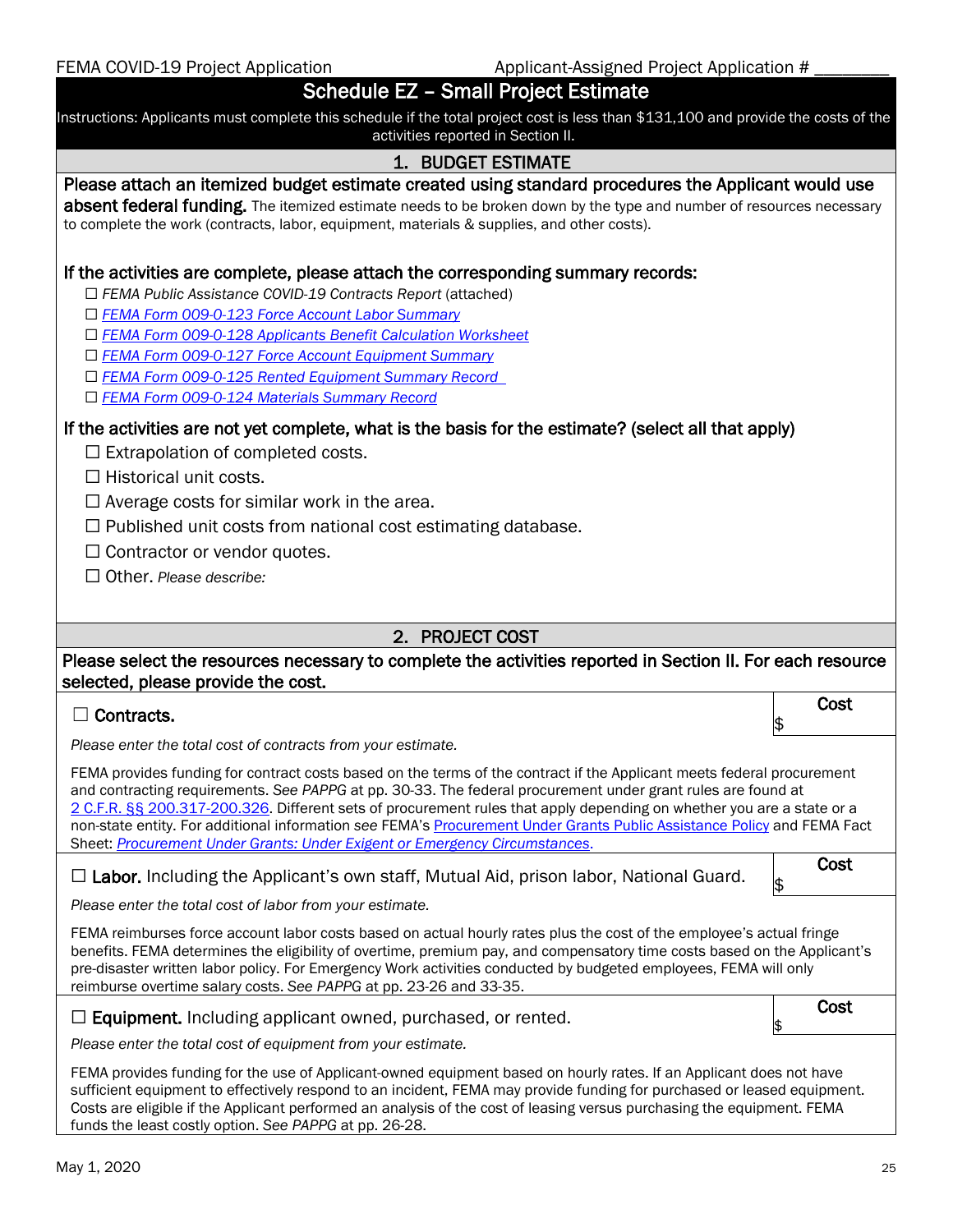FEMA COVID-19 Project Application Applicant-Assigned Project Application #

| <b>Materials and Supplies.</b>                                                                                                                                                                                                                                                                                                                                                                                                                                                                                                                                                                                                                                                                                                         | Cost             |
|----------------------------------------------------------------------------------------------------------------------------------------------------------------------------------------------------------------------------------------------------------------------------------------------------------------------------------------------------------------------------------------------------------------------------------------------------------------------------------------------------------------------------------------------------------------------------------------------------------------------------------------------------------------------------------------------------------------------------------------|------------------|
| Please enter the total cost of materials and supplies from your estimate.                                                                                                                                                                                                                                                                                                                                                                                                                                                                                                                                                                                                                                                              |                  |
| The cost of materials and supplies is eligible if (1) the materials or supplies were purchased and justifiably needed to<br>effectively address threats caused by COVID-19 or (2) the materials or supplies were taken from an Applicant's stock and<br>used to address threats caused by COVID-19. The Applicant needs to track items taken from stock with inventory<br>withdrawal and usage records. FEMA will also consider escalation of costs (such as due to shortages) or exigent<br>circumstances in evaluating cost reasonableness. See PAPPG at p. 22 and p. 28.                                                                                                                                                            |                  |
| Other costs. Including travel costs, utilities and any other expenses not listed above.                                                                                                                                                                                                                                                                                                                                                                                                                                                                                                                                                                                                                                                | Cost<br>\$       |
| Please enter any other costs from your estimate and describe:                                                                                                                                                                                                                                                                                                                                                                                                                                                                                                                                                                                                                                                                          |                  |
| Other costs may include travel costs, utilities and other expenses directly tied to the performance of eligible work. Not all<br>costs incurred as a result of the incident are eligible. See PAPPG at pp. 21-22.                                                                                                                                                                                                                                                                                                                                                                                                                                                                                                                      |                  |
| <b>Subtotal</b> Please add together costs of contracts, labor, equipment, materials and other costs.                                                                                                                                                                                                                                                                                                                                                                                                                                                                                                                                                                                                                                   | $\frac{1}{2}$    |
| 3.<br><b>DEDUCTIONS</b>                                                                                                                                                                                                                                                                                                                                                                                                                                                                                                                                                                                                                                                                                                                |                  |
| Please select the credits available to offset costs of activities reported in Section II. For each selected,<br>please provide the deduction.                                                                                                                                                                                                                                                                                                                                                                                                                                                                                                                                                                                          |                  |
| $\Box$ Insurance Proceeds.<br>This does not include payment from patient insurance; for that, continue to medical payments below.<br>Does the Applicant have insurance coverage that might cover any activities reported in Section II?                                                                                                                                                                                                                                                                                                                                                                                                                                                                                                | <b>Deduction</b> |
| $\Box$ No.<br>$\Box$ Yes, the Applicant anticipates receiving a payment from its insurance carrier.<br>$\Box$ Yes, the Applicants has actually received a payment from its insurance carrier.<br>If yes, please enter the total amount of insurance proceeds and provide copy of insurance documentation.<br>FEMA cannot provide funding that duplicates insurance proceeds. FEMA requires the Applicant to take reasonable efforts to                                                                                                                                                                                                                                                                                                 |                  |
| pursue claims to recover insurance proceeds that the Applicant is entitled to receive from its insurer(s). See FEMA's Public<br><b>Assistance Policy on Insurance.</b><br><b>Deduction</b>                                                                                                                                                                                                                                                                                                                                                                                                                                                                                                                                             |                  |
| Disposition.                                                                                                                                                                                                                                                                                                                                                                                                                                                                                                                                                                                                                                                                                                                           |                  |
| Please enter the total salvage value of purchased equipment and supplies (if greater than \$5,000).                                                                                                                                                                                                                                                                                                                                                                                                                                                                                                                                                                                                                                    |                  |
| When purchased equipment, supplies, or materials are no longer needed for federally funded projects, FEMA reduces<br>eligible funding by the fair market value of each piece of equipment valued at \$5,000 or more and unused residual<br>supplies and materials that total \$5,000 or more. If the Applicant acquires or improves real property with funds, disposition<br>and reporting requirements apply. See PAPPG at pp. 29-30.                                                                                                                                                                                                                                                                                                 |                  |
| <b>Medical Payments.</b>                                                                                                                                                                                                                                                                                                                                                                                                                                                                                                                                                                                                                                                                                                               | <b>Deduction</b> |
| Please enter the total amount of medical payments received or expected from for-profit entities, Medicare, Medicaid, or a<br>pre-existing private payment agreement.                                                                                                                                                                                                                                                                                                                                                                                                                                                                                                                                                                   |                  |
| FEMA cannot provide funding for emergency medical care costs if they are covered by another source, including private<br>insurance, Medicare, Medicaid, or a pre-existing private payment agreement. See PAPPG at pp. 63-64 and FEMA Fact<br>Sheet: Coronavirus (COVID-19) Pandemic: Emergency Medical Care. It is extremely important that Private Non-Profit and<br>government medical care providers, as well as any other Applicant completing Emergency Medical Care activities, take<br>caution to capture and document these cost deductions. If clear documentation is not available to show how medical<br>payments are deducted and not duplicated, the Applicant may not receive funding for otherwise eligible activities. |                  |
| <b>Other Deductions.</b>                                                                                                                                                                                                                                                                                                                                                                                                                                                                                                                                                                                                                                                                                                               | <b>Deduction</b> |
| Please enter the total amount of other goods and services provided to for-profit entities or any other proceeds or payments<br>received or expected.                                                                                                                                                                                                                                                                                                                                                                                                                                                                                                                                                                                   | \$               |
| NET TOTAL Please subtract all proceed deductions from the subtotal. \$                                                                                                                                                                                                                                                                                                                                                                                                                                                                                                                                                                                                                                                                 |                  |
| You have completed this schedule. Return to Section III, Part 2.                                                                                                                                                                                                                                                                                                                                                                                                                                                                                                                                                                                                                                                                       |                  |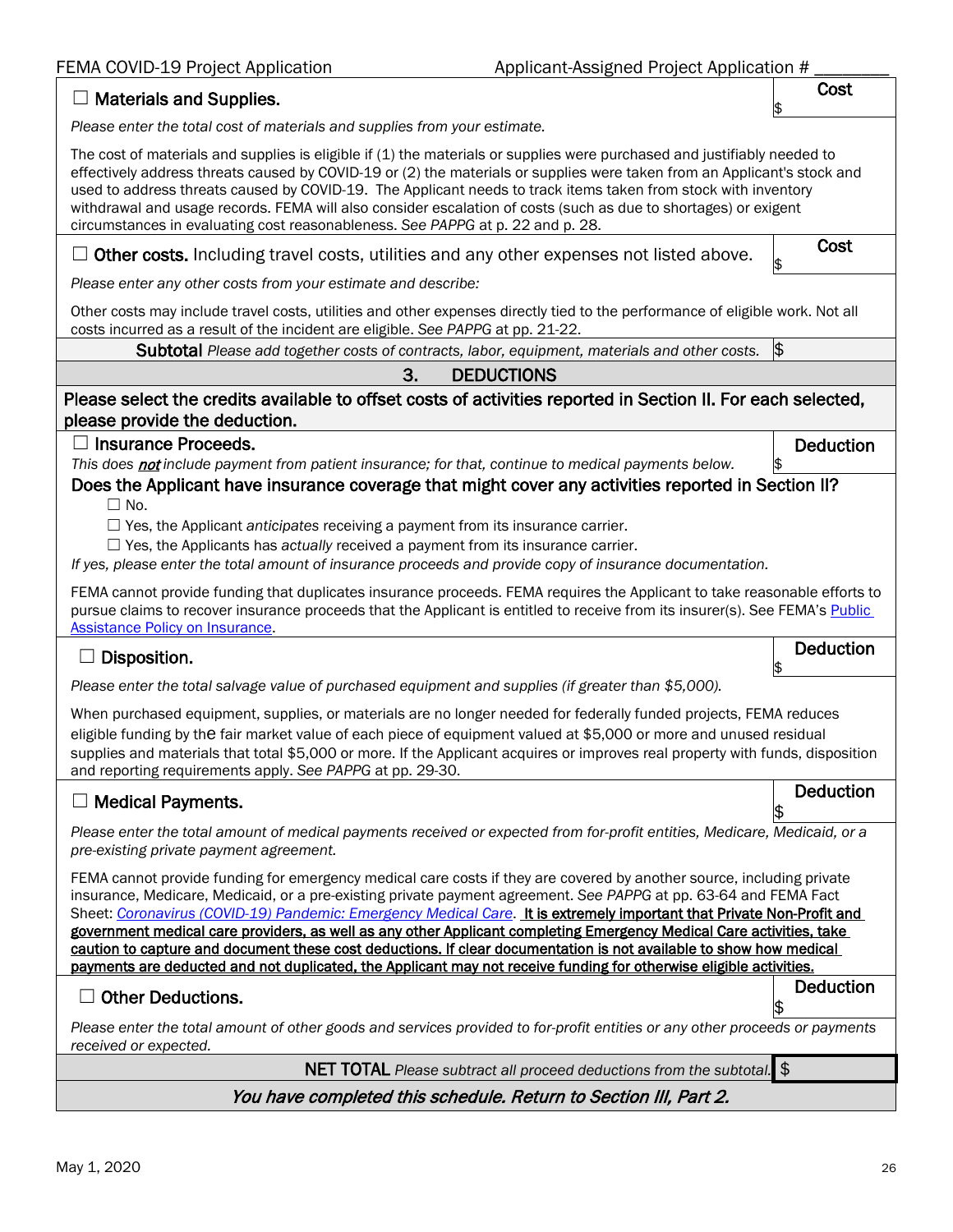# SCHEDULE F – Environmental and Historic Preservation Questions

Instructions: Applicants must complete this schedule if any of the following activities are reported in Section II:

- Staging resources at an undeveloped site–Complete part 1.
- Storage of human remains or mass mortuary services– Complete part 2.
- Medical waste disposal–Complete part 3.
- Decontamination systems–Complete part 4.
- Establishment of temporary facilities–Complete part 5.

| For additional information on EHP requirements, see the <i>Environmental and Historic Preservation (EHP) and Emergency</i><br>Protective Measures for COVID-19 Fact Sheet and the Floodplain Considerations for Temporary Critical Facilities Fact Sheet.                                                                                                                                                 |
|-----------------------------------------------------------------------------------------------------------------------------------------------------------------------------------------------------------------------------------------------------------------------------------------------------------------------------------------------------------------------------------------------------------|
| 1. STAGING RESOURCES AT AN UNDEVELOPED SITE                                                                                                                                                                                                                                                                                                                                                               |
| Please describe the staging activities:<br>The description should include if an asphalt or concrete pad was built or if other ground disturbing occurred. If ground<br>disturbing occurred, provide a general description of the disturbance, the general area and depth of the ground<br>disturbing and the equipment used. Ground disturbing activities may also include site preparation and clearing. |
| Provide the GPS coordinates for each site (decimal degrees with five decimal places):<br>Latitude:<br>Longitude:                                                                                                                                                                                                                                                                                          |
| 2. STORAGE OF HUMAN REMAINS OR MASS MORTUARY SERVICES                                                                                                                                                                                                                                                                                                                                                     |
| Please describe activities related to the storage or treatment of human remains or mass mortuary<br>services:                                                                                                                                                                                                                                                                                             |
| Please select the locations where the activities reported above were or will be conducted:<br>$\Box$ Jurisdiction-wide<br>$\Box$ Geographic area(s). Please attach a list of all areas.<br>$\Box$ Specific sites. Please attach a list of all addresses or GPS coordinates.<br>Provide the GPS coordinates for each site (decimal degrees with five decimal places):<br>Latitude:<br>Longitude:           |
| 3. MEDICAL WASTE DISPOSAL                                                                                                                                                                                                                                                                                                                                                                                 |
| What is the intended method of disposal?                                                                                                                                                                                                                                                                                                                                                                  |
| $\Box$ Using an existing licensed disposal site.<br>Provide the GPS coordinates for each site (decimal degrees with five decimal places):<br>Latitude:<br>Longitude:<br>$\Box$ Creating a new disposal site. Please select one of the following:                                                                                                                                                          |
| $\Box$ Landfill<br>Provide the GPS coordinates for each site (decimal degrees with five decimal places):<br>Latitude:<br>Longitude:                                                                                                                                                                                                                                                                       |
| Incinerator<br>Provide the GPS coordinates for each site (decimal degrees with five decimal places):<br>Latitude:<br>Longitude:                                                                                                                                                                                                                                                                           |
| 4. DECONTAMINATION SYSTEMS                                                                                                                                                                                                                                                                                                                                                                                |
| Please describe decontamination activities:<br>Provide the GPS coordinates for each site (decimal degrees with five decimal places):<br>Latitude:<br>Longitude:                                                                                                                                                                                                                                           |
| May 1, 2020<br>27                                                                                                                                                                                                                                                                                                                                                                                         |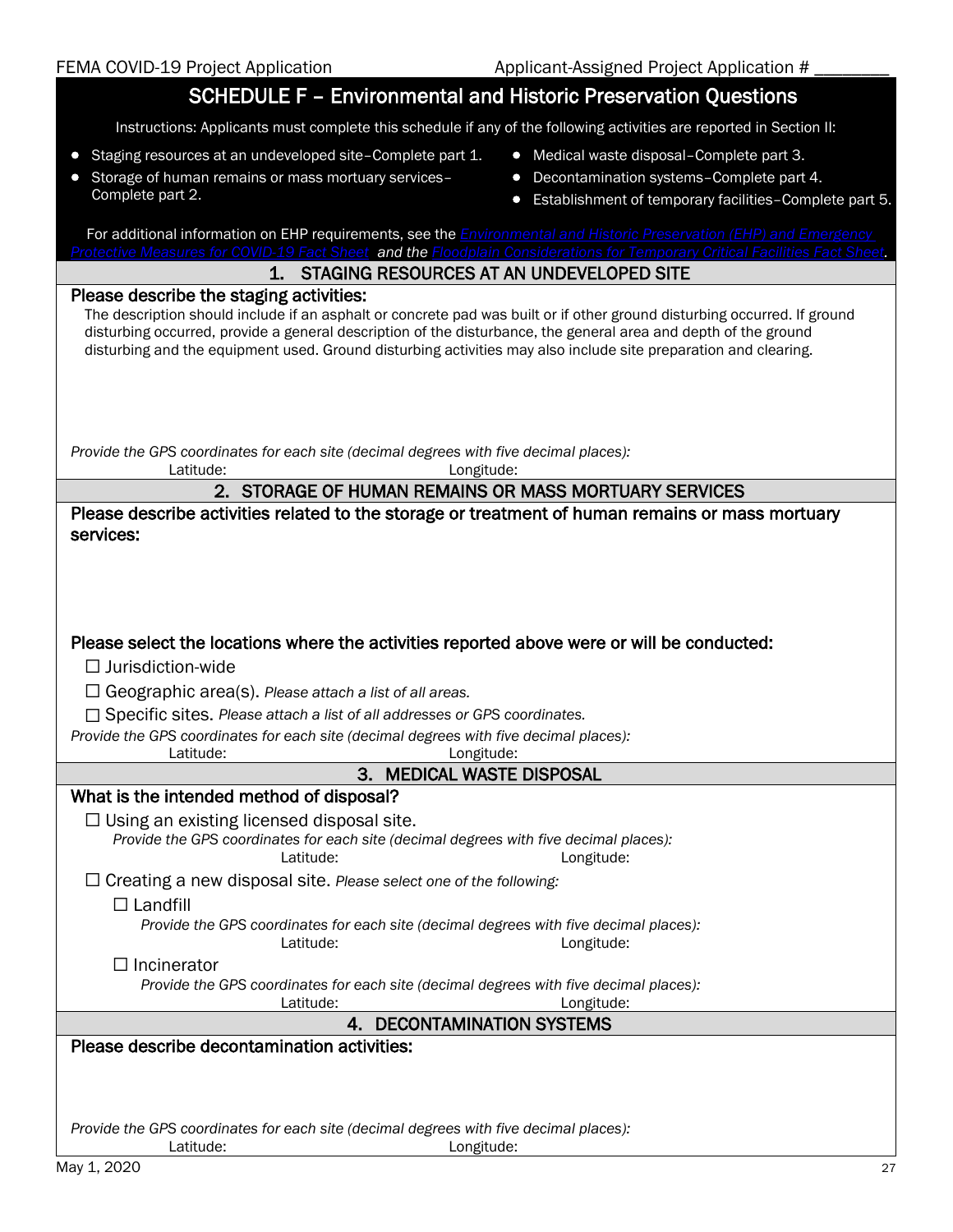### 5. ESTABLISHMENT OF TEMPORARY FACILITIES

*In Section II, Establishment of Temporary Facilities was selected as a method of work. To provide information regarding these temporary facilities, you must submit a separate Temporary Facilities form for each temporary facility. A copy of the Temporary Facility Survey in attached or you may download a blank [Temporary Facility Survey](https://grantsmanager-uat-site.azurewebsites.net/Content/files/PA%20Temporary%20Facility%20Survey%2020200427.pdf) in Grants Portal.*

You have completed this schedule. Return to Section II.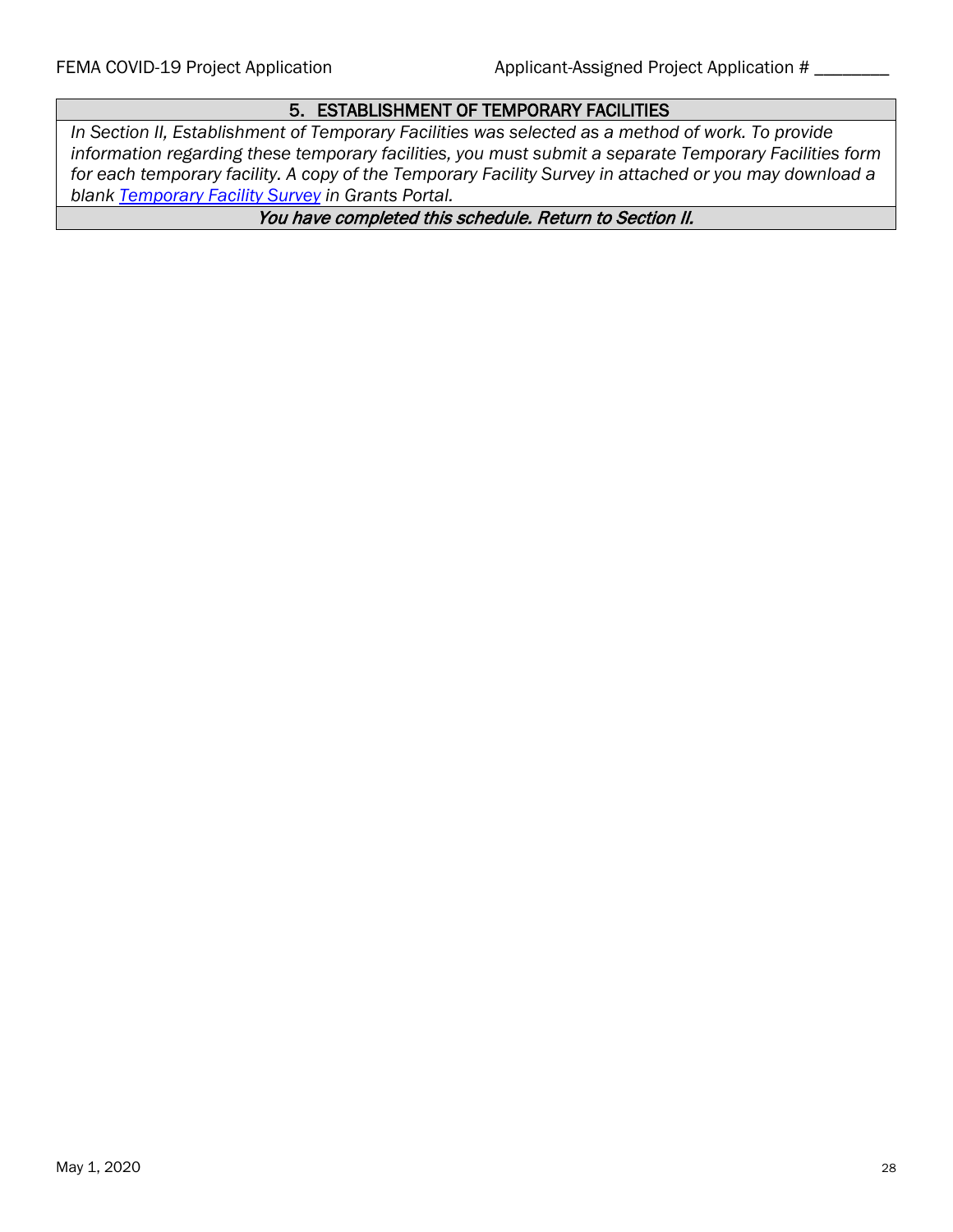| FEMA COVID-19 Project Application                                                                                                  | Applicant-Assigned Project Application #                                                                            |
|------------------------------------------------------------------------------------------------------------------------------------|---------------------------------------------------------------------------------------------------------------------|
|                                                                                                                                    | <b>TEMPORARY FACILITY SURVEY</b>                                                                                    |
| Instructions: Applicants must complete this survey if the activities reported in Section II of the project application include the |                                                                                                                     |
| set-up or operation of a temporary facility. The Applicant must submit the information in this survey for each temporary facility. |                                                                                                                     |
|                                                                                                                                    | For more information on these requirements, see the Coronavirus (COVID-19) Pandemic: Environmental and Historic     |
|                                                                                                                                    | Preservation and Emergency Protective Measures Fact Sheet, the Coronavirus (COVID-19) Pandemic: Floodplain          |
|                                                                                                                                    | Considerations for Temporary Critical Facilities Fact Sheet, and the PAPPG at pp. 76-80.<br>A. FACILITY INFORMATION |
|                                                                                                                                    |                                                                                                                     |
| What is the name of this temporary facility?                                                                                       |                                                                                                                     |
|                                                                                                                                    |                                                                                                                     |
| What dates were or will the temporary facility used?                                                                               |                                                                                                                     |
|                                                                                                                                    |                                                                                                                     |
| Start date: _____________ (MM/DD/YY)                                                                                               | End date: _______________(MM/DD/YY)                                                                                 |
| What services did or will the temporary facility provide?                                                                          |                                                                                                                     |
| $\Box$ Emergency medical care                                                                                                      |                                                                                                                     |
| $\Box$ Sheltering                                                                                                                  |                                                                                                                     |
| $\Box$ Other, Please describe:                                                                                                     |                                                                                                                     |
|                                                                                                                                    |                                                                                                                     |
| Please describe the temporary facility:                                                                                            |                                                                                                                     |
|                                                                                                                                    |                                                                                                                     |
|                                                                                                                                    |                                                                                                                     |
|                                                                                                                                    |                                                                                                                     |
| Please provide the GPS coordinates for each site (decimal degrees with five decimal places):                                       |                                                                                                                     |
| Latitude:<br>Longitude:                                                                                                            |                                                                                                                     |
| Why was or is the temporary facility needed?                                                                                       |                                                                                                                     |
| $\Box$ Existing facilities were or are forecasted to become overloaded and cannot accommodate the                                  |                                                                                                                     |
| need.                                                                                                                              |                                                                                                                     |
| $\Box$ Quarantine of COVID-19 affected individuals.                                                                                |                                                                                                                     |
|                                                                                                                                    |                                                                                                                     |
| $\Box$ Additional space needed to accommodate COVID-19 related response activities.                                                |                                                                                                                     |
| $\Box$ Other, Please describe:                                                                                                     |                                                                                                                     |
|                                                                                                                                    |                                                                                                                     |
| Is or will the temporary facility be accessible to and usable by disabled persons, as required by the                              |                                                                                                                     |
| <b>Americans with Disabilities Act?</b>                                                                                            |                                                                                                                     |
|                                                                                                                                    | $\Box$ Yes, the existing facility is in compliance with the Americans with Disabilities Act and no alterations      |
| were or will be required to make the facility ADA-compliant.                                                                       |                                                                                                                     |
| $\Box$ Yes, the Applicant has made or will make all required alterations to ensure that the facility is in                         |                                                                                                                     |
| compliance with the Americans with Disabilities Act.                                                                               |                                                                                                                     |
| $\Box$ No. Please describe why compliance is not applicable to this facility:                                                      |                                                                                                                     |
|                                                                                                                                    |                                                                                                                     |
|                                                                                                                                    |                                                                                                                     |
|                                                                                                                                    |                                                                                                                     |
|                                                                                                                                    |                                                                                                                     |
|                                                                                                                                    |                                                                                                                     |
|                                                                                                                                    |                                                                                                                     |
| For additional information on Americans with Disabilities Act, see PAPPG at pp. 95-96.                                             |                                                                                                                     |
|                                                                                                                                    |                                                                                                                     |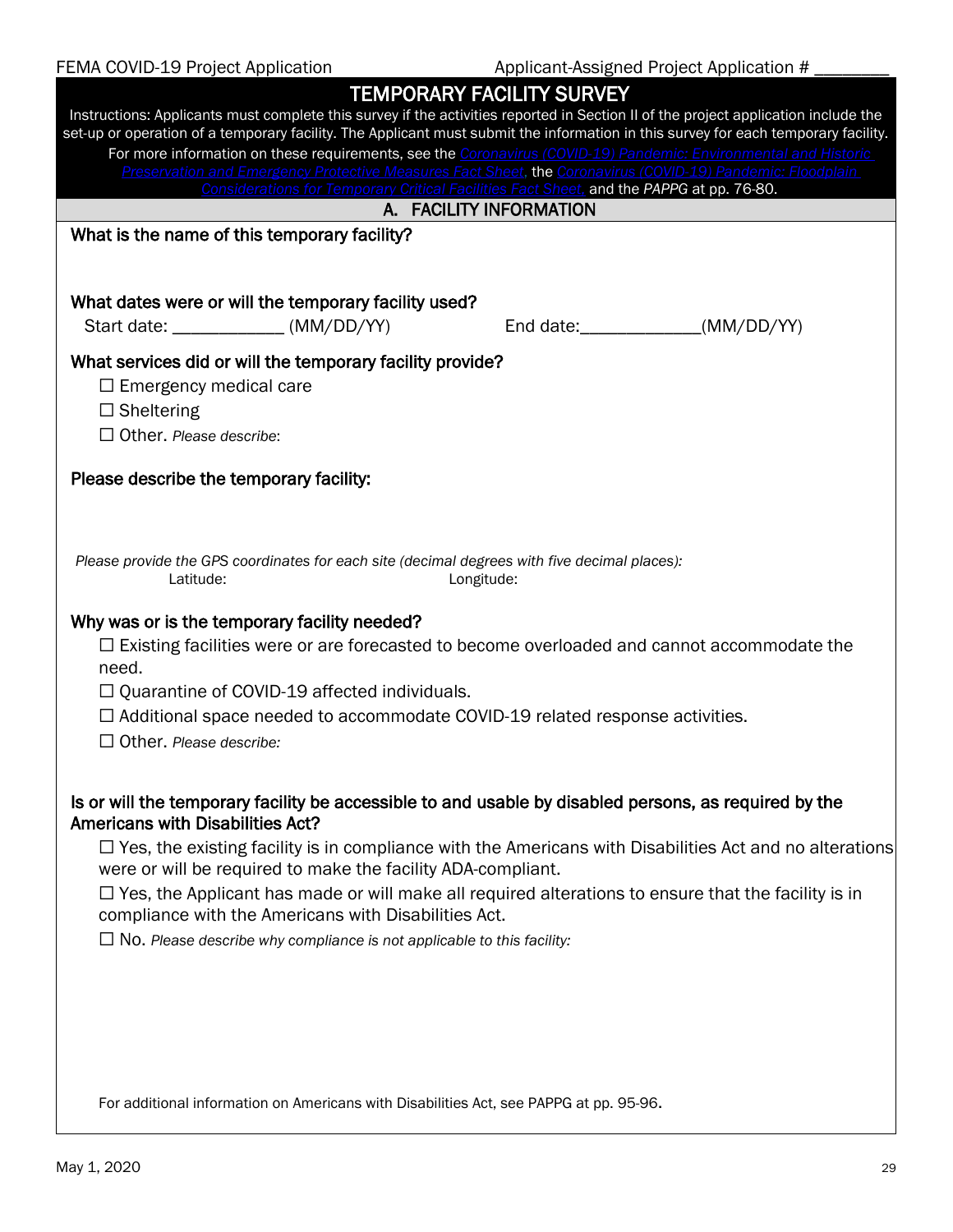Please indicate how the Applicant did or will establish the temporary facility and attach a cost analysis justifying the selection. *Please select all that apply.*

☐ Rent a facility. *Please provide a lease agreement.*

☐ Purchase a facility. *Please provide documentation to support the purchase price.*

 $\Box$  Construct a new facility.

 $\Box$  Modify/expand an existing facility.

### If purchasing or constructing a new facility, has the Applicant completed its use of the temporary facility?

 $\Box$  No.

 $\Box$  Yes. If the Applicant purchased or constructed a temporary facility, it must return to FEMA the federal share of the equity in the facility. The Applicant must report the equity to FEMA when the approved deadline has expired or when the facility is no longer needed for the authorized purpose, whichever occurs first. For more information on this requirement, see *PAPPG* at pp. 79-80. *Please ensure disposition proceeds are captured and associated questions answered in Schedule B or C as applicable.*

#### What method(s) of work did or will the Applicant use to establish the temporary facility:

 $\Box$  Repurposing, renovating, or reusing existing facilities.

 $\Box$  Placing prefabricated facilities on a site.

 $\Box$  Constructing new temporary medical or sheltering facilities.

#### Will the Applicant only repurpose or reuse an existing facility?

☐ Yes, and the temporary use is the same as the most recent use of the facility. *Please skip the remaining questions in this survey.*

☐ Yes, but the temporary use is not the same as the most recent use of the facility. *Please describe the temporary use and the most recent use of the facility:*

*Please skip the remaining questions in this survey.*

 $\Box$  No, the temporary use required renovation, placing prefabricated facilities, or new construction. *Please continue to the next section in this survey.*

### B. RENOVATION AND CONSTRUCTION INFORMATION

#### If the facility is not new construction, what year was the facility built?

*Please provide year built and note whether the date is approximate or exact:* □ △ Approximate □ Exact

#### Please describe the work in detail or attach plans or other documentation describing the work:

The description should include a description of the following: For existing buildings, interior and exterior modification descriptions including quantities, dimensions, and material types; and utility upgrade descriptions. For construction of new facilities, a description of site activities and new construction. For placement of prefabricated facilities on sites, a description of the prefabricated facility and any site work to be carried out.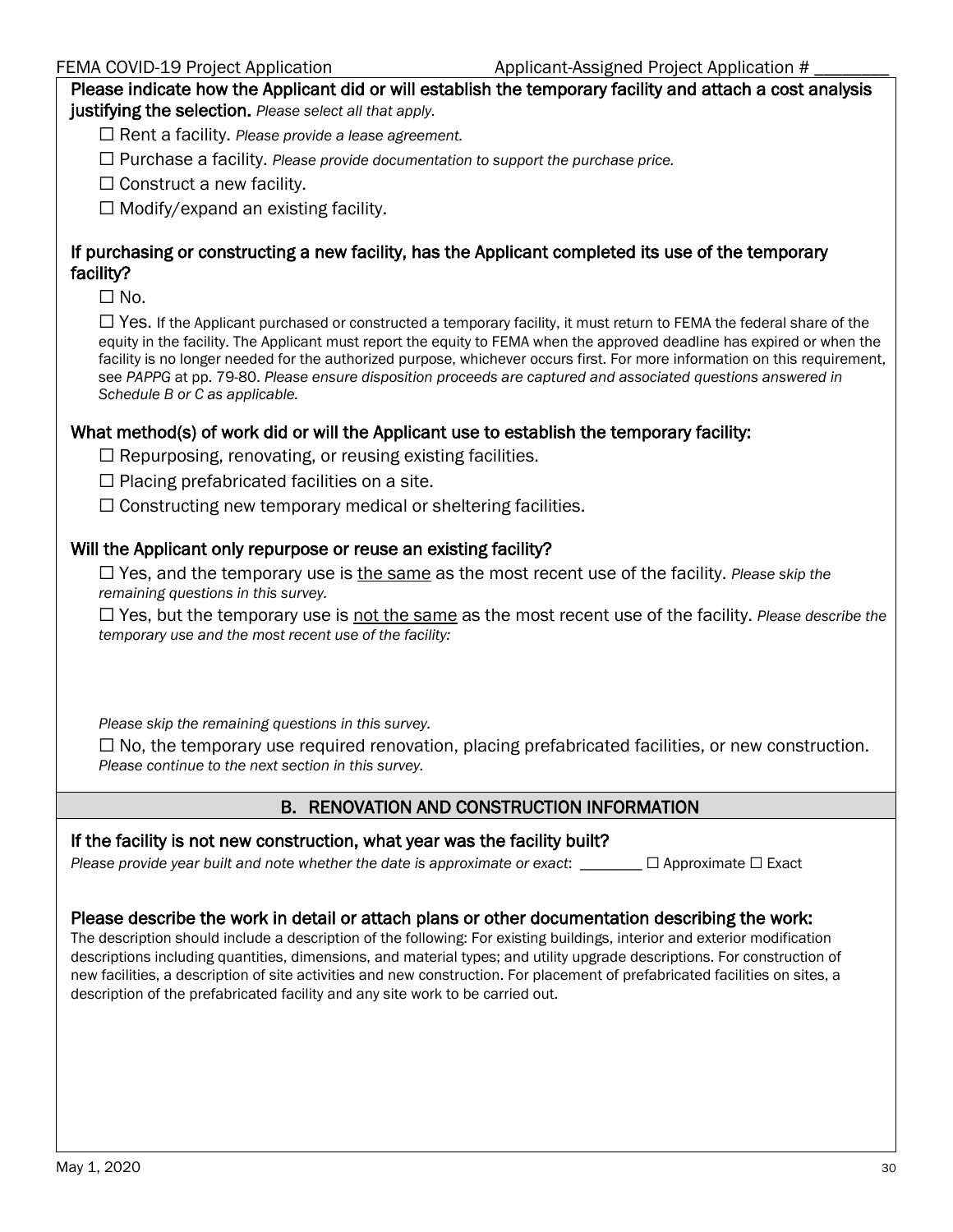| FEMA COVID-19 Project Application |
|-----------------------------------|
|-----------------------------------|

| Will the activity occur entirely within an already-developed area?                                                                                                                                                     |
|------------------------------------------------------------------------------------------------------------------------------------------------------------------------------------------------------------------------|
| Examples of developed areas include an existing parking lot, a lot previously developed for construction with existing utility<br>tie-ins, an existing asphalt or concrete pad, or an artificial playing field.        |
| $\Box$ Yes.                                                                                                                                                                                                            |
| $\Box$ No. If no, will the activity require the construction of a concrete or asphalt pad?                                                                                                                             |
| $\square$ No.                                                                                                                                                                                                          |
|                                                                                                                                                                                                                        |
| $\Box$ Yes. If yes, will the pad be removed when the temporary facility is no longer needed?                                                                                                                           |
| $\square$ No.                                                                                                                                                                                                          |
| $\Box$ Yes. Please describe planned demolition activities:                                                                                                                                                             |
| Will any ground disturbing activities occur as part of construction?<br>Ground disturbing activities may include site clearing and preparation, laying utilities, or expanding of existing utilities.<br>$\square$ No. |
| $\Box$ Yes. Please attach a site plan for the temporary facility, including GPS coordinates and dimensions (length, width,<br>and depth) of the ground disturbance.                                                    |
| If yes, will the ground disturbance occur outside of an existing footprint or previously disturbed<br>Right-of-Way?                                                                                                    |
| $\square$ No.                                                                                                                                                                                                          |
| $\Box$ Yes. If yes, will rooted vegetation be removed or cleared?                                                                                                                                                      |
| $\Box$ No.                                                                                                                                                                                                             |
|                                                                                                                                                                                                                        |
| $\Box$ Yes. Please provide the GPS coordinates (decimal degrees with five decimal places):<br>Latitude:<br>Longitude:                                                                                                  |
| If yes, will trees be removed?                                                                                                                                                                                         |
| $\square$ No.                                                                                                                                                                                                          |
| $\Box$ Yes. Please provide the GPS coordinates (decimal degrees with five decimal places):<br>Latitude:<br>Longitude:                                                                                                  |
| Number of trees:                                                                                                                                                                                                       |
| Diameter of trees (approximate):<br>Units:                                                                                                                                                                             |
| Will the activities include the use of staging areas for equipment or materials?<br>$\square$ No.                                                                                                                      |
| $\Box$ Yes. Please provide the GPS coordinates for each site (decimal degrees with five decimal places):<br>Latitude:<br>Longitude:                                                                                    |
| What surface does each staging area have (paved, gravel, grass field, etc.)? Please describe:                                                                                                                          |
|                                                                                                                                                                                                                        |
|                                                                                                                                                                                                                        |
| Will the activities include expansion of parking facilities?                                                                                                                                                           |
| $\square$ No.                                                                                                                                                                                                          |
| $\square$ Yes.                                                                                                                                                                                                         |
| Will the activities involve the disposal of any existing materials as part of site preparation or<br>construction?                                                                                                     |
| $\square$ No.                                                                                                                                                                                                          |
| $\Box$ Yes. If yes, what are the types of debris? Please select all that apply.                                                                                                                                        |
| $\Box$ Vegetative                                                                                                                                                                                                      |
| $\Box$ Construction and demolition                                                                                                                                                                                     |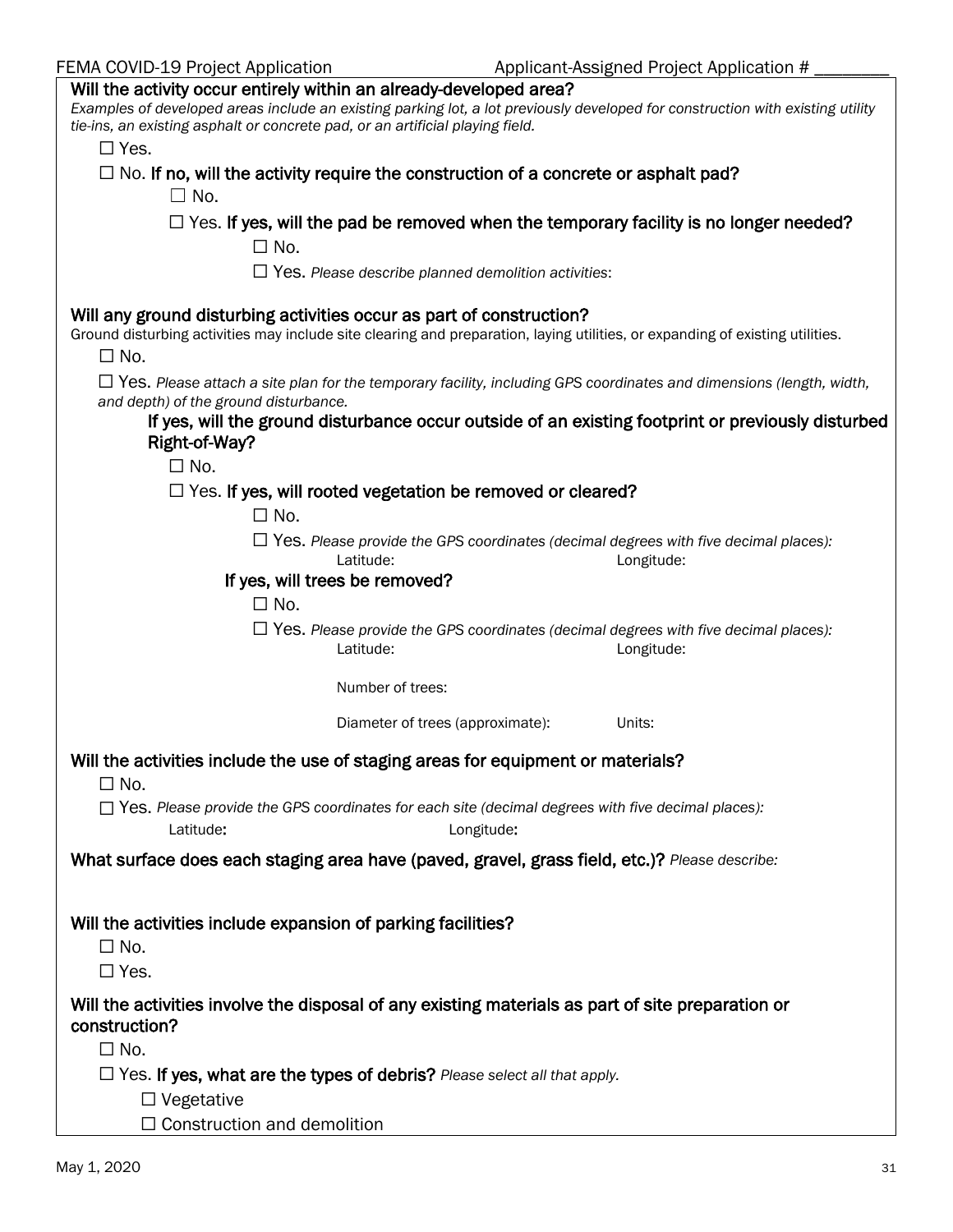| $\Box$ Hazardous Materials                                                                                                                                                                                                                                                                                                                       |
|--------------------------------------------------------------------------------------------------------------------------------------------------------------------------------------------------------------------------------------------------------------------------------------------------------------------------------------------------|
| $\Box$ Large Appliances                                                                                                                                                                                                                                                                                                                          |
| $\Box$ Electronics                                                                                                                                                                                                                                                                                                                               |
| $\Box$ Other. Please describe:                                                                                                                                                                                                                                                                                                                   |
|                                                                                                                                                                                                                                                                                                                                                  |
| If yes, how will debris be removed?                                                                                                                                                                                                                                                                                                              |
| $\Box$ Using a contractor. Please provide the name of the vendor:                                                                                                                                                                                                                                                                                |
| $\Box$ Using other non-contracted resources.                                                                                                                                                                                                                                                                                                     |
| If yes, where will the debris be disposed?<br>Please provide permits (if available) and the GPS coordinates (decimal degrees with five decimal places):<br>Latitude:<br>Longitude:                                                                                                                                                               |
| Will there be any temporary staging of debris?<br>$\Box$ No.                                                                                                                                                                                                                                                                                     |
| $\Box$ Yes. Please provide permits (if available) and the GPS coordinates (decimal degrees with five decimal places):<br>Latitude:<br>Longitude:                                                                                                                                                                                                 |
| If vegetative was selected above, will any vegetative debris be burned?<br>$\Box$ No.                                                                                                                                                                                                                                                            |
| $\Box$ Yes. If yes, what is the method of ash disposal? Please provide permits, if available.<br>$\Box$ Disposing in a Landfill.<br>$\Box$ Spreading.<br>$\Box$ Burying.<br>$\Box$ Other. Please describe:                                                                                                                                       |
| Will fill or borrow material be used for site preparation?                                                                                                                                                                                                                                                                                       |
| $\Box$ No.                                                                                                                                                                                                                                                                                                                                       |
| $\Box$ Yes. If yes, what is the quantity of fill? Units: $\Box$ Cubic yards $\Box$ Tons $\Box$ Other:                                                                                                                                                                                                                                            |
| If yes, what is the type of fill and borrow material?<br>$\Box$ Soil<br>$\Box$ Sand<br>$\Box$ Gravel<br>$\Box$ Rock<br>$\Box$ Other material. Please describe:                                                                                                                                                                                   |
| If yes, what is the source of the fill and borrow material?<br>$\Box$ Commercial. Please provide name of vendor:<br>$\Box$ Private<br>$\Box$ Municipal<br>$\Box$ Other location. Please describe:<br>Please provide the GPS coordinates (decimal degrees with five decimal places) of the fill and borrow<br>sources:<br>Latitude:<br>Longitude: |
|                                                                                                                                                                                                                                                                                                                                                  |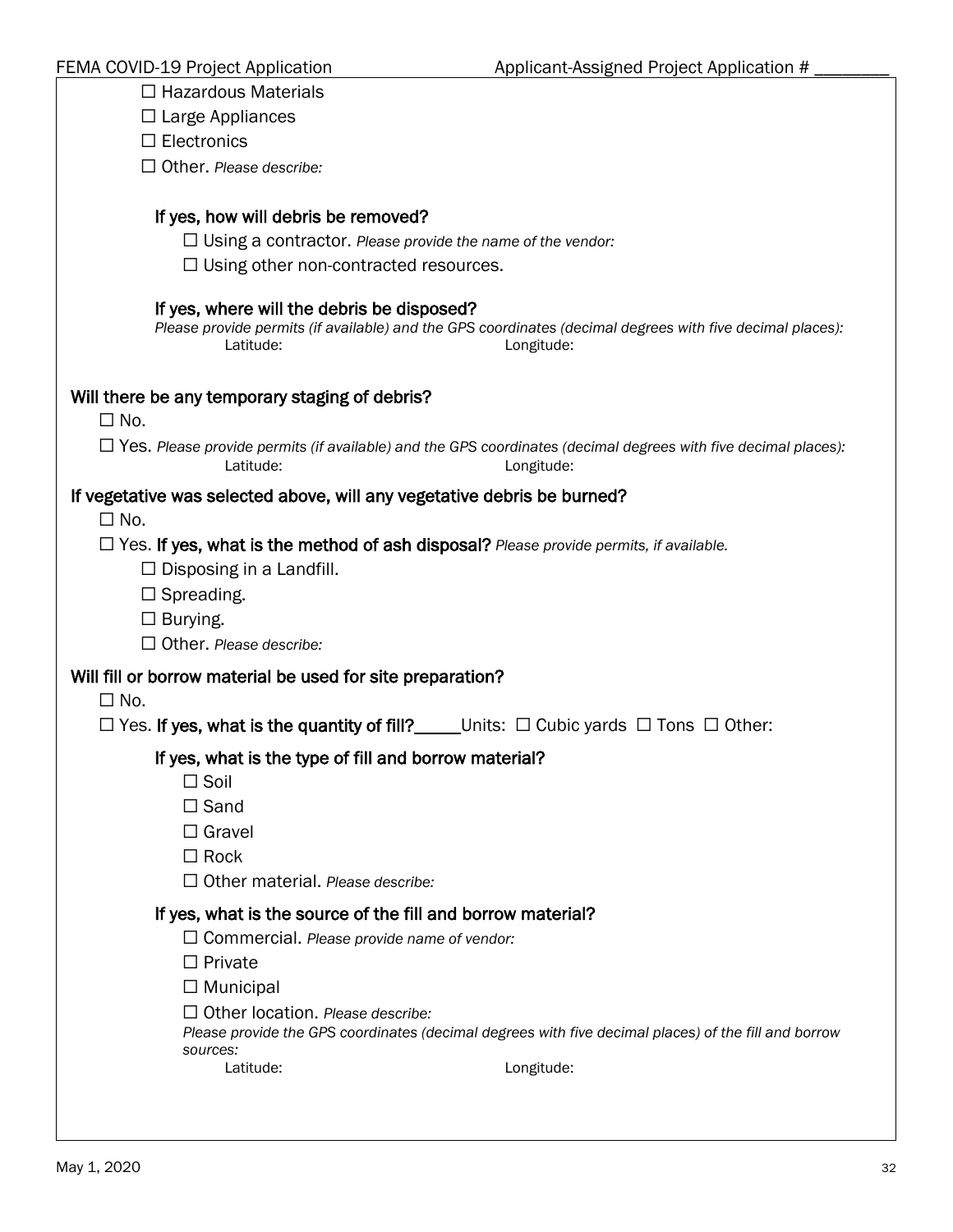| FEMA COVID-19 Project Application |
|-----------------------------------|
|-----------------------------------|

#### Are there any large, undeveloped or undisturbed areas on, or near, the site?

*Select yes if there are large tracts of forestland, farmland, grassland, or naturally preserved areas, etc.*

 $\square$  No.

☐ Yes. *Please describe*:

Are any of the following environmental issues associated with the site or facility? *Select all that apply.*

☐ Conservation Area or Wildlife Refuge

☐ Non-Attainment Area (Clean Air Act)

☐ Underground storage tanks

 $\Box$  Old gas stations or other potential toxic substance generators like dry cleaning, laboratories, landfills, dumps, industrial sites

□ Brownfield or Superfund sites

 $\Box$  Fuel or oil spills

☐ Other. *Please describe*:

☐ None apply

☐ Unsure if any apply

# Are there any of the following known hazardous materials at or adjacent to the site? *If any are selected,*

*please attach applicable permits, if available.*

- $\Box$  Solvents (thinners, cleaners, varnishes, and adhesives)
- ☐ Oil/Fuel/Hydraulics
- $\Box$  Chemical, pesticide or fuel storage tanks (above or below ground)
- $\Box$  Lead based paints, solder, flashing
- ☐ Pesticides
- $\Box$  Mercury containing waste (mercury switches, fluorescent bulbs, thermostats, etc.)
- $\Box$  PCB containing materials (transformers, caulking, etc.)
- ☐ Hazardous Medical Waste
- $\Box$  Asbestos containing products (sealants, insulation, tile, etc.)

 $\Box$  No.

☐ Unsure

Will any of the activities described in Section II be performed on any of the following? *Select all that apply.*

☐ A facility listed in or eligible for listing in a local, state, or national register. *Please describe:*

☐ A site in or adjacent to a historic district. *Please describe:*

☐ A locally recognized landmark. *Please describe:*

☐ A National Historic Landmark. *Please describe:*

| $\Box$ No.    |
|---------------|
| $\Box$ Unsure |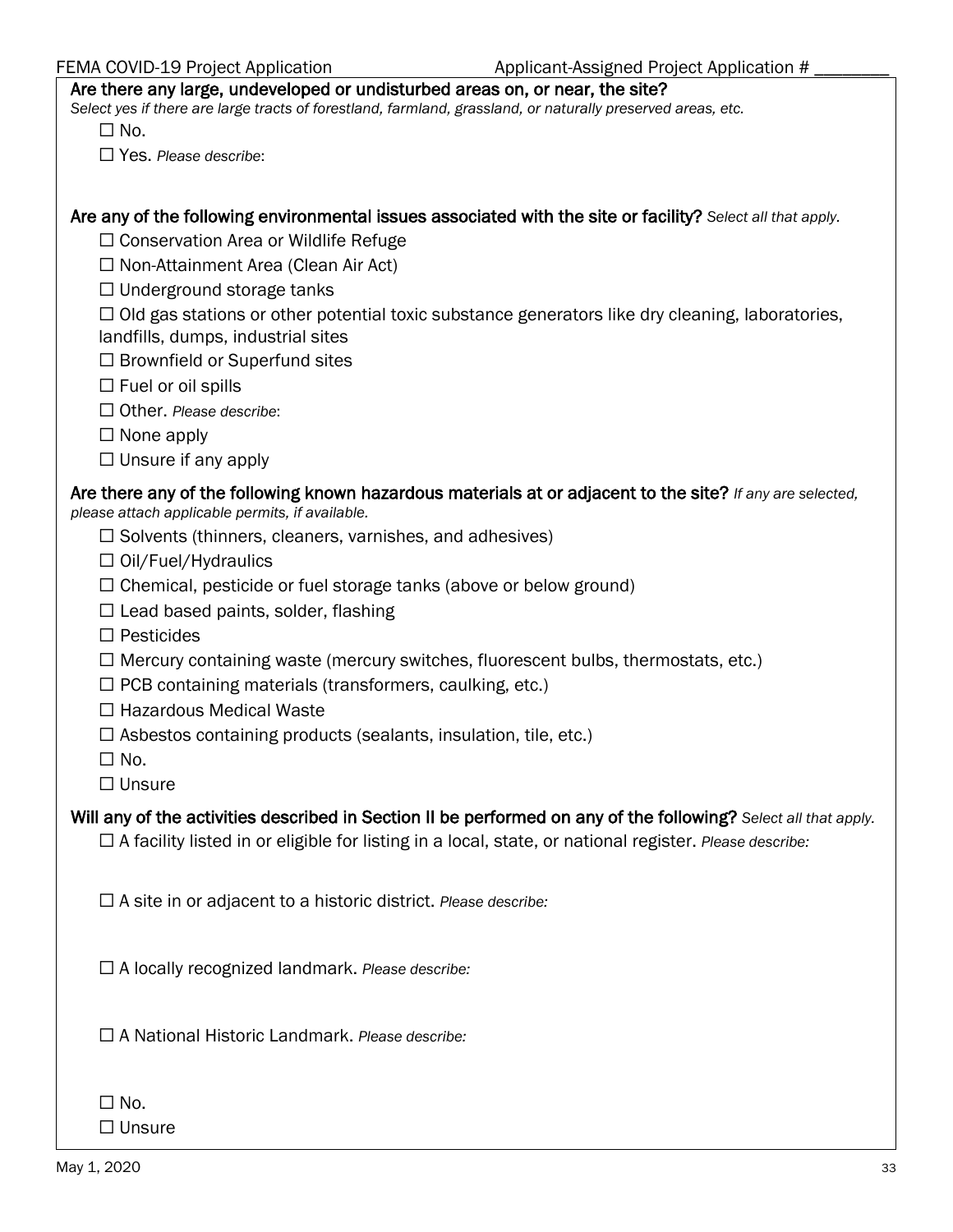| If the Applicant selected any of the facility types listed above, and/or the facility is more than 45 years<br>old: Will the Applicant be requiring interior installations or exterior modifications?                                                |  |  |  |  |  |  |  |
|------------------------------------------------------------------------------------------------------------------------------------------------------------------------------------------------------------------------------------------------------|--|--|--|--|--|--|--|
| $\Box$ No.                                                                                                                                                                                                                                           |  |  |  |  |  |  |  |
| $\Box$ Unsure                                                                                                                                                                                                                                        |  |  |  |  |  |  |  |
| $\Box$ Yes. Please describe:                                                                                                                                                                                                                         |  |  |  |  |  |  |  |
|                                                                                                                                                                                                                                                      |  |  |  |  |  |  |  |
| Please provide the following documentation, if available, to aid FEMA's review of temporary facility<br>activities. Check each box if the referenced documentation is provided.                                                                      |  |  |  |  |  |  |  |
| $\Box$ Permits and correspondence with regulatory agencies, if applicable.                                                                                                                                                                           |  |  |  |  |  |  |  |
| $\Box$ Site map showing the location of all proposed areas where the Applicant will conduct site work or<br>construction and the extent of ground disturbance (including staging areas, access roads, parking,<br>landscaping, grading or utilities) |  |  |  |  |  |  |  |
| $\Box$ Photographs of the site                                                                                                                                                                                                                       |  |  |  |  |  |  |  |
| You have completed this survey. Please save and upload this file in Grants Portal.                                                                                                                                                                   |  |  |  |  |  |  |  |